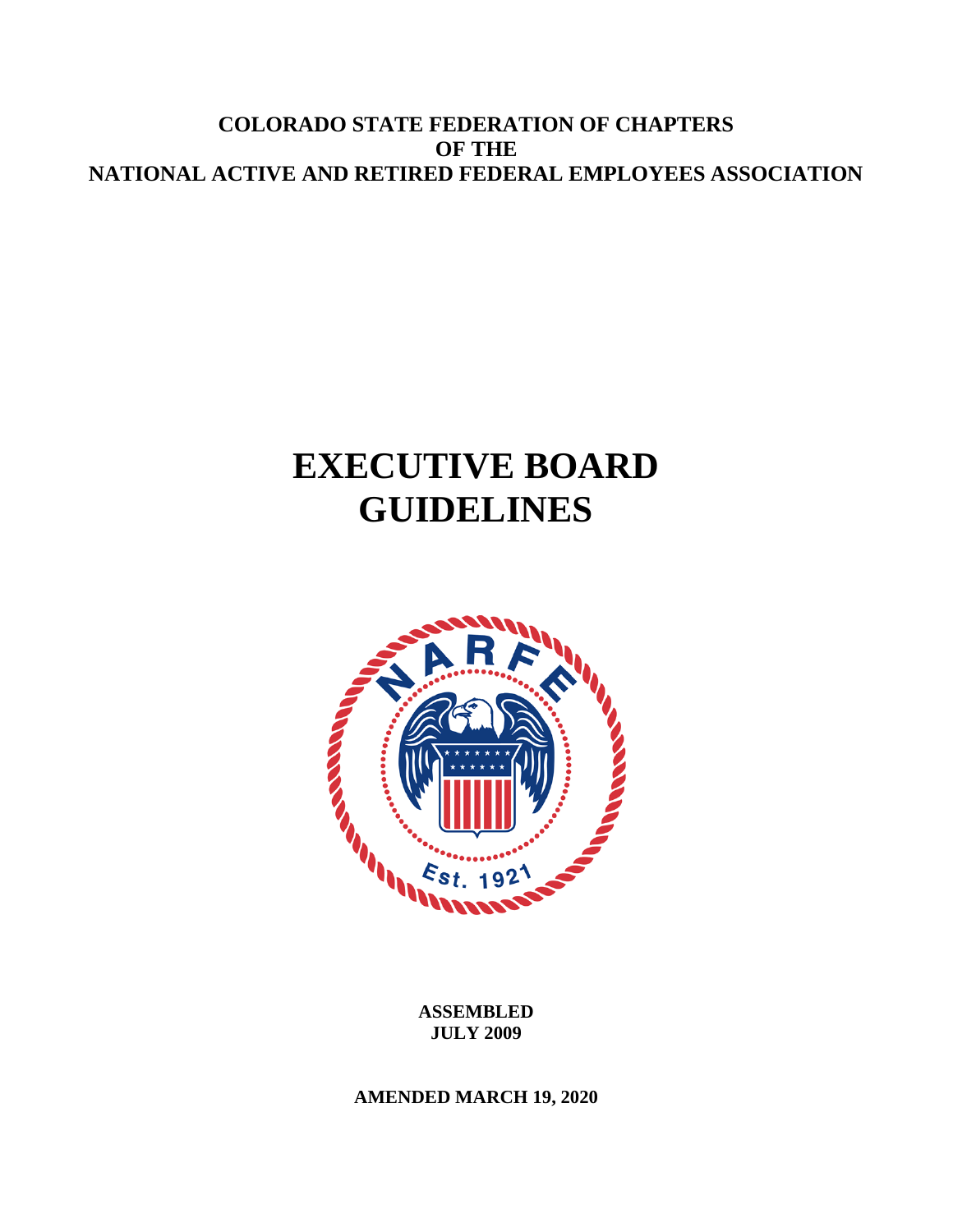# GUIDELINE INDEX

|                 |                                           |                | Last            |
|-----------------|-------------------------------------------|----------------|-----------------|
|                 | Subject                                   | Page           | Amended         |
| POL             | Colorado Federation Executive Board       | 3              | October 1, 2017 |
| GL1             | <b>Federation President</b>               | $\overline{4}$ | October 1, 2017 |
| GL <sub>2</sub> | Vice President - Membership               | 5              | October 1, 2017 |
| GL3             | Vice President - Legislation              | 6              | October 1, 2017 |
| GL <sub>4</sub> | Secretary                                 | $7-9$          | October 1, 2017 |
| GL5             | Treasurer                                 | 10             | October 1, 2017 |
| GL <sub>6</sub> | Policy for Standing Committees            | 11             | October 1, 2017 |
| GL7             | Membership Committee                      | $12 - 17$      | October 1, 2017 |
| GL8             | National Legislation Committee            | 18             | October 1, 2017 |
| GL9             | <b>State Legislation Committee</b>        | 19             | July 1, 2009    |
| GL10            | <b>Federation Parliamentarian</b>         | 20             | 2005            |
| GL11            | <b>NARFE-Pac Coordinator</b>              | 21             | October 1, 2017 |
| <b>GL12</b>     | Awards                                    | 22-31          | October 1, 2017 |
| GL13            | Sergeant-At-Arms                          | 32             | 2005            |
| GL14            | <b>NARFE/FEEA Program Coordinator</b>     | 33             | October 1, 2017 |
| GL15            | <b>Federation WEB Master</b>              | 34             | 2005            |
| GL16            | <b>Federation NARFE-Net Coordinator</b>   | 35             | 2005            |
| GL17            | <b>Federation Alzheimer's Coordinator</b> | 36             | May 7, 2015     |
| GL18            | <b>Bylaws Committee</b>                   | 37-39          | October 1, 2017 |
| <b>GL19</b>     | Nominating Committee                      | 40             | October 1, 2017 |
| <b>GL20</b>     | Conference Coordinator                    | $41 - 42$      | October 1, 2017 |
| GL21            | <b>Public Relations Officer</b>           | 43             | July 1, 2009    |
| GL22            | <b>Audit Committee</b>                    | 44-46          | July 1, 2009    |
| <b>GL23</b>     | Pre-Retirement Seminar Coordinator        | 47             | July 1, 2009    |
| <b>GL24</b>     | <b>Federation Newspaper Editor</b>        | 48             | October 1, 2017 |
| GL25            | <b>Service Officer Committee</b>          | 49             | July 1, 2009    |
| GL26            | Federation or Chapter Historian           | 50             | July 1, 2009    |
| GL27            | Closing a Chapter                         | 51-52          | October 1, 2017 |
| GL28            | <b>Voting Procedures</b>                  | 53             | October 1, 2017 |
| GL29            | <b>Congressional District Leader</b>      | 54-57          | March 19, 2020  |
| GL30            | Legislative Conference                    | 58-59          | March 25, 2019  |
| GL31            | Conference Audit                          | 60             | March 25, 2019  |
|                 |                                           |                |                 |
|                 |                                           |                |                 |
|                 |                                           |                |                 |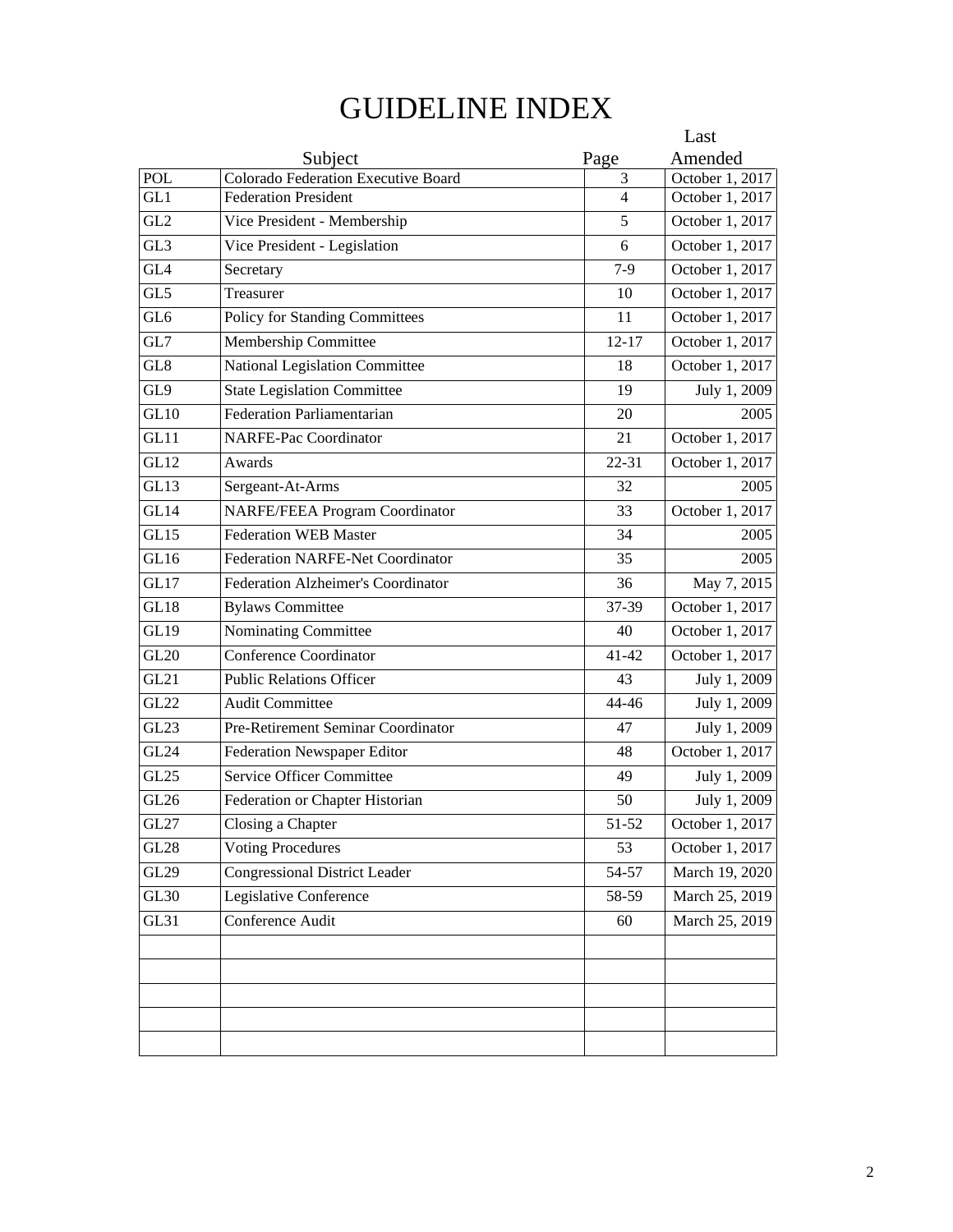### **COLORADO EXECUTIVE BOARD**

#### GENERAL GUIDELINES

#### **INTRUDUCTION**

The purpose of the Board is to carry out the activities of the Colorado Federation when the Federation Conference is not in session. Article VII, Sections 1-3 of the Bylaws established and generally describes the function of the Board.

The purpose of these Guidelines is to supplement the Federation Bylaws. Where these Guidelines conflict with the Federation Bylaws, the Bylaws shall be followed.

There are also Standing Rules within the Colorado Federation that are related to the details of the administration of the Federation, the Executive Board, and the Federation Conference.

The basic duties and responsibilities compiled in this document are to be made available to those in the position of Officer, Chairperson, and Committee when elected or appointed. Any revision shall be decided upon by the President and the date noted at the bottom of each new revision along with page two of this document.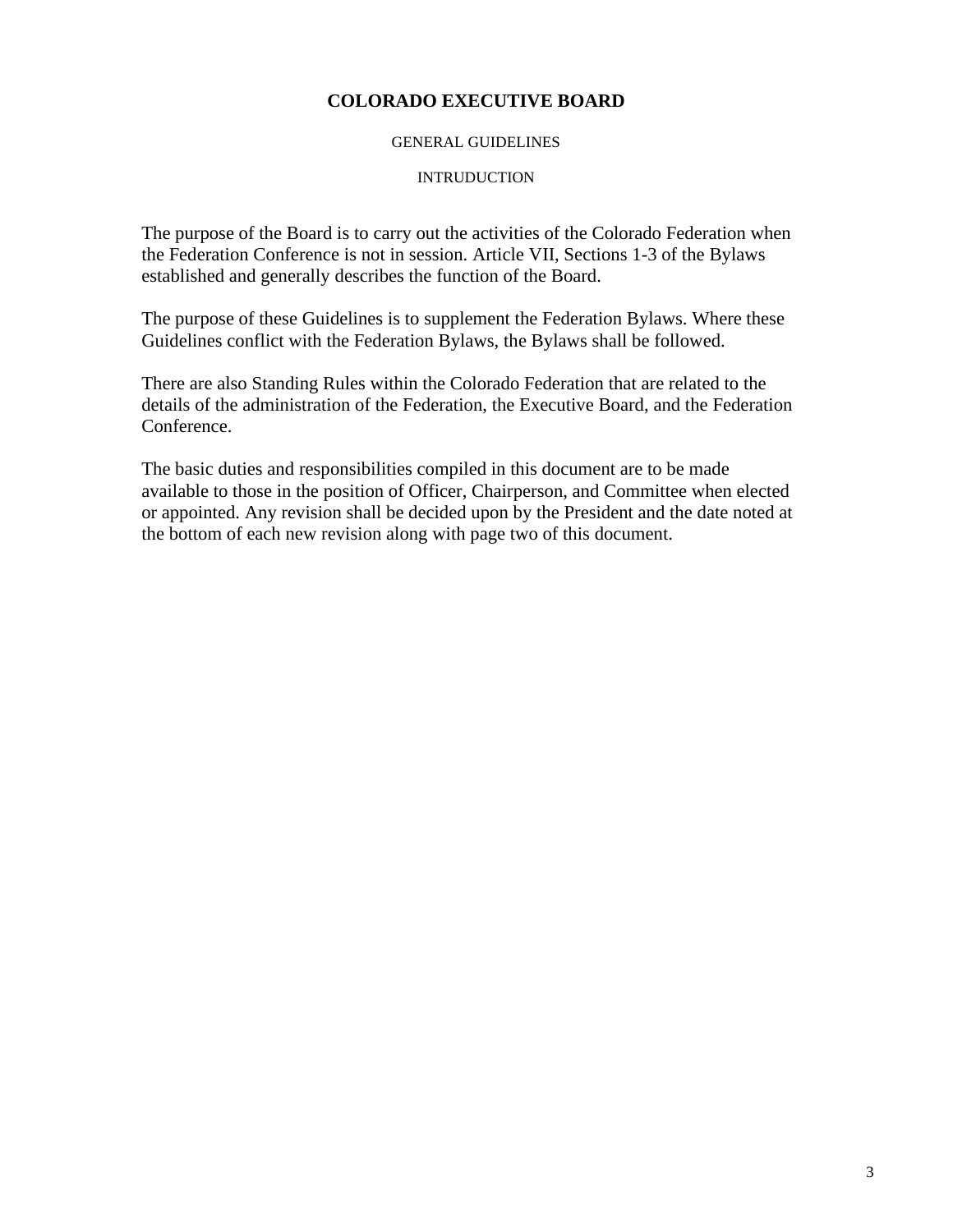### **PRESIDENT**

The basic duties and responsibilities of the President are set forth in Article IV, Section 5 (A) of the Bylaws.

The duties and responsibilities of the President are all inclusive and include responsibility for all activities within the Federation. This guideline is presented to assist with that objective and to help eliminate errors and omissions. The guideline is not all inclusive nor is it intended to be.

- 1. Retain constant dialog and day-to-day direction of four elected Federation Officers.
- 2. Develop Conference Agenda, invite National Resident Officer, and assist Chapters to prepare for a Conference, attend pre-Conference meetings.
- 3. Preside at Federation Executive Board meetings and State Conferences. Ensure meeting times and location is arranged. Prepare agenda.
- 4. Preside at regularly scheduled meetings for Federation Executive Committee Meetings and prepare agenda. Agenda sent to members in advance of meetings.
- 5. Maintain communication with other Federation Presidents and National Resident Officers and their staffs.
- 6. Work closely with the Regional Vice President.
- 7. Must be interactive with other Organizations, FEEA, DFEB, Senior Lobby, etc.
- 8. Arrange for training of new officers, Federation, and Chapter wide.
- 9. Responsible for directing and assisting in filling appointed officer positions.
- 10. Attend Legislative Committee meetings and accompany legislative Committee Members to visit Senators and Congressmen and/or their representatives.
- 11. Assist NARFE-PAC officer concerning funds distribution from requests received by Political candidates
- 12. Write an article for Federation newspaper and answer all correspondence.
- 13. Keep abreast of NARFE issues and related topics within state, share information with Chapter Presidents and members.
- 14. Present awards to those who give their time and talent to keep the chapter or Federation viable and prosperous.
- 15. Assure legislative alerts are disseminated.
- 16. Make any necessary changes of zip code or Logistic Support Area (LSA) assignments to chapters.
- 17. In conjunction with Treasurer, prepare and submit a Fiscal Year Budget for review and approval by the Executive Board.
- 18. Authorized to co-sign checks for vouchers regarding other Executive Board members and in absence of Treasurer when needed.
- 19. Perform all other duties assigned and ensure Executive Board members, Special Assistants and Standing Committee members perform their duties and responsibilities in accordance with:
	- a. Colorado Bylaws.
	- b. Executive Board Standing Rules.
	- c. Robert's Rules of Order (Newly Revised,  $10<sup>th</sup>$  edition)
- 20. Sign contracts for Conferences hotels.
- 21. Work with Secretary to assure all e-Postcards are filed for the year.

President will be available to visit chapters frequently; become familiar with chapter members and chapter's particular problems. Assist chapter or district when advised of a chapter faltering. Distribute National reports to officers as needed. Prepare and send letters to chapters concerning upcoming Federation Executive board meetings and Conferences. Determine location and prepare agenda for both.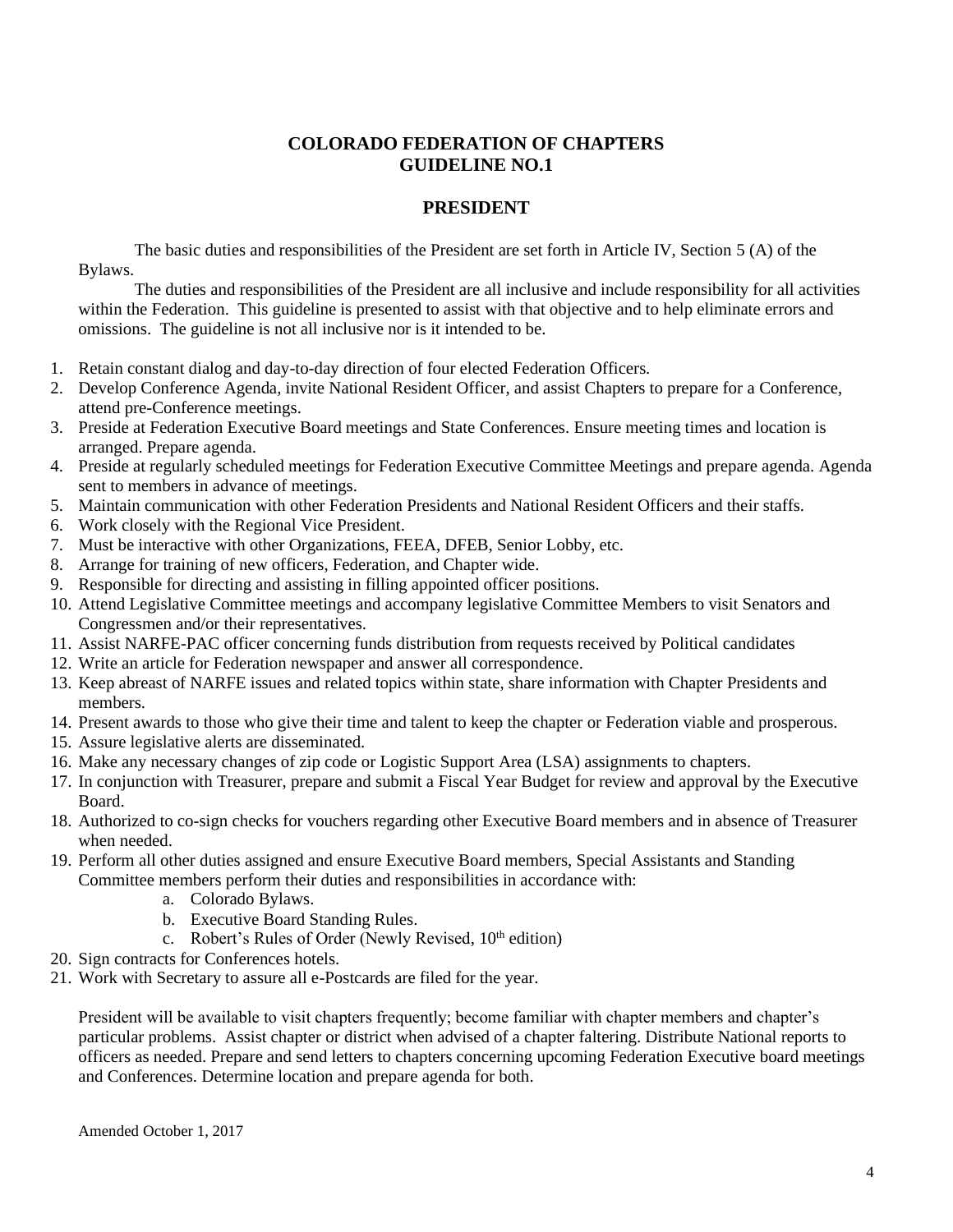#### **VICE PRESIDENT MEMBERSHIP**

The purpose of the office of the Vice President-Membership is to act as a backup to the President and to carry out specific assigned tasks. The basic duties and responsibilities of the Vice President-Membership are set forth in Article IV, Section 5 (B) of the Bylaws.

The duties and responsibilities of the Vice President-Membership are all inclusive and include responsibility for all activities within the Federation. This guideline is presented to assist with that objective and to help eliminate errors and omissions. The guideline is not all inclusive nor is it intended to be. The mission of the Vice President-Membership will chair and lead an effective recruitment and retention program by fulfilling the duties listed below.

- 1. Appoint a Federation membership committee of 3 to 7 members and serve as the committee chairperson to carry out duties 2 through 19 below.
- 2. Develop and implement a Federation Membership Plan compatible with the National Membership Plan.
- 3. Provide training to chapter personnel with membership responsibilities.
- 4. Work with chapters to develop, test and evaluate new recruitment/retention methods and to improve existing methods.
- 5. Assist chapters to contact persons whose memberships have expired and encourage them to renew.
- 6. Encourage chapters to apply to NARFE Headquarters for matching funds for recruiting operations.
- 7. Assist chapters in the development of Chapter Membership Plan.
- 8. Encourage chapters to promote dues withholding.
- 9. Assist chapter to make their meetings of greater interest and importance for their members and to ensure that new members are made welcome.
- 10. Ensure that chapters make known to their members and potential members, especially Federal workers, the many benefits of NARFE members services such as lobbying to protect earned benefits or assistance with OPM issues.
- 11. Call quarterly meetings of the Federation Membership Committee to assess progress on the Membership Plan.
- 12. Report progress on the Federation Membership Plan to the Federation Executive Board quarterly subsequent to the assessments in 11 above.
- 13. Coordinate NARFE recruiting with the Federal Executive Board, Federal Executive Associations and major Federal agencies. For example, designate a Federation member who works for or retired from BLM as the "point person" for the BLM.
- 14. Be informed on NARFE membership eligibility requirements, member benefits, recruitment/retention methods, membership applications and membership classes.
- 15. Submit budget estimates for membership activities to Budget & Finance Committee.
- 16. Obtain information from the Federation President about NARFE members who have moved into Colorado and forward that information to appropriate chapters.
- 17. Perform other duties as prescribed by the Federation Bylaws.
- 18. Send thank you letter to listed recruiters from monthly M-260 report.
- 19. See "Pre-Retirement Seminar Coordinator", Guideline 23.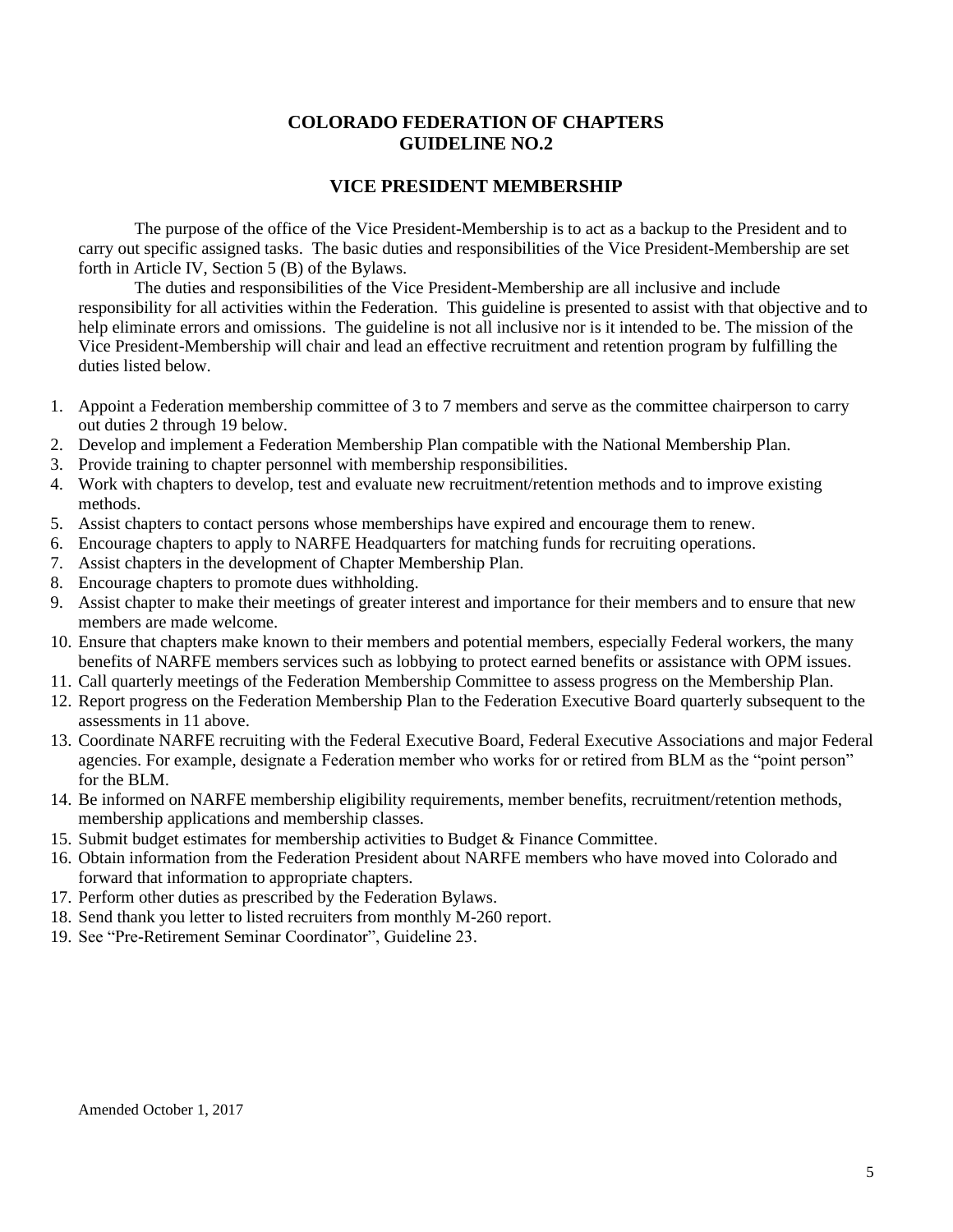## **VICE PRESIDENT LEGISLATION**

The purpose of the office of the Vice President-Legislation is to preside at all Federation meetings in the absence of the President and Vice President-Membership and to carry out specific assigned tasks. The basic duties and responsibilities of the Vice President-Legislation are set forth in Article IV, Section 5, C of the Bylaws.

The duties and responsibilities of the Vice President-Legislation are all inclusive and include responsibility for all activities within the Federation. This guideline is presented to assist with that objective and to help eliminate errors and omissions. The guideline is not all inclusive nor is it intended to be. The mission of the Vice President Legislation will be to serve as Legislative Committee Chairperson and by fulfilling the other duties listed below.

- 1. Serve as Legislative Committee Chairperson in the following capacity:
	- a. Coordinate the lobbying effort of the Colorado Federation on a statewide basis.
	- b. Provide leadership to the Federation Chapters and Congressional District Leaders in understanding legislative issues, chapter recruiting legislative leaders, organizing advocacy groups, and developing action programs.
	- c. Serve as focus for lobbying of Colorado's U. S. Senators and U.S. representatives.
- 2. Establish a Legislative Advocacy group for the following Mission:
	- a. To lobby our elected Federal Senators and Representatives and coordinate the lobbying effort of the Colorado Federation on a statewide basis. To develop plans and methods to effectively lobby the Colorado Congressional Delegation on adoption of NARFE's national legislative agenda and, as needed, the Colorado General Assembly on issues gaining a consensus of support among the Federation chapters. To accomplish the mission the Advocacy group will:
		- i. Coordinate the legislative interests and resources of Colorado NARFE members by proposing action programs and soliciting members' voluntary support through their chapter and districts.
		- ii. Provide leadership to the Federation chapters and districts in understanding legislative issues, recruiting legislative leaders, organizing legislative committees, and developing effective action program at the chapter and Congressional District level.
		- iii. Serve as focus for all lobbying of Colorado's U. S. Senators.
- 3. Coordinate NARFE-PAC contributions with Advocacy committee members.
- 4. Develop a structured and consistent approach to meeting and dealing with the congressional delegation and then promote that approach to all chapters and members.
- 5. Help establish a Congressional District Leader (CDL) for each Congressional District. Work closely with every Congressional District Leader giving supervision and guidance. (See **GUIDELINE NO.29)**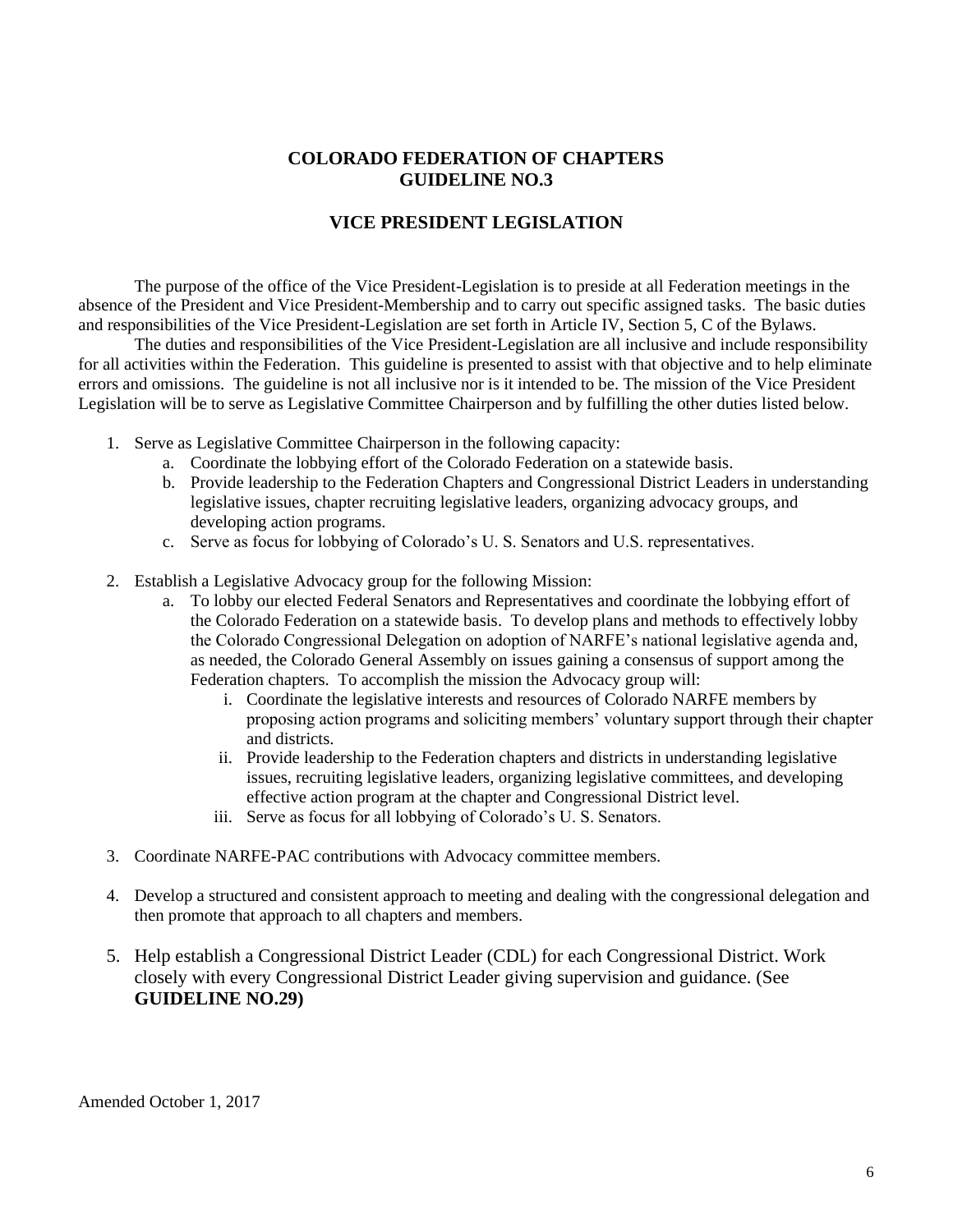#### **SECRETARY**

The purpose of the office of the Secretary is to keep records of the proceedings of all Federation and Executive Board Meetings. The basic duties and responsibilities of the Secretary are set forth in Article IV, Section **5** (D) of the Bylaws.

The duties and responsibilities of the Secretary are all inclusive and include responsibility for activities within the Federation. This guideline is presented to assist with that objective and to help eliminate errors and omissions. The guideline is not all inclusive nor is it intended to be.

Specific Duties of Secretary in Office:

- 1. All resolutions passed by the members prior to a State Conference concerning action at the national level, (National Bylaws, national legislation, and some General resolutions if they are advisory in nature to the national Office) will be signed by the Federation President and secretary and be forwarded to the National Secretary immediately after the State Conference. This is especially important in the even numbered years when the National Conference convenes.
- 2. Creating and maintaining Directories. The Federation Officer Directory is designed for use by Federation Officers and Chapter Presidents to communicate with each other. The Chapter Directory may be used by Federation Officers and Chapter Presidents to provide the names of those filling the many appointed positions which Chapter Presidents have occasional need to contact.
- 3. Accurate recording of each meeting will include: Kind of meeting; date, hour, and place of meeting; Name and title of officer presiding and presence of quorum; Approval of previous minutes; Record of reports, of each main motion with name of person who made it, of points of order, of counted votes; Time of adjournment, and Signature of secretary.
- 4. Works with President to assure all e-Postcards are filed for the year. (See attached procedures)

#### Other:

For Federation Executive Committee Meetings:

Secretary takes minutes, sends draft to Committee members within one week. When corrections/addition/deletions are received, final copy is to be sent to Committee members within one week.

For Federation Executive Board Meetings:

The President sends Board Agenda and other necessary info to Secretary to print and mail out to: Federation Officers; Chapter Presidents; Appointed Officers and Committee Chairs.

Revised October 1, 2017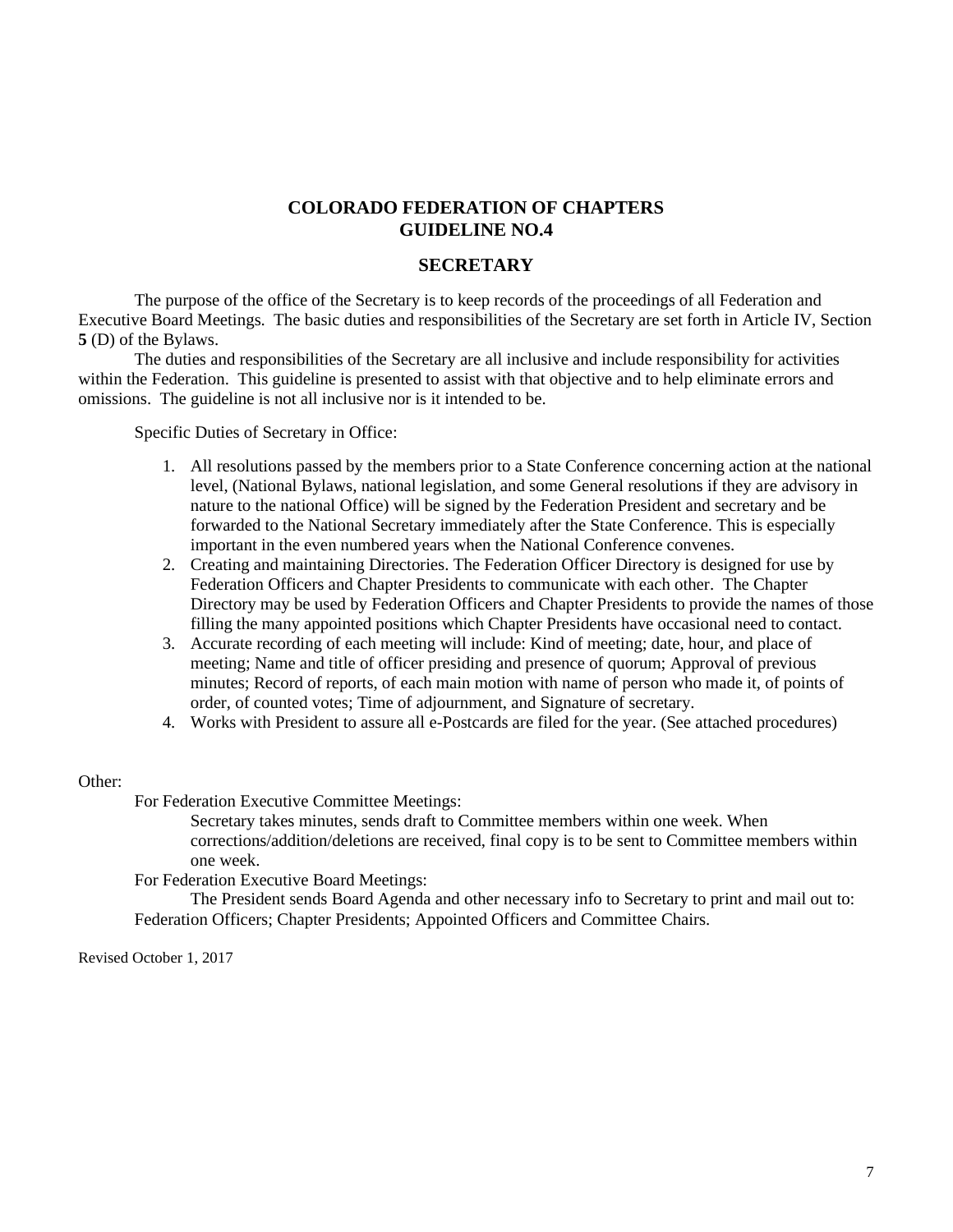## **STEPS AND PROCEDURES FOR FILING THE E-postcard**

- 1. The first step is to go to the internet and enter http:/[/www.irs.gov/990n/](https://www.irs.gov/990n).
- 2. The first page to show up on the monitor will be the Home page for e-Postcard. (See attachment "A")
- 3. The next step is to click on "Create your Form 990-N (e-Postcard)"
- 4. You will now be on the "login" page. (See attachment "B")
	- a. Enter the Login ID
		- b. Enter Password
		- **c. PRINT PAGE**
- 5. The next page may be the "Verify Filer information". (See attachment "C")
	- a. There is one statement of the three statements that has to be answered.

#### **b. PRINT PAGE**

- c. Click on the one that says, "Yes, my information is correct. Let me proceed" if nothing has changed.
- d. Click on "No, I need to update my information before I proceed", if it is only an email address change or name change.
	- i. If there is a change you will be on a page "Manage Users" to "Edit" the changes.
- e. There is no need to have a NEW Login ID for this process.

#### **f. PRINT PAGE**

- 6. The next page should be the "Electronic Notice-Organization Information" where information will be entered.
	- a. The first line should show the year from January to December.
	- b. The next line "Has your organization terminated or gone out of business?"
		- i. Unless the chapter has closed, this should be answered always "NO".
	- c. The next line "Are your gross receipts normally \$50,000 or less?"
		- i. This should always be answered "YES".

#### **d. PRINT PAGE**

- e. You will now click on "Next Page"
- 7. The next page should be the "Electronic Notice-Organization Address Information".
	- a. On the line "In Care of Name" will be entered the name of the person filling out the form.
	- b. Enter the Organizations mailing address information
	- c. On the line "Type of name", enter "Business".
	- d. Business Name Line 1 should be the name of the Chapter. Example: "Boulder Chapter 293".
	- e. Address information as entered above must be reentered here again.
	- f. Click on "Save Changes" before you submit.

#### **g. PRINT PAGE**

- h. Click on "Submit Filing to IRS".
- 8. After submitting you will now be returned to "Form 990-N (e-Postcard) Submitted"

#### **a. PRINT PAGE**

- b. Click on "Go to Filing Status Page"
- 9. While on "Check Filing Status" page.

#### **a. PRINT PAGE**

- b. Click on "View Form 990-N (e-Postcard)"
	- i. **PRINT PAGE**
	- ii. Close page
	- iii. It will return you to "Check Filing Status" page
- c. Click on "Control Panel"

#### i. **PRINT PAGE**

- 10. You are now competed and have filed the Form 990-N (e-Postcard
	- a. Go to top of screen and "Log Out"

## 11. Send "ePostcard letter" with copy of results to each Chapter President.

May 2, 2013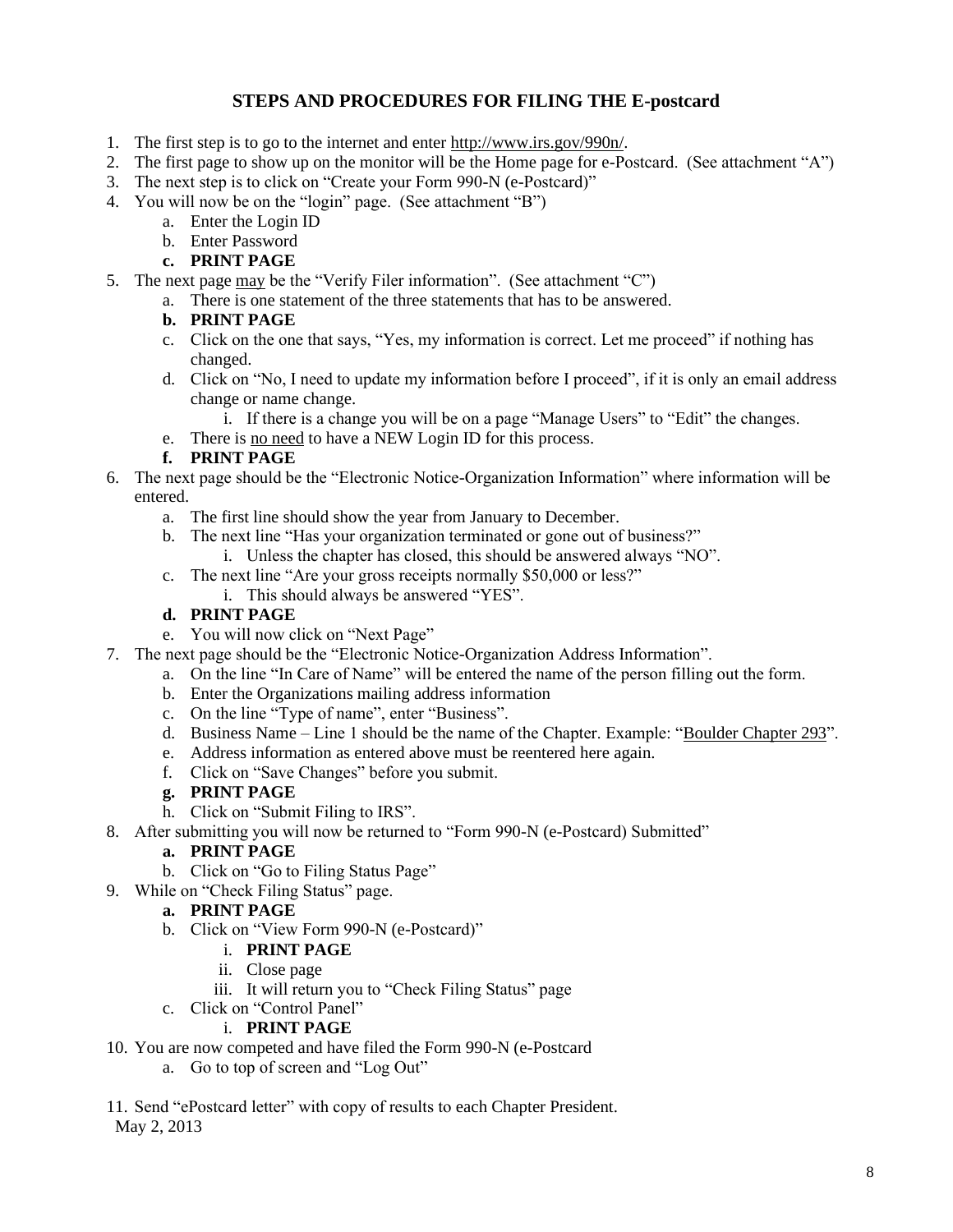## **NATIONAL ASSOCIATION OF ACTIVE AND RETIRED FEDERAL EMPLOYEES (NARFE) COLORADO FEDERATION OF CHAPTERS**



## **SAMPLE LETTER**

DATE

To: Chapter President

Based on a decision by the Colorado Executive Committee on February 14, 2013, and the approval of the Federation Board on May 2, 2013, the Federation will take care of all future Chapter e-Postcard filings with the IRS. A copy of all transaction results will be sent to the chapter president of the filing for the chapter.

This will be included as a guideline responsibility by the Secretary of the Federation (Guideline #4). It is the responsibility of the Chapter to ensure that they have received and have on file the most current e-Postcard IRS Form 990-N for their chapter for each calendar year. If the Chapter has not received a copy by February 1<sup>st</sup> of the current filing year from the federation, they are to follow up with the Federation Executive Committee.

Enclosed is your copy for the year of 20XX.

Colorado State Federation President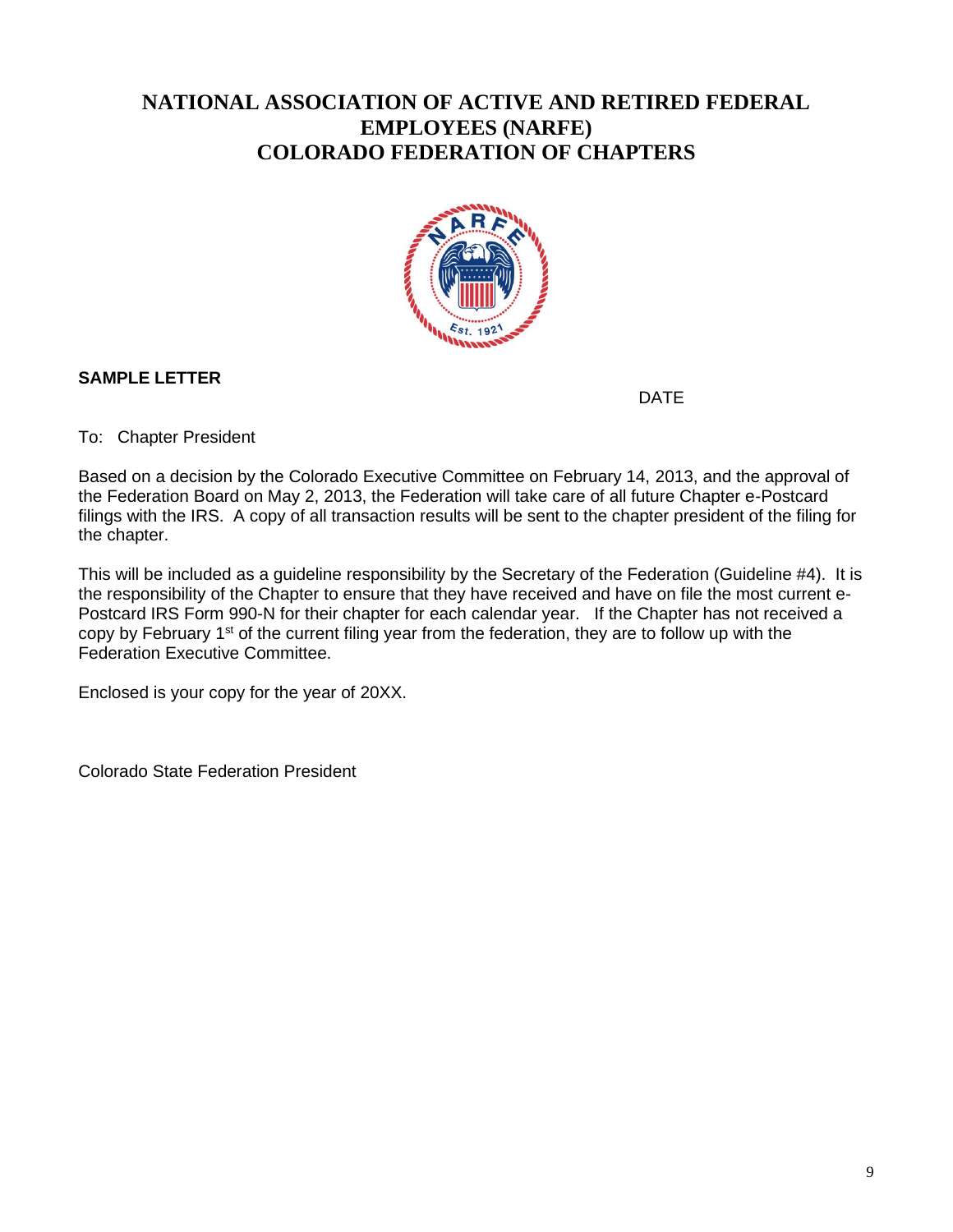### **TREASURER**

The purpose of the office of the Treasurer is to keep accurate and current financial records of the Federation. The basic duties and responsibilities of the Treasurer are set forth in Article IV, Section 5 (E) of the Bylaws.

The duties and responsibilities of the Treasurer are all inclusive and include responsibility for all activities within the Federation. This guideline is presented to assist with that objective and to help eliminate errors and omissions. The guideline is not all inclusive nor is it intended to be.

#### FUND CONTROLS AND REPORTING:

- 1. Establish a bank account in a Federally Insured Financial Institution for Colorado Federation of Chapters.
- 2. Establish and maintain a Ledger showing receipts and expenses of the Federation. Prepare a monthly report of receipts and disbursements comparing actual income and expenses with the approved budget. The Fiscal Year is January 1 through December 31.
- 3. Draw and sign checks against Federation accounts when expenditures are approved in writing by the President, by direction of the Executive Board, or are included in amounts in specific items of the approved Federation Budget.
- 4. All payments are entered into the Ledger by check number, payee, dollar amount, and allocated to expense categories in accordance with the approved budget.
- 5. Transfer funds among Federation accounts when deemed appropriate and necessary by the Executive Committee.
- 6. All receipts and disbursements shall be posted into the Ledger.
- 7. Maintain up-to-date records of receipts and expenditures of the Federation.
- 8. Provide detailed financial statements for the Executive Board and Conference meetings and at other times as may be requested by the President. Chair the Budget Committee in the preparation of the Federation budget for the ensuing fiscal year.

#### ADMINISTRATIVE PRESPONSIBILITIES:

- 1. Maintain financial records in accordance with Records Management.
- 2. Maintain file folders on incoming and outgoing correspondence on a fiscal year basis. All vouchers approved for payment will be in check number sequence. All other financial records should be maintained in an orderly sequence by month.
- 3. Attend the Colorado Federation Conference and all meetings of the Executive Board.
- 4. Perform other duties as assigned by the President and/or Executive Board, as prescribed in the Bylaws, and/or other National and Federation directives and procedures, including assisting chapter treasures as needed.

Amended October 1, 2017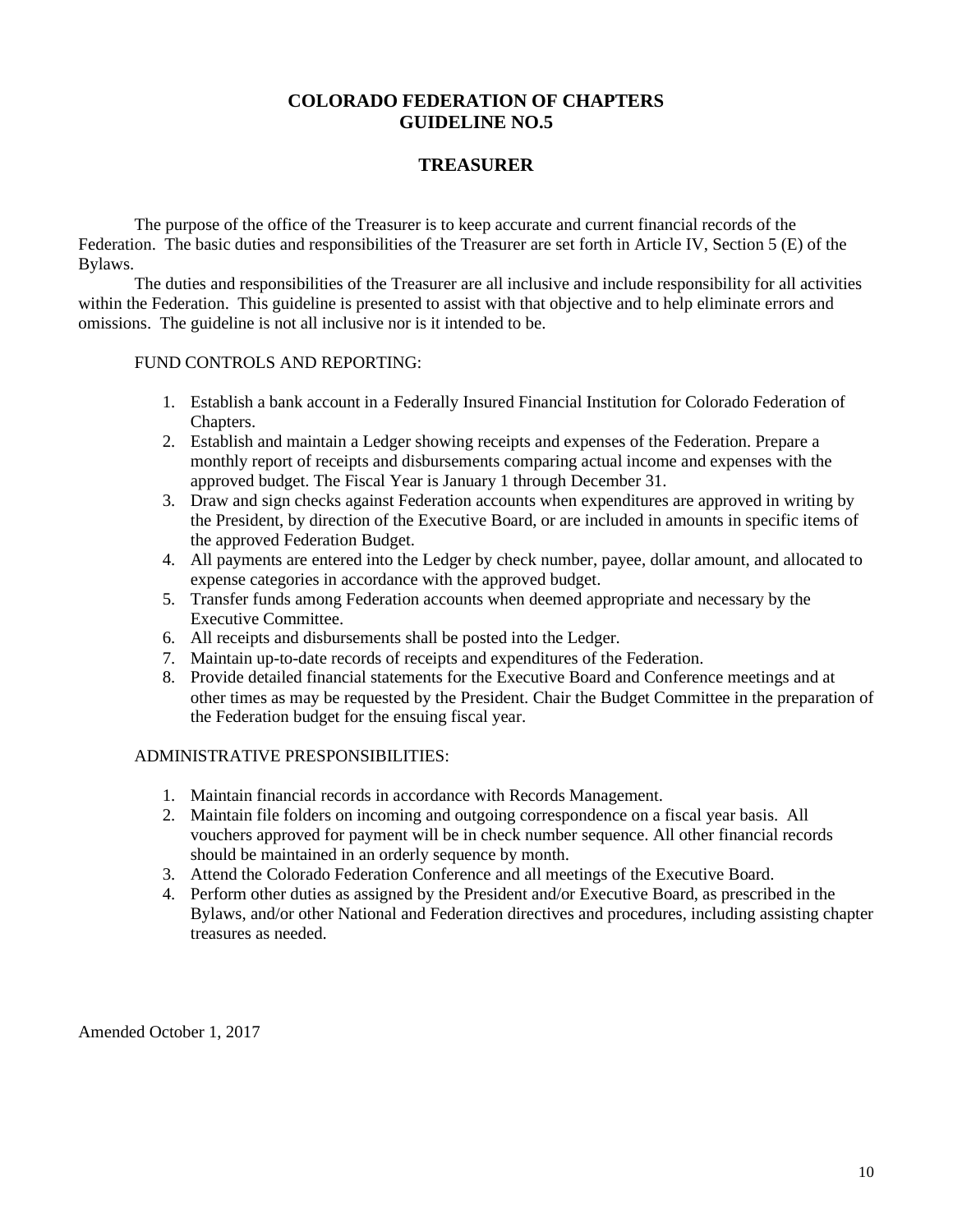## **STANDING COMMITTEES**

The purpose of Standing Committees is to perform specialized tasks for the benefit of the Federation and chapters thereof.

- 1. As provided in Article IV, Section 5 (A),3 of the Federation Bylaws, the Federation President shall appoint a Chair to committees.
- 2. After appointment, each Committee Chair will strive to have one or more committee members on their committee.
- 3. A plan of action will be developed from suggestions and ideas of the committee members and from elsewhere if requested.
- 4. The chair of each Standing Committee can provide a news article from time to time, to the Editor of the Colorado Federation Newspaper. The article may be about the Committee activities and should be informative and pertinent to current activities.
- 5. All standing Committee Chairpersons shall prepare written reports of Committee activities for presentation at the Conference and Executive Board meetings.

Revised October 1, 2017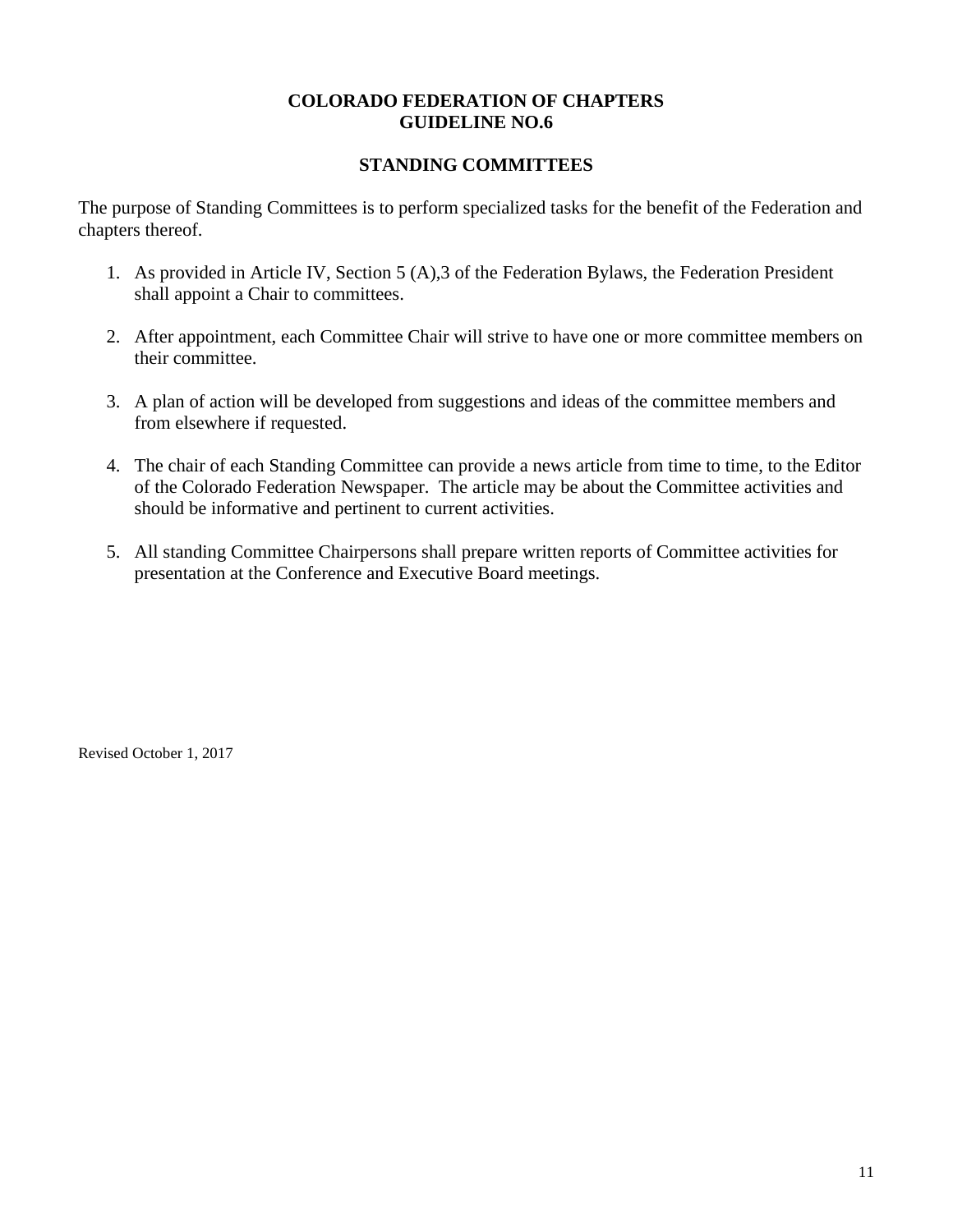## **MEMBERSHIP COMMITTEE**

The purpose of the Membership Committee is to assist the chapters in developing and carrying out recruitment and retention programs. The Federation Vice President-Membership will be the chair of the Membership Committee.

- 1. The Chair will:
	- a. Form a Membership Committee.
	- b. Develop a plan that supports all National membership initiatives with incentives that could enhance these programs, where applicable, to be implemented by chapters.
	- c. Establish a results oriented recognition system to reward chapters and/or individuals for outstanding efforts in membership recruitment and retention activities;
	- d. Assist chapter's executive board and membership chairs to develop a recruitment/retention plan that motivates members to gain and retain members;
	- e. Provide schedule of health fairs annually with incentives to aid chapters to participate during open season at their community federal installations;
	- f. Provide training as needed and as resources permit; and
	- g. Make a report at the Federation Conference on the status and results of the Federation's recruitment and retention efforts.
	- h. Forward names and addresses of prospective members to the Recruitment and Retention section at Headquarters and request recruitment materials.
- 2. Committee Members will:
	- a. Assist the chair in carrying out the activities of this committee.
	- b. Establish challenging and attainable recruitment and retention goals.
	- c. Devise a method to track recruiting and retention by chapters and individuals.
	- d. Implement membership campaigns, coordinating with national's Recruitment and Retention Plan.
- 3. Material needed:
	- a. The Membership Marketing Manual (FH-19)
	- b. Chapter & Federation Officers Manual (F-10)
	- c. Membership Services Manual (FH-6)
	- d. Pop Quiz (F123)
	- e. 10 Worst Mistakes Brochure (F-126)
	- f. The Recruiter's Journal & Quarterly (Downloadable from NARFE web)
	- g. Membership Summary Report (M-110)
	- h. Chapter Activity Report (M-112)
	- i. Semi-Annual Membership Roster (M-114)
	- j. Online Activities Module (OAM) is more of a real-time quality report to use for all membership data.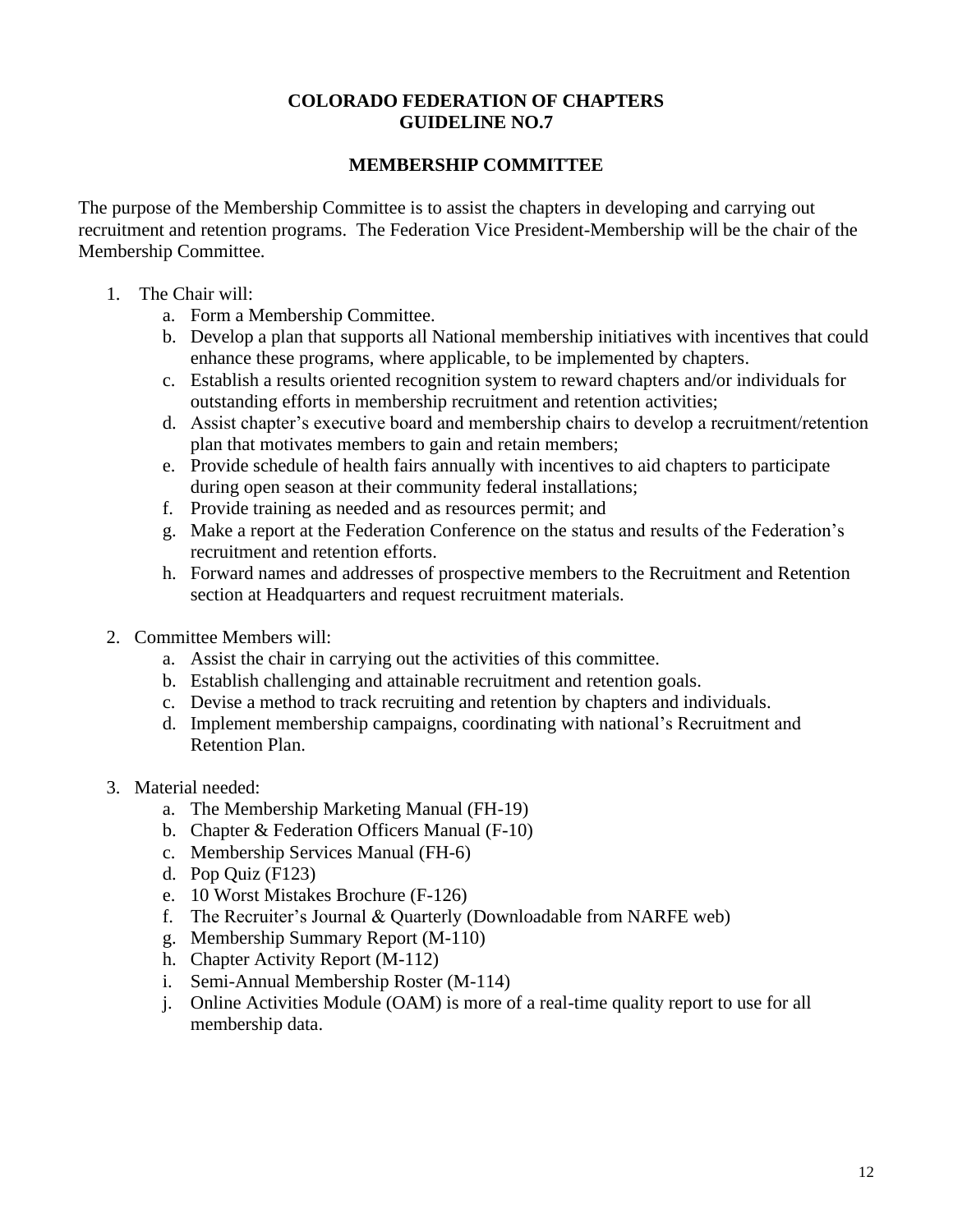- 4. Health Fair Recruitment
	- a. The following attachments are sent to all chapters in preparation of setting up a table at health fairs once the locations, times, and dates are disseminated by the Federation Vice President-membership.
	- b. The following attachments are:
		- i. FEHBP Open Season Health Fairs letter.
		- ii. Health Fair Coordinator Information Sheet
		- iii. Event Report Form
- 5. See "Pre-Retirement Seminar Coordinator", Guideline 23.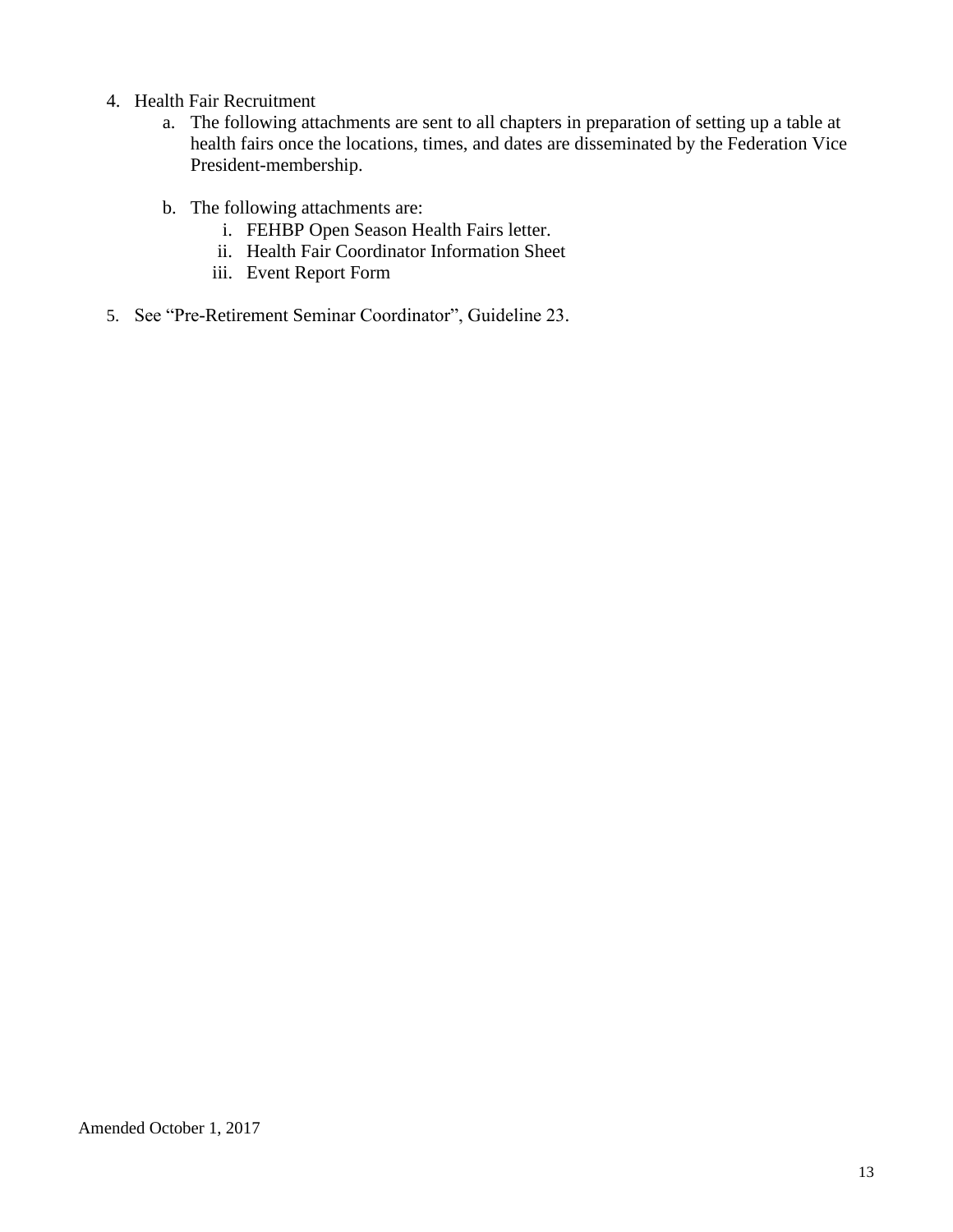## SAMPLE LETTER



2732 S. Garfield Street Denver, CO 80210 September 30, 2013

To: Chapter Presidents and Chapter Membership Chair.

From: Eva C. Heller, 1<sup>st</sup> Vice President – Membership

Subject: FEHBP Open Season Health Fairs – November 14 – December 12, 20XX

I am asking that each Chapter immediately start ordering Health Fair material in anticipation that we will once again be given the opportunity to have a NARFE table at the Anthem Blue Cross and Blue Shield Health Fairs held throughout the State. In talking with the National NARFE office, they have indicated it is not too early to start ordering material now. NARFE will not be filling packets for Health Fairs. You must order separate material and make your own packets, if packets are desired. Please check the F-18, Requisition for Printed Supplies, www.narfe.org, for the latest material. In 20XX, 61 Health Fairs were held in the Metro Area, Durango, Montrose, Grand Junction, Greeley, Colorado Springs, Fort Collins, Loveland, Florence, Pueblo, and Longmont.

I have not yet received the Colorado Health Fair locations list but I anticipate receiving them in the next couple of weeks. Once I make the health fair location assignments I will notify you. It will be your responsibility to get volunteers from your chapter to cover your assigned Health Fairs. If your chapter is not able to cover an assigned location for some reason, other than being denied admittance, please contact me within a week of receiving the location assignments.

When you get the list of assigned health fairs, please contact the named agency person at your assigned locations for permission to participate. If given permission, inquire as to the number of employees at that location, whether a table will be available for use, the entrance location to the building, and the needed identification for entrance. Many of the location assignments made will be very similar to last year, so you should have a good idea about the quantity of material you need to order based on your prior experience. **Please be sure you check the entire list when I send it because your chapter may be covering more than one health fair**.

It is suggested that you **do not order** more than you think you'll need. A preferred method for an initial order would be to call Recruitment and Retention –1-800-456-8410 Ext. 277, Jackie Bryant, or e-mail [rr@narfe.org.](mailto:rr@narfe.org)

Please order, at a minimum, the following as they are very helpful pamphlets you would want to hand out at the Health Fairs.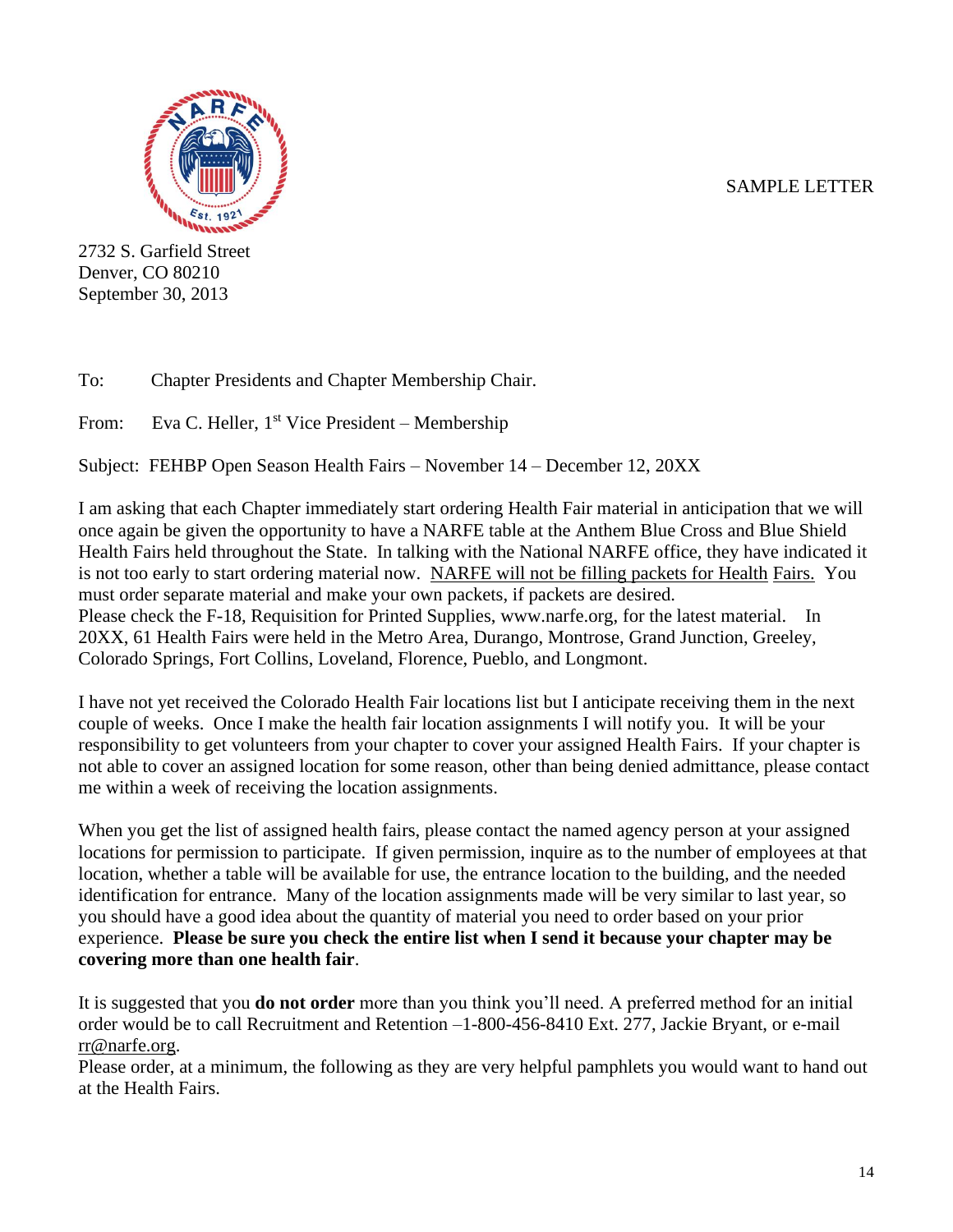NARFE Magazines F-135 – Membership Application (08/13)

- F-123 Federal Employees Pop Quiz (08/12)
- F-126 10 Worst Mistakes Federal Employees Can Make (04/14)
- M-2 Prospect Information Card (04/15) (Use to collect names & addresses)

The M-2 - Prospect Information Card (04/15) is convenient and professional to use in gathering prospective member information. It is suggested that if recruiters cannot get a signed application, at least they try to get a completed legible Prospect Information Card for submitting to NARFE Recruitment and Retention. The prospective member will receive material from NARFE, again encouraging them to join. Recruiters should put their I.D. No. on the card to receive credit when the prospect joins. Make sure the name and address is legible before sending the Prospect Information Card to NARFE. If you cannot read it, neither can NARFE.

Please complete one Event Form (attached) for each Health Fair your chapter participates in. Please email, or send postal mail, the completed form to me as soon as possible after having participated in a Health Fair. The information you forward will be included in the report on our Federation's Health Fair participation.

If you have any questions, please call me at 303-756-4551 or e-mail at [evaheller@juno.com.](mailto:evaheller@juno.com)

Eno C. Haller

Attachments: Health Fair Coordinator Information Event Report Form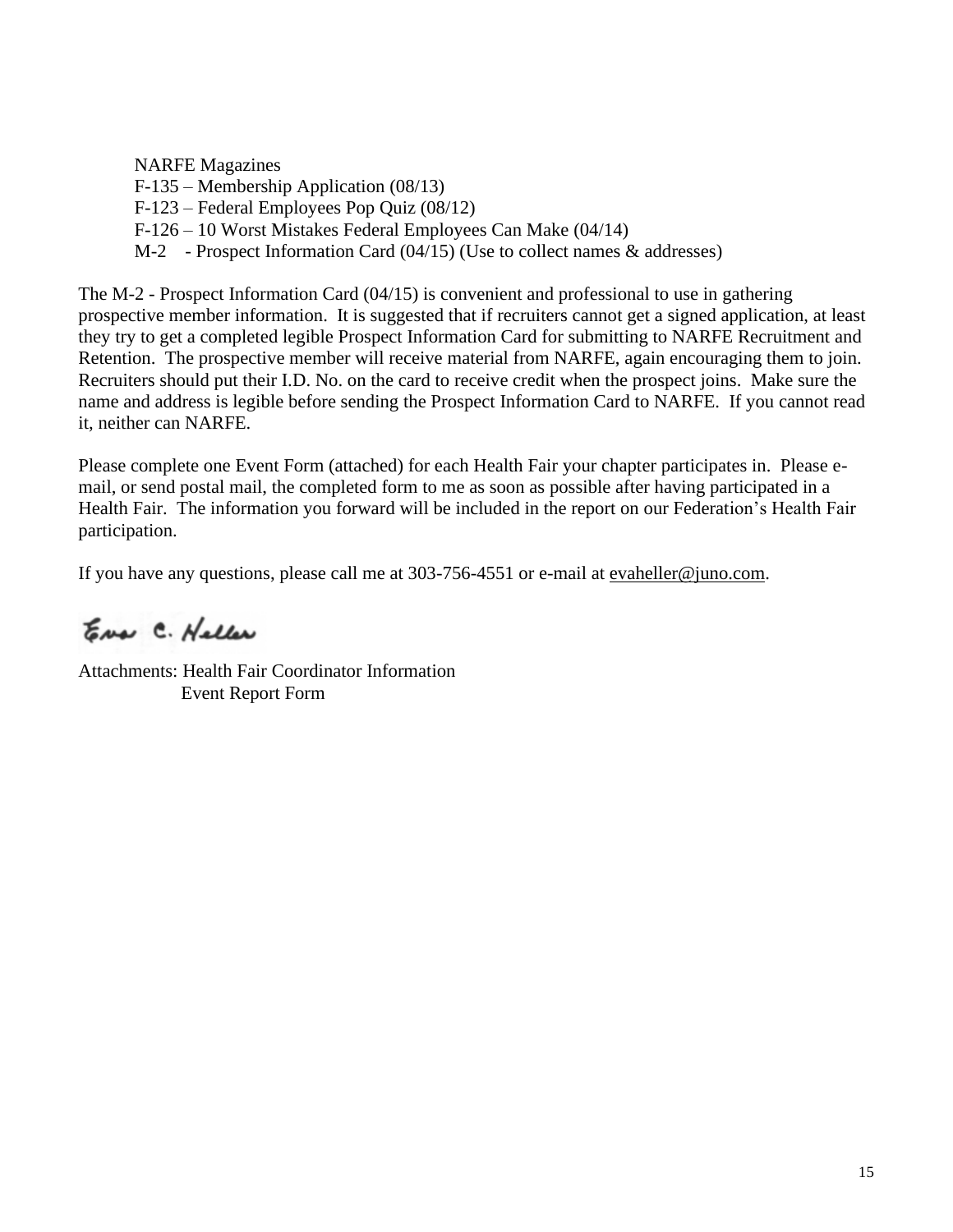## HEALTH FAIR COORDINATOR INFORMATION Updated September 23, 2011

Open Season Health Fair listings are prepared by Jane Fluekiger, Anthem Blue Cross and Blue Shield of Colorado, Federal Employee Program, 700 N. Broadway, Denver, CO 80273. The report covering dates, locations, and times is mailed to the Federation VP, Membership, for distribution to chapters. Participating chapters receive a copy of the Open Season Health Fairs report with marked locations for their chapter.

#### Chapter Health Fairs Chair Duties:

Contact the named contact personnel at assigned locations for permission to participate. If given permission,

> Inquire as to the number of employees at that location Inquire and confirm if a table will be available for use Inquire about specific entrance locations Inquire about needed identification for entrance

Health Fair materials should be immediately ordered from NARFE. Depending upon Health Fair dates, material may be ordered using the Request for Printed Supplies (F-18) on [www.narfe.org.](http://www.narfe.org/) A preferred method for an initial order is to call Recruitment & Retention (800) 627-3394 and place the order and giving your first scheduled date. Ordered material includes:

NARFE magazines

F-135 – Membership Application

F-123 – Federal Employees Pop Quiz

F-126 – 10 Worst Mistakes Federal Employees Can Make

M-2 - Prospect Information Card

Other material to have prepared:

Letter by National, Federation or Chapter President Tablecloth Holders for any posters taken Tablet, pens, scotch tape, and a tablet Food storage bags to make up prepared packets for distribution Small wheeled suitcase for literature, etc. Nice to have some wrapped candy to hand out

Each Health Fair team should be provided with the name of the facility, address, phone number, and the time of the scheduled location. The name of the contact person that gave permission to participate, and any provided instructions, are to be included for the team. A list of provided material should be included. The Team should determine if there is a location where they can leave some or all of the unused material.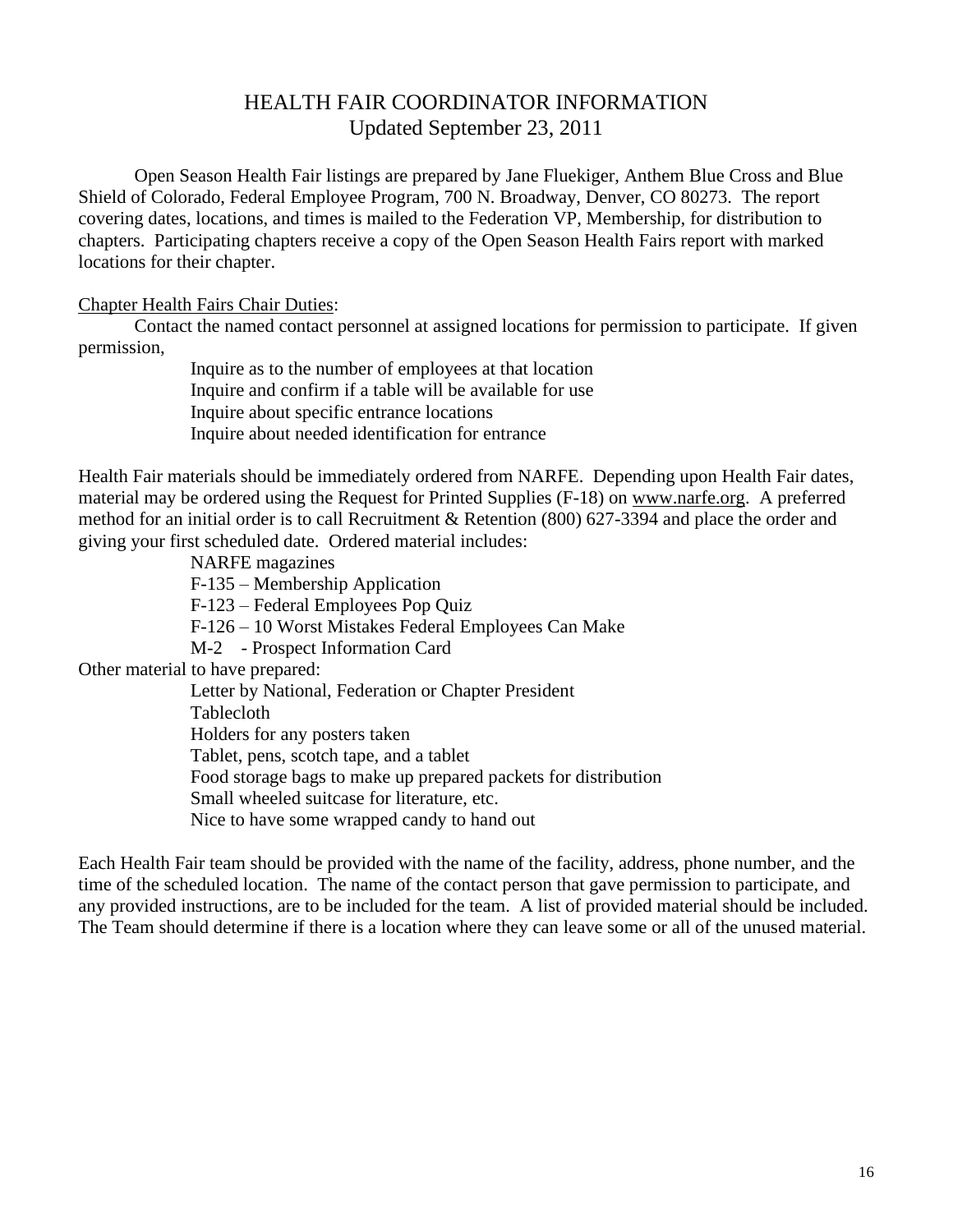## NARFE EVENT REPORT FORM Rev. October 2017

From: Vice President – Membership

Subject: Participation in NARFE and Other Association Events

Please complete the following and return to me. It can be mailed to my address: 1031 Sparrow hawk Dr., Highlands ranch, CO 80129-5634 or emailed to impinna@gmail.com. Please complete this form shortly after you have participated, attended, spoke on NARFE, signed up members or any other related function. The information provided will help in tracking Colorado's involvement. This information is needed when reporting the results of the Colorado effort and active involvement in marketing or representing NARFE for recruitment purposes.

- 1. Your Name and Chapter Number and Date of Event:
- 2. List the event and organization or association(s) you or your Chapter participated in:
- 3. List the literature and quantity taken for distribution.
- 4. How many individuals received packets and material:
- 5. How many M-2 Prospect cards were collected:
- 6. Were Prospect cards reviewed for legibility and mailed to Recruitment & Retention? Keep a copy of the cards for your follow-up contact.

Comments.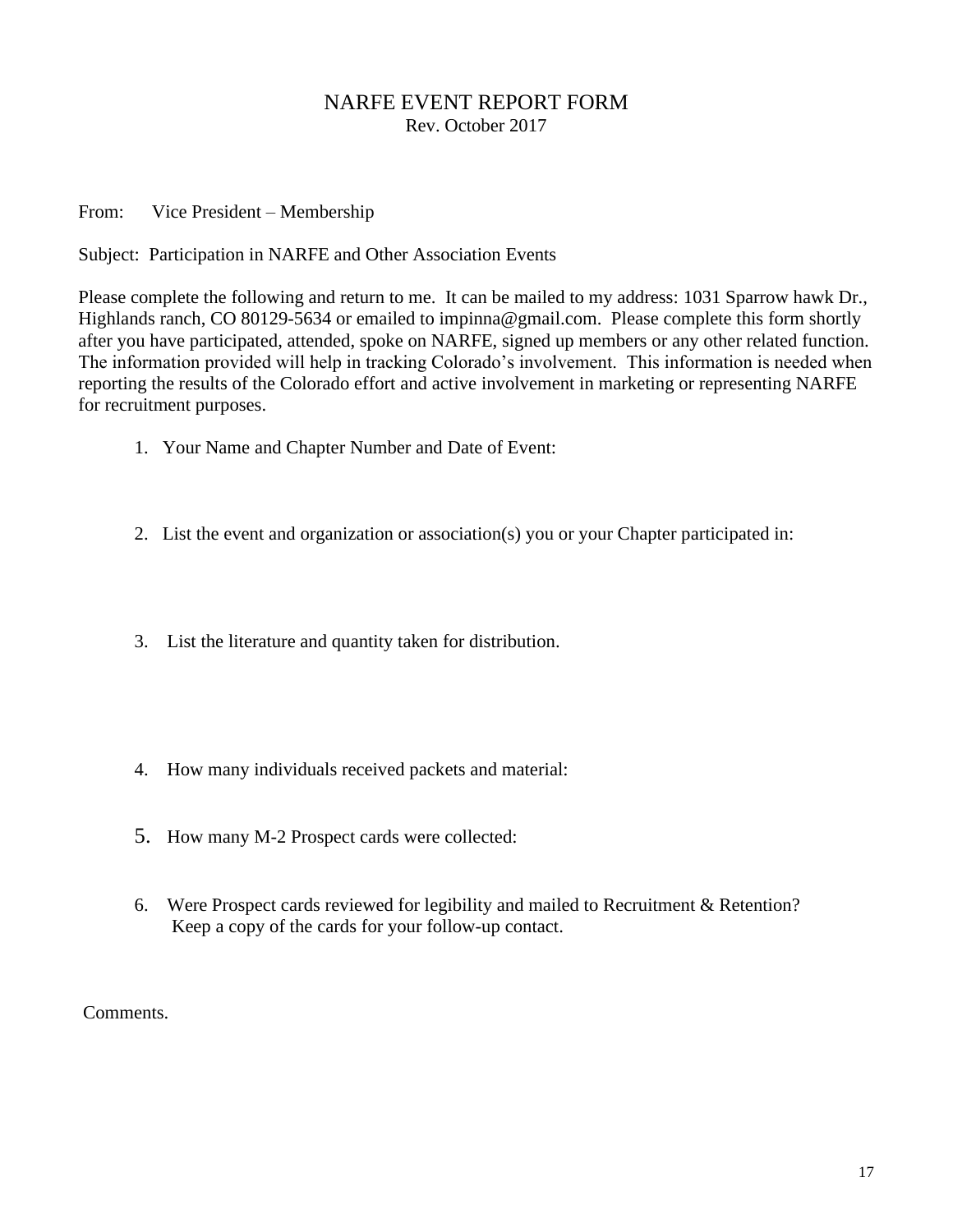## **NATIONAL LEGISLATIVE COMMITTEE**

The purpose of the Committee on Federation Legislation is to monitor the Federal Legislative process, to alert the Federation to matters of interest and to be the focal point of NARFE contacts with the Colorado Delegation.

- 1) Article VI: COMMITTEES, Section 1, of the Federation Bylaws, states that there shall be a Standing Committee for Legislation. Article IV: OFFICERS, Section 7 (C), the Vice President-Legislation shall serve as Legislative Committee Chairman.
- 2) The Legislative Committee Chairman will:
	- a) Keep posted on Federal Legislation of interest to NARFE and senior citizens.
	- b) Maintain communications with the National Office's Legislative Staff.
	- c) Communicate with Senators and representatives by visit, telephone, letter or E-mail.
	- d) Keep federation officers, chapters and Committee members up-to-date on legislation, Congressional actions and procedures.
	- e) Keep lines of communications open with all Committee members and provide copies of written communications to all Committee members.
	- f) Be fully informed and prepared to brief federation officers on all resolution relating to Federal Legislation to be considered at the State Conference.
	- g) Help establish a Congressional District Leader (CDL) for each Congressional District. Work closely with every Congressional District Leader giving supervision and guidance. (See **GUIDELINE NO.29)**
- 3) This member:
	- a) May request chapter legislative chairs make congressional visits in order to establish close working relationships.
	- b) Makes a report of each Congressional visit to the Executive Board and to NARFE Legislative Department.
	- c) Should be prepared to answer questions, assist in training seminars and help chapter carry out an effective legislative program.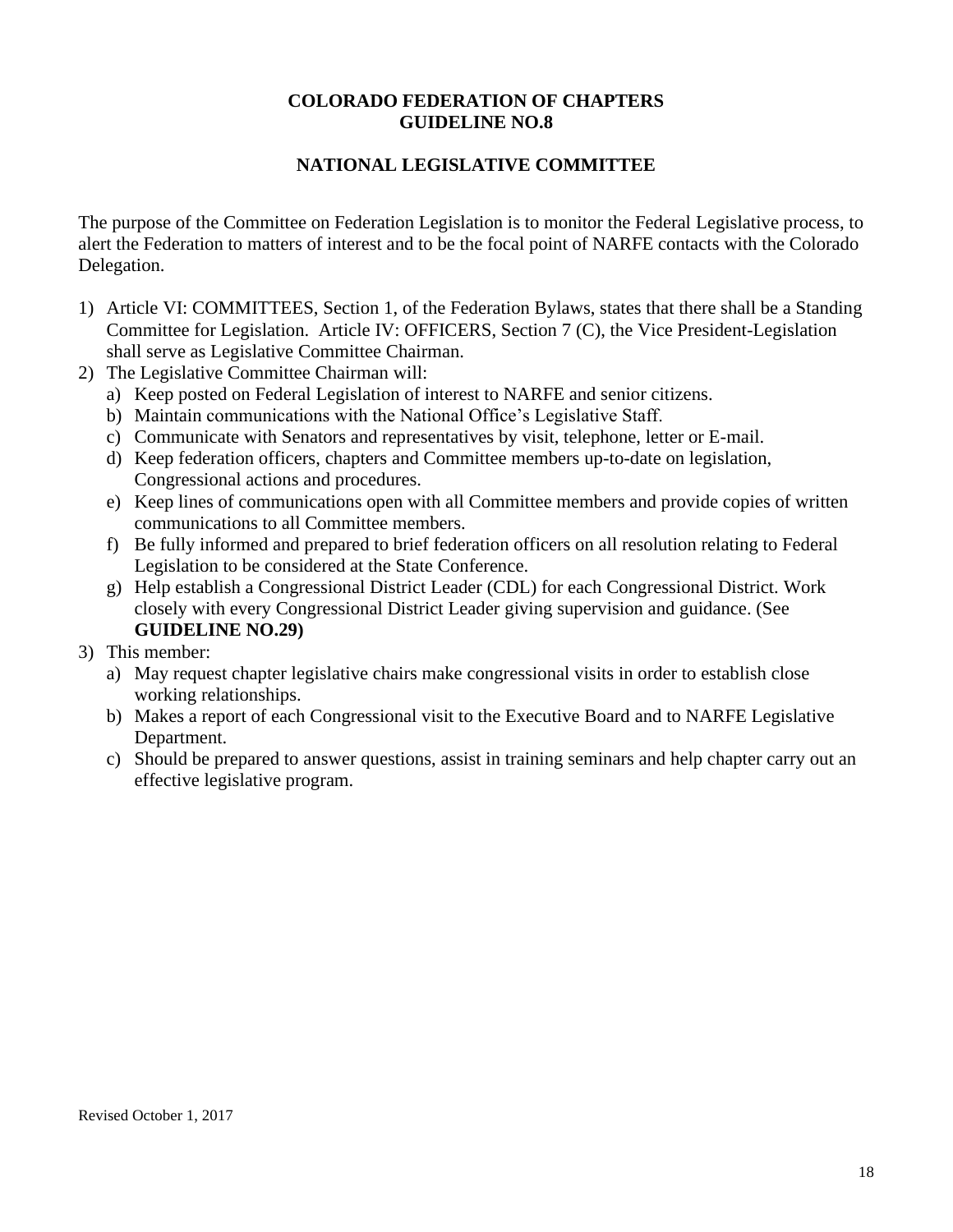## **STATE LEGISLATIVE COMMITTEE**

The purpose of the Committee on State Legislation is to monitor the Colorado General Assembly, to alert the Federation in matters of interest, to recommend advocacy on selected bills and to be a focal point of NARFE contacts with the legislature. The Federation President may appoint, subject to Executive Board approval, a chairperson for a state legislative committee who will:

- 1. Keep posted on legislation of importance to NARFE members and seniors.
- 2. Develop contacts with state legislators, their assistants and staff of the Colorado Legislative Council.
- 3. When urgent legislation of particular interest to NARFE is introduced, confer with other committee members and recommend/expedite position taking to the Federation President/Executive Committee.
- 4. Testify at committee hearings on behalf of positions adopted and advocate with individual legislators prior to floor votes.
- 5. Collaborate with and provide mutual support on federal/state legislation.
- 6. Work in coalition with like-minded advocacy groups.
- 7. Research issues, write reports, answer questions, assist in training seminars and help chapters carry out an effective state legislative program.

**Worthy of note**: Congress meets year-round, with occasional recesses. Our state legislative session lasts only 120 days between January and early May. An average of 600 bills are introduced and disposed of, plus numerous resolutions and memorials. A bill can be introduced one day, assigned to committee for a hearing the following week and back to floor consideration on  $2<sup>nd</sup>$  &  $3<sup>rd</sup>$  readings by the next week. Anyone following legislation must work fast in analyzing the bill, checking its fiscal impact report and arriving at a position quickly in order to testify in reasonable fashion at committee hearings and lobby individual legislators. Taking policy decisions must be expedited for advocacy efforts to have any impact–whether in support or opposition.

Revised July 1, 2009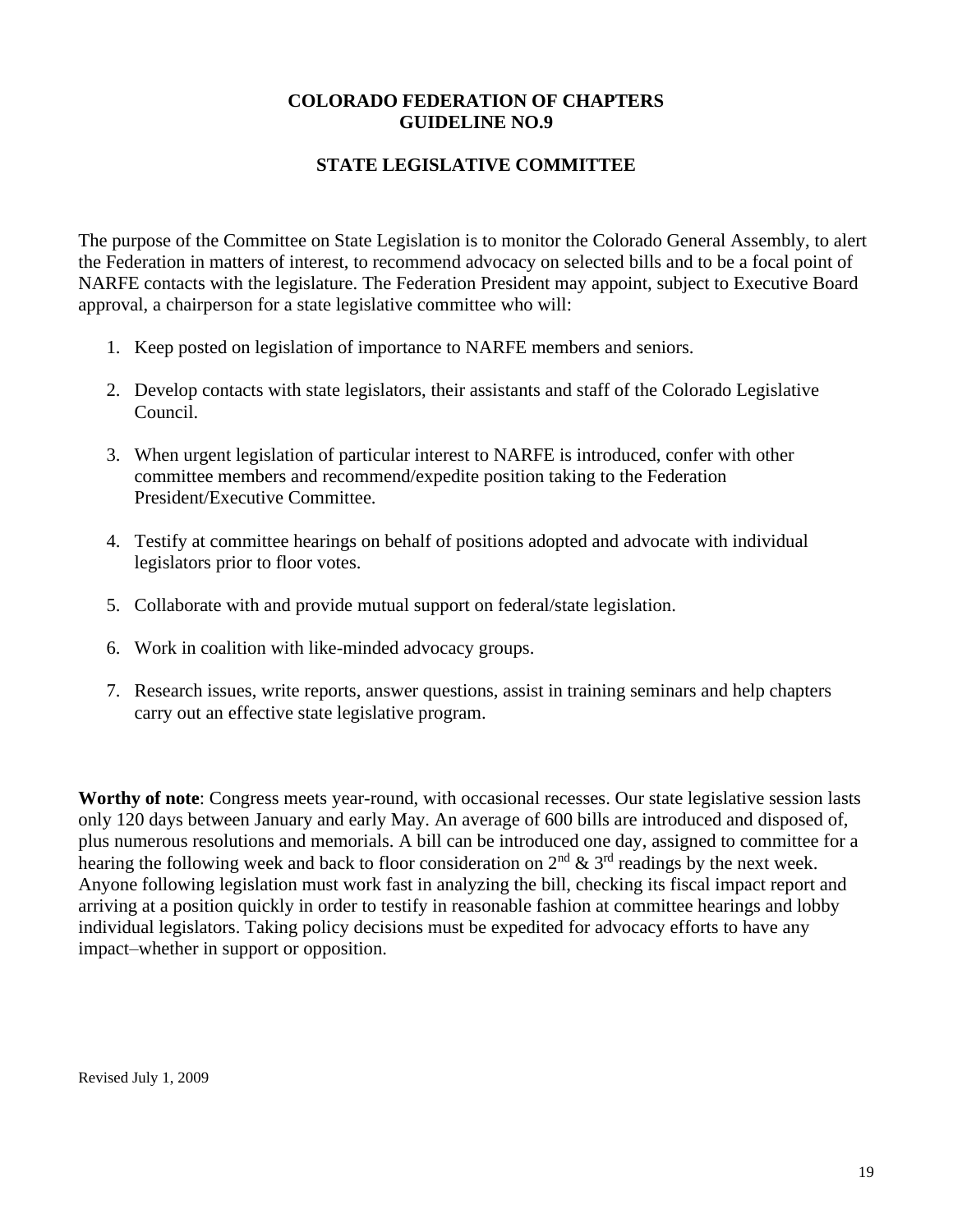## **PARLIAMENTARIAN**

The purpose of the Office of the Parliamentarian is to advise the Federation President and other officers, committees, and members, on matters of parliamentary procedures. The Federation President shall appoint, subject to approval of the Executive Board, the position of Parliamentarian.

- 1. The duties of the Parliamentarian are as stated in Roberts Rules of Order, Newly Revised, 10<sup>th</sup> Edition (Pages 449-451, 589-590)
- 2. When requested by the President, will confer with the president on business to come before a meeting and assist with preparation of the agenda. During a meeting, the parliamentarian will provide advice to the chair and when requested to any other member.
- 3. The Parliamentarian does not make motions, participate in debate or vote unless he/she is a member of the assembly and the vote is by ballot.
- 4. The Parliamentarian attends Board and Committee meetings if requested to do so.
- 5. He/she provides advice on Bylaws, Standing Rules and Conference Rules, assists with workshops and training sessions when requested.

During the period of Conference preparation and while the Conference is in progress, serves as advisor to the President, the Credentials Committee, the Committee on Standing Rules, the Program Committee, the resolutions Committee and the Election Committee.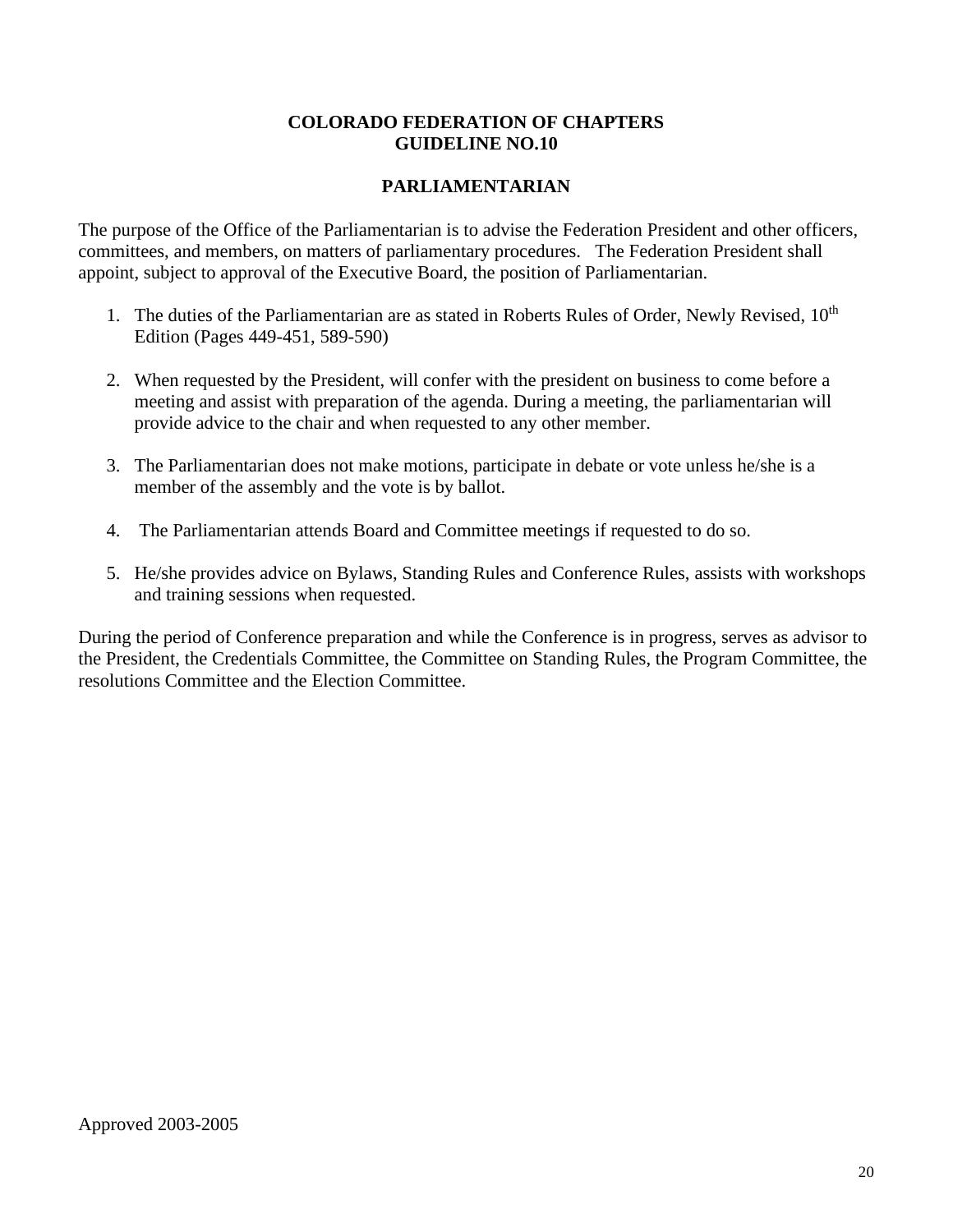## **NARFE-PAC COORDINATOR**

## Fund Raising:

- 1. Provides guidance and instructions to chapters.
- 2. Monitors Federation fund raising efforts and data.
- 3. Recommends strategies to improve performance.

## Candidate Contributions:

- 1. Monitors candidate's position and votes on NARFE Legislative issues.
- 2. Acts on specific fund request forwarded by National with Federation President's approval.
- 3. Obtains input from Federation Legislative Committee, and other appropriate sources.
- 4. Provides written recommendations and rationale to Federation President for signature and forwarding to National.

Submitted by: Jack Powell, May 24, 2007 Amended October 1, 2017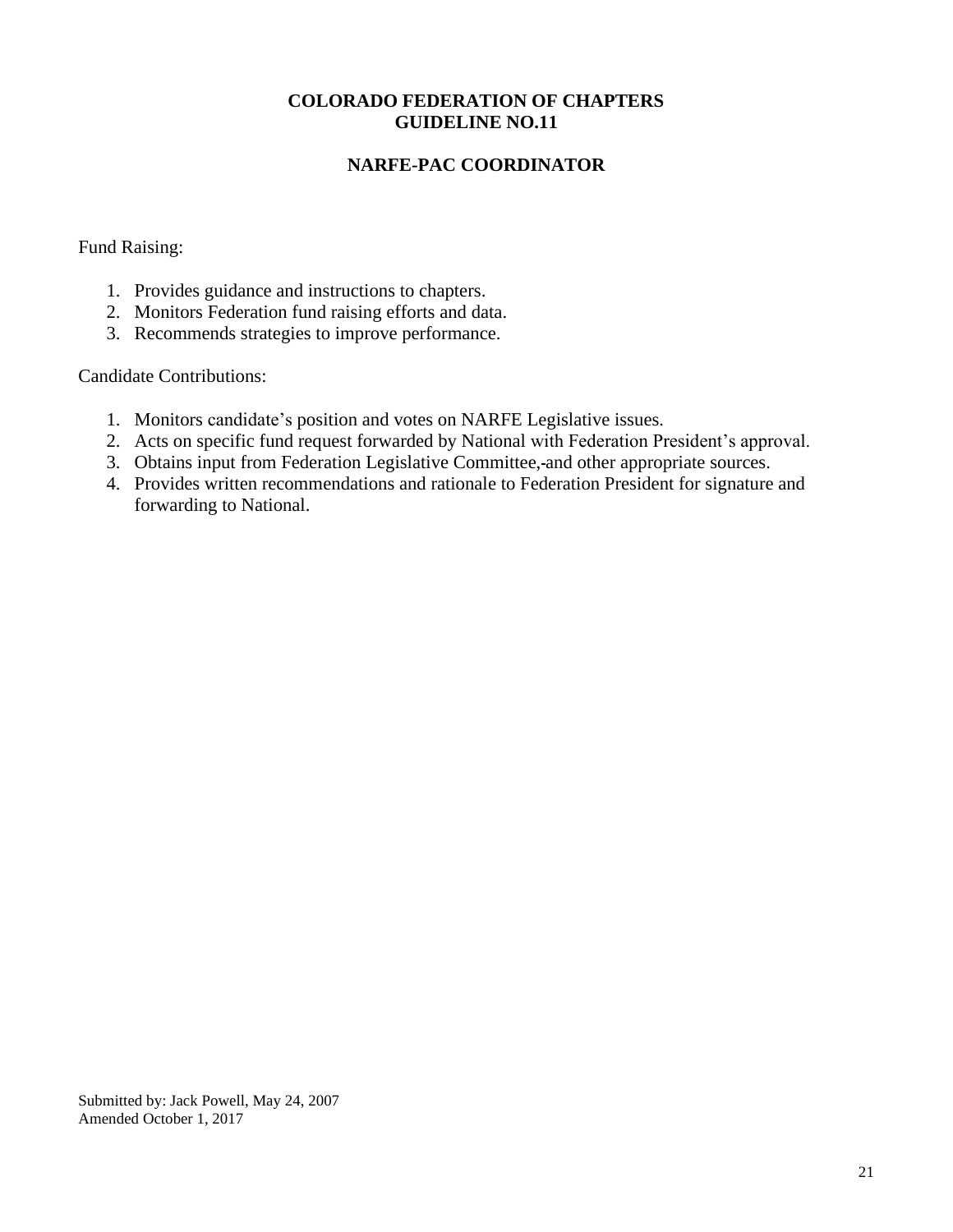## **AWARDS COMMITTEE**

An Awards Committee Chairperson is appointed at each Federation election. The current Chairperson may be reappointed.

The Chairperson's Responsibilities:

- 1. Receives a letter from the President which is photocopied and sent and/or emailed to all Chapter Presidents prior to a State Conference. The letter gives details of the awards and how the applications are to be documented. Late deadlines are noted in the letters for all award applications.
- 2. Selects two NARFE members who exhibit knowledge of the organization and fairness in judgment to fully form the Committee.
- 3. Calls meeting(s) of the Committee at a central location to begin the selection of awardees for:
	- a. Hall of Fame Award for NARFE
	- b. Distinguished Service Award for NARFE
	- c. Meritorious Service Award for NARFE
	- d. Community Service Award
- 4. The Committee determines if the Nominee meets the criteria for the designated award and if the award submission met the established deadline. If the number of awards to be given is limited, selections are made by the Committee using a score sheet.
- 5. Certificates for Distinguished Service and Certificates of Appreciation can be requested from NARFE Headquarters. Certificates for Meritorious, Community Service, and Hall of Fame Awards are prepared locally. If desired, seals and red ribbons can be requested from NARFE Headquarters and applied.
- 6. Plaques for all awardees are selected, designed, and engraved at an acceptable engraving and printing firm.
- 7. Award plaques and certificates are ordered and paid for by the Committee Chair and reimbursed from the NARFE Federation Treasurer.
- 8. Prepares or modifies, when needed, summaries to be read at the presentation of the award(s). Assist the Federation President with the award presentations.
- 9. A list of awardees is updated after presentation at Conference. The nomination forms for all winners should be filed each year and the files maintained for ten (10) years.
- 10. Score sheets are revised and prepared for the work of the next year's committee.
- 11. Miscellaneous items are determined as needed.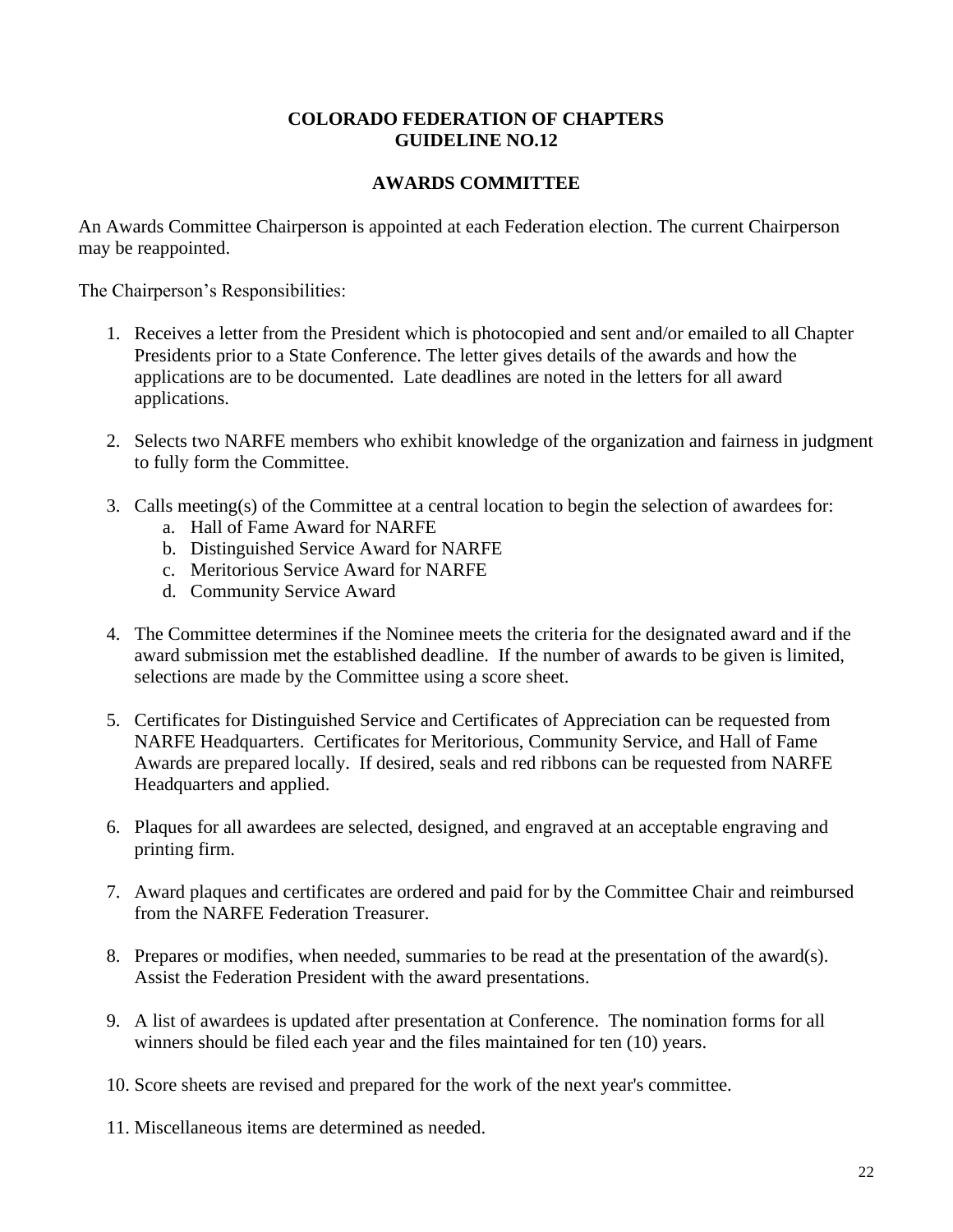- 12. All nominators of awardees should receive a note, email or phone call after selections to notify them that their nominee was or was not selected for an award and thank them for participating in the process. An invitation to attend the State Conference to receive the award should be extended by the nominator to those who have been selected.
- 13. A thank you note or email is sent by the Committee Chairperson to Committee Members for their work.
- 14. Other details of the award-selection process are managed by the Committee Chairperson.
- 15. Previous Chairperson serves as ex officio member on the current committee and works with the successive Committee Chairperson as needed.
- 16. Perform other duties as required.

## REIMBURSEMENT EXPENSES ENTITLED FOR COMMITTEE CHAIRPERSON

- 1. Travel for Awards Committee meetings for selection of awardees (2-3 per year).
- 2. Travel for NARFE Conference Awards presentation.
- 3. Attending Executive Board meeting and presenting "awards" details and answering questions.
- 4. Photocopying and postage for letters about awards to Chapter Presidents, etc.
- 5. Costs for plaques, certificates and framing as needed.
- 6. Any other expense items pertinent to the business of the Awards Committee work.

## REIMBURSEMENT EXPENSES ENTITLED FOR COMMITTEE MEMBERS

Travel for Awards Committee meetings (2-3 per year).

Attachments:

NOMINATION FORM COVER SHEET NOMINATION FORM – HALL OF FAME AWARD NOMINATION FORM – DISTINGUISHED SERVICE AWARD NOMINATION FORM – MERITORIOUS AWARD NOMINATION FORM – COMMUNITY SERVICE AWARD AWARDS CRITERIA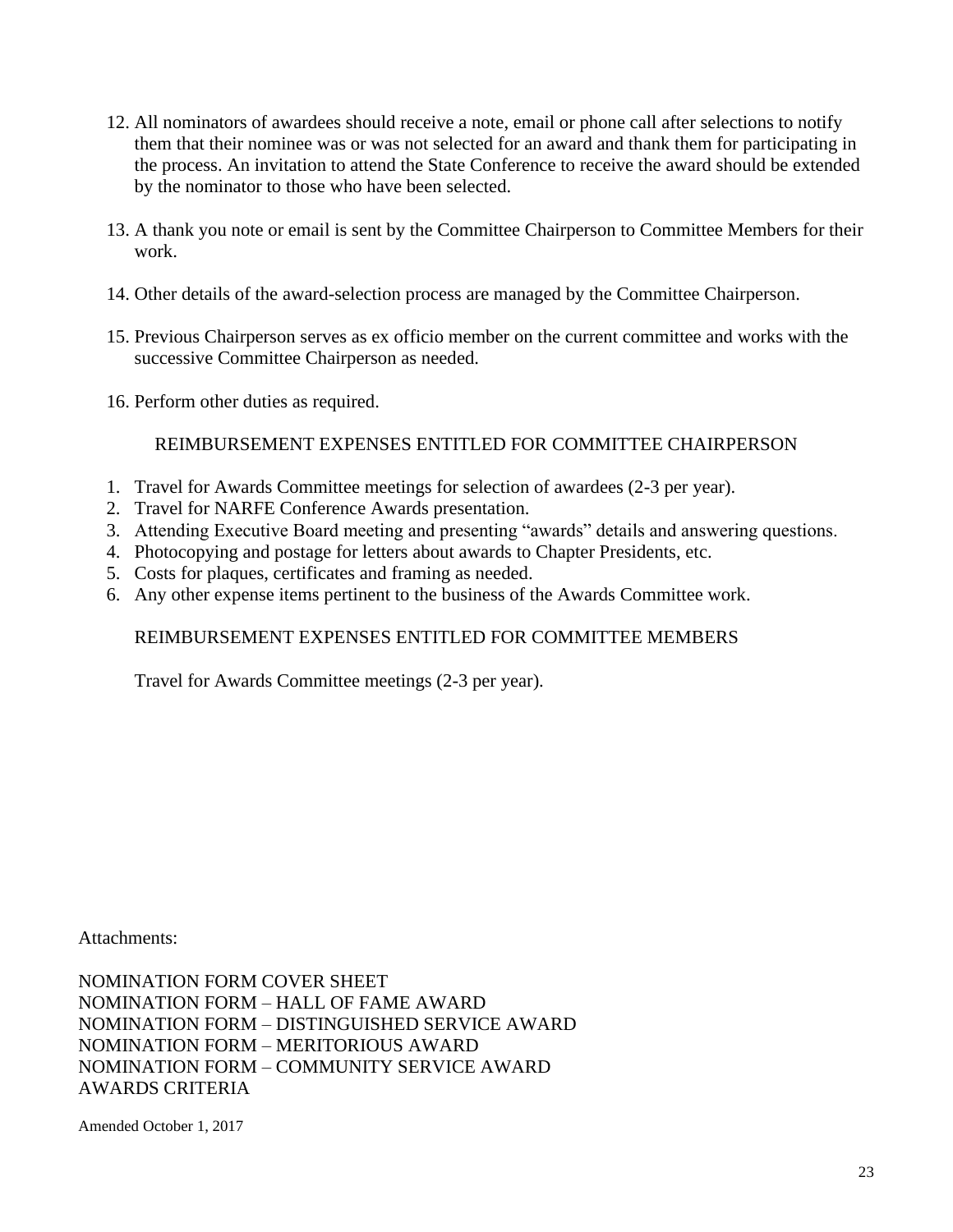

## **NATIONAL ACTIVE AND RETIRED FEDERAL EMPLOYEES ASSOCIATION**

## **COLORADO FEDERATION OF CHAPTERS**

## **AWARD ACKNOWLEDGEMENT**

## **(DATE)**

Over the years many members have gone beyond and taken the initiative to donate time and effort to NARFE's mission in various projects, officer positions, committees, or other facets that have helped improve the mission of NARFE without any reciprocation. It is one of these following award categories attached that those individuals can now be recognized for their contribution to NARFE.

Please read the criteria for each award that is explained to find the appropriate award that fits the individual's involvement.

It is now incumbent on you to recognize that individual or persons by filling out and submitting the nomination form for the attached type of award as listed:

- a. Hall of Fame Award for NARFE
- b. Distinguished Service Award for NARFE
- c. Meritorious Service Award for NARFE
- d. Community Service Award

Once everything has been completed, send the nomination form along with the award type to the Awards Committee Chairperson. The Committee will determine if the Nominee meets the criteria for the designated award and if the award submission met the established deadline. If the number of awards to be given is limited, selections are made by the Committee using a score sheet.

Signature here

(NAME), Federation President

Amended October 1, 2017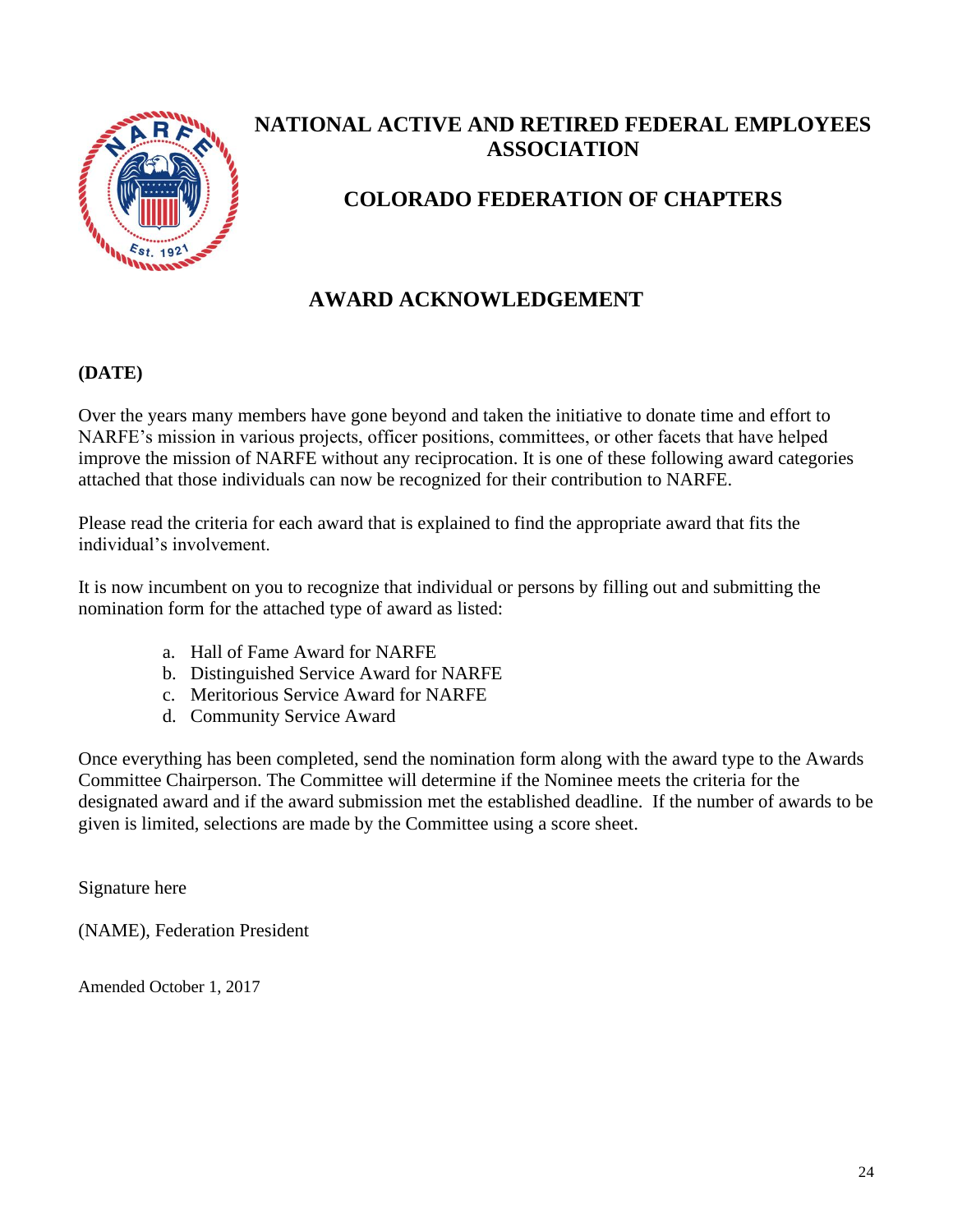

## **NOMINATION FORM COVER SHEET**

## **Send the completed original and 1 copy of this form, along with the written nomination package and 1 copy to:**

**NAME**  ADDRESS STATE Phone: Email:

## **Nomination(s) must be received by (Date)**

| <b>AWARD CATEGORY:</b> |                      |  |
|------------------------|----------------------|--|
| <b>NOMINEE:</b>        |                      |  |
| <b>NARFE CHAPTER</b>   | AND MAILING ADDRESS: |  |
|                        |                      |  |

\_\_\_\_\_\_\_\_\_\_\_\_\_\_\_\_\_\_\_\_\_\_\_\_\_\_\_\_\_\_\_\_\_\_\_\_\_\_\_\_\_\_\_\_\_\_\_\_\_\_\_\_\_\_\_\_\_\_\_

NOMINATOR SIGNATURE:

PHONE NUMBER WITH AREA CODE: \_\_\_\_\_\_\_\_\_\_\_\_\_\_\_\_\_\_\_\_\_\_\_\_\_\_\_\_\_\_\_\_\_\_\_\_

## NARFE POINT OF CONTACT:  $\qquad \qquad \blacksquare$

PHONE NUMBER WITH AREA CODE: \_\_\_\_\_\_\_\_\_\_\_\_\_\_\_\_\_\_\_\_\_\_\_\_\_\_\_\_\_\_\_\_\_\_\_\_\_

CHAPTER PRESIDENT SIGNATURE: \_\_\_\_\_\_\_\_\_\_\_\_\_\_\_\_\_\_\_\_\_\_\_\_\_\_\_\_\_\_\_\_\_\_\_\_\_\_

## **PLEASE ENSURE THE NOMINATION PACKAGE INCLUDES:**

- 1. Nomination form cover sheet (original and one copy)
- 2. Nomination justification narrative (not to exceed 2 pages, original and 1 copy) (Remember to begin by restating criteria factors that are being supported in the narrative)
- 3. A short summary statement about Nominee(s) and their accomplishment for use during presentation of the award (original and 1 copy)
- 4. Small Chapter \_\_\_\_\_\_ (300 below) Large chapter \_\_\_\_\_ (301 and above)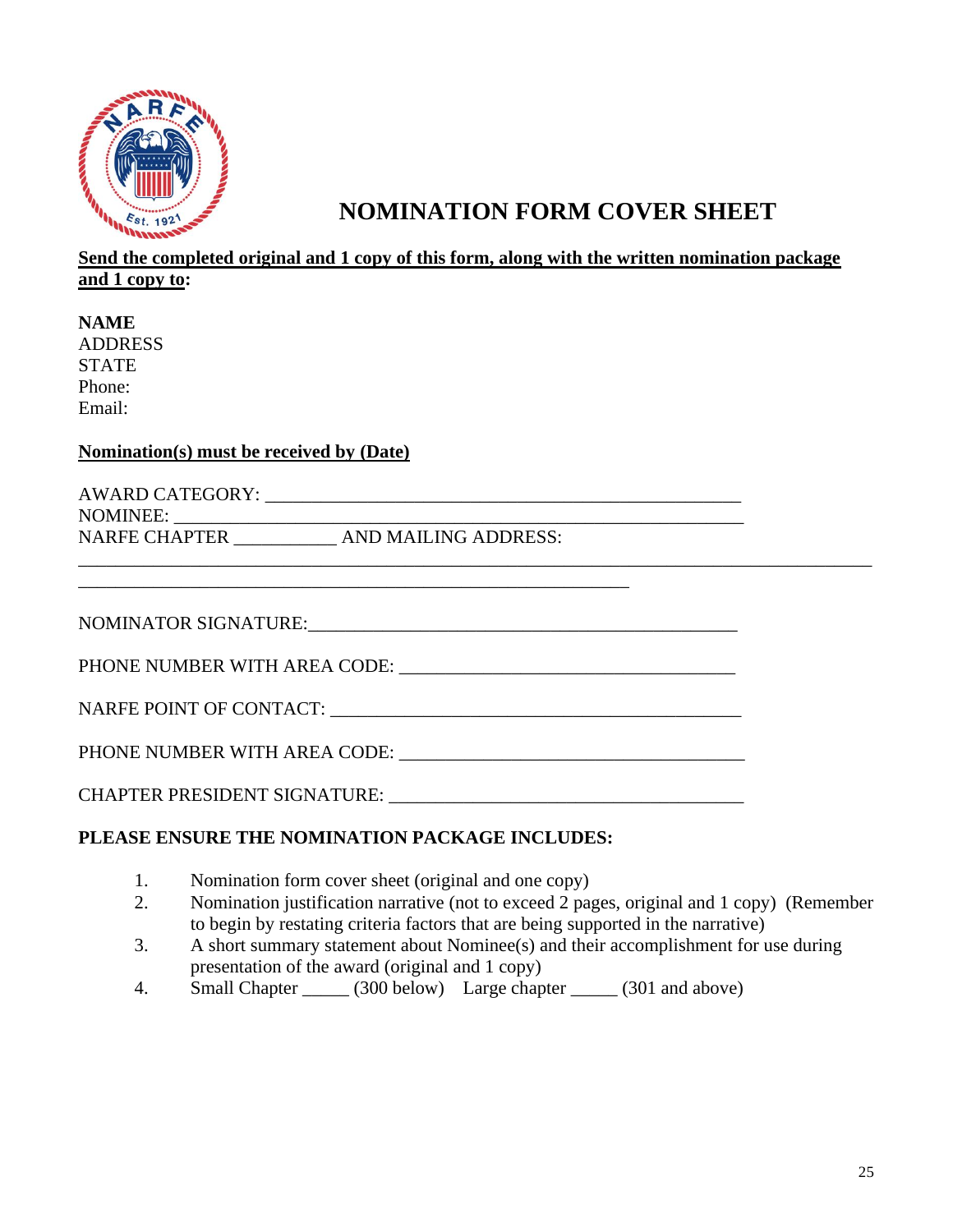## **DUE DATE:**



 $\overline{\phantom{a}}$ 

## **NOMINATION FORM HALL OF FAME AWARD**

This nomination is submitted for a Hall of Fame Award for:

| <b>Active Federal Employee</b> | Retiree | Spouse | (Circle the appropriate category) |
|--------------------------------|---------|--------|-----------------------------------|
|                                |         |        |                                   |

\_\_\_\_\_\_\_\_\_\_\_\_\_\_\_\_\_\_\_\_\_\_\_\_\_\_\_\_\_\_\_\_\_\_\_\_\_\_\_\_\_\_\_\_\_\_\_\_\_\_\_\_\_\_\_\_\_\_\_\_\_\_\_\_\_\_\_\_\_\_\_\_\_\_

If he/she is currently serving as an officer, either appointed or elected – please specify all offices and dates:

\_\_\_\_\_\_\_\_\_\_\_\_\_\_\_\_\_\_\_\_\_\_\_\_\_\_\_\_\_\_\_\_\_\_\_\_\_\_\_\_\_\_\_\_\_\_\_\_\_\_\_\_\_\_\_\_\_\_\_\_\_\_\_\_\_\_\_\_\_\_\_\_\_\_\_\_\_\_\_\_\_\_\_\_\_ \_\_\_\_\_\_\_\_\_\_\_\_\_\_\_\_\_\_\_\_\_\_\_\_\_\_\_\_\_\_\_\_\_\_\_\_\_\_\_\_\_\_\_\_\_\_\_\_\_\_\_\_\_\_\_\_\_\_\_\_\_\_\_\_\_\_\_\_\_\_\_\_\_\_\_\_\_\_\_\_\_\_\_\_\_ \_\_\_\_\_\_\_\_\_\_\_\_\_\_\_\_\_\_\_\_\_\_\_\_\_\_\_\_\_\_\_\_\_\_\_\_\_\_\_\_\_\_\_\_\_\_\_\_\_\_\_\_\_\_\_\_\_\_\_\_\_\_\_\_\_\_\_\_\_\_\_\_\_\_\_\_\_\_\_\_\_\_\_\_\_

| $\sim$<br>ни<br>.<br>ິ<br>__ | – |  |
|------------------------------|---|--|
|                              |   |  |

Year in which Meritorious or Distinguished Service was awarded:

Address:

Additional awards/honors/commendations received:

## **EXPLANATION OF NOMINATION:**

In the space below (use a second page if needed) describe the outstanding service which is the basis for this nomination. This is service which is long term, sustained and outstanding. The Hall of Fame Award is an award that recognizes service that is **of unusual and special benefit to the Federation.** In addition to the service to the Federation, Hall of Fame nominees are those who have performed service that is usually recognized by the National Headquarters. This might include serving on a National conference work group or furnishing research studies and reports or service as a member of a special study group. In other words, Hall of Fame performance goes beyond the Federation purview. Long term, outstanding service in a particular position or series of positions at the chapter level does not, by itself, qualify. Hall of Fame nominees are those who have **previously received either the Meritorious or Distinguished Service Award. NOTE:** Do not base your nomination on such things as: long membership in NARFE, Community Service items, long service as a Chapter Officer, and outstanding service in a Chapter position or biographical information such as service in the armed forces.

\_\_\_\_\_\_\_\_\_\_\_\_\_\_\_\_\_\_\_\_\_\_\_\_\_\_\_\_\_\_\_\_\_\_\_\_\_\_\_\_\_\_\_\_\_\_\_\_\_\_\_\_\_\_\_\_\_\_\_\_\_\_\_\_\_\_\_\_\_\_\_\_\_\_\_\_\_\_\_\_\_\_\_\_\_ \_\_\_\_\_\_\_\_\_\_\_\_\_\_\_\_\_\_\_\_\_\_\_\_\_\_\_\_\_\_\_\_\_\_\_\_\_\_\_\_\_\_\_\_\_\_\_\_\_\_\_\_\_\_\_\_\_\_\_\_\_\_\_\_\_\_\_\_\_\_\_\_\_\_\_\_\_\_\_\_\_\_\_\_\_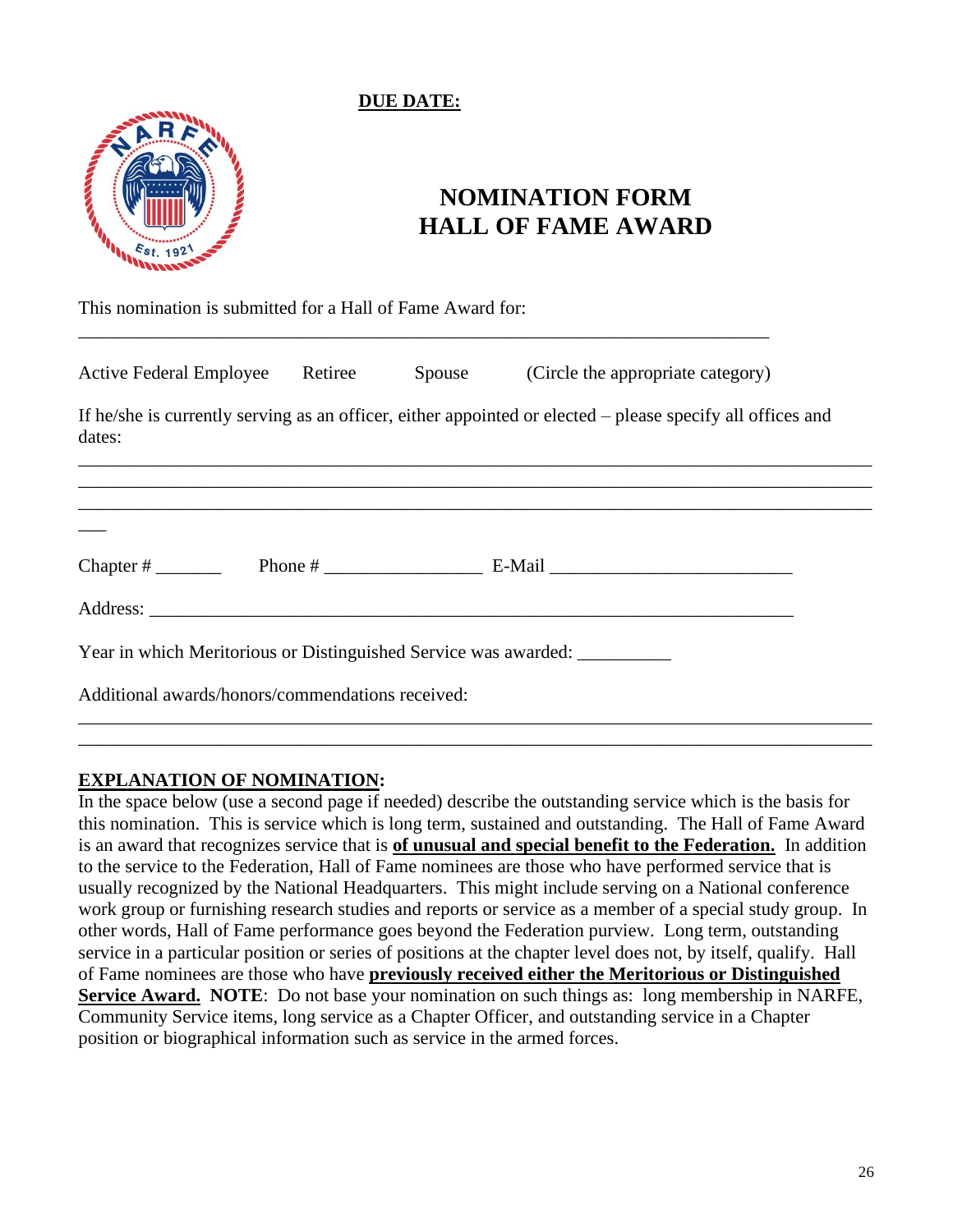

## **NOMINATION FORM DISTINGUISHED SERVICE AWARD**

This nomination is submitted for a Distinguished Service Award for:

| <b>Active Federal Employee</b> | Retiree   | Spouse | (Circle the appropriate category)                                                                          |
|--------------------------------|-----------|--------|------------------------------------------------------------------------------------------------------------|
| dates:                         |           |        | If he/she is currently serving as an officer, either appointed or elected – please specify all offices and |
|                                |           |        |                                                                                                            |
|                                |           |        |                                                                                                            |
|                                | Phone $#$ |        |                                                                                                            |
| Address:                       |           |        |                                                                                                            |

\_\_\_\_\_\_\_\_\_\_\_\_\_\_\_\_\_\_\_\_\_\_\_\_\_\_\_\_\_\_\_\_\_\_\_\_\_\_\_\_\_\_\_\_\_\_\_\_\_\_\_\_\_\_\_\_\_\_\_\_\_\_\_\_\_\_\_\_\_\_\_\_\_\_\_\_\_\_

## **EXPLANATION OF NOMINATION:**

In the space below (use a second page if needed) describe the Distinguished Service which is the basis for the nomination. This Distinguished Service Award recognizes exemplary service **to the Federation**. This is service which significantly adds to the goals of the Federation. Distinguished Service is of obvious benefit to the Federation and usually extends over a significant period of time (5 years). Distinguished Service is service which goes beyond the effective performance by an individual in a particular position (appointed or elected). Outstanding performance of the requirements of a particular position does not necessarily designate Distinguished Service. Since the chapters have full authority to recognize outstanding and distinguished service by their members, such service does not necessarily translate to a Distinguished Service Award related to the Federation. The Federation Distinguished Service Award relates to **significantly improving the effectiveness of the Federation**. **NOTE:** Do not base your nomination on such things as: long membership in NARFE, Community Service items, long service as a Chapter Officer, or biographical information such as service in the armed services.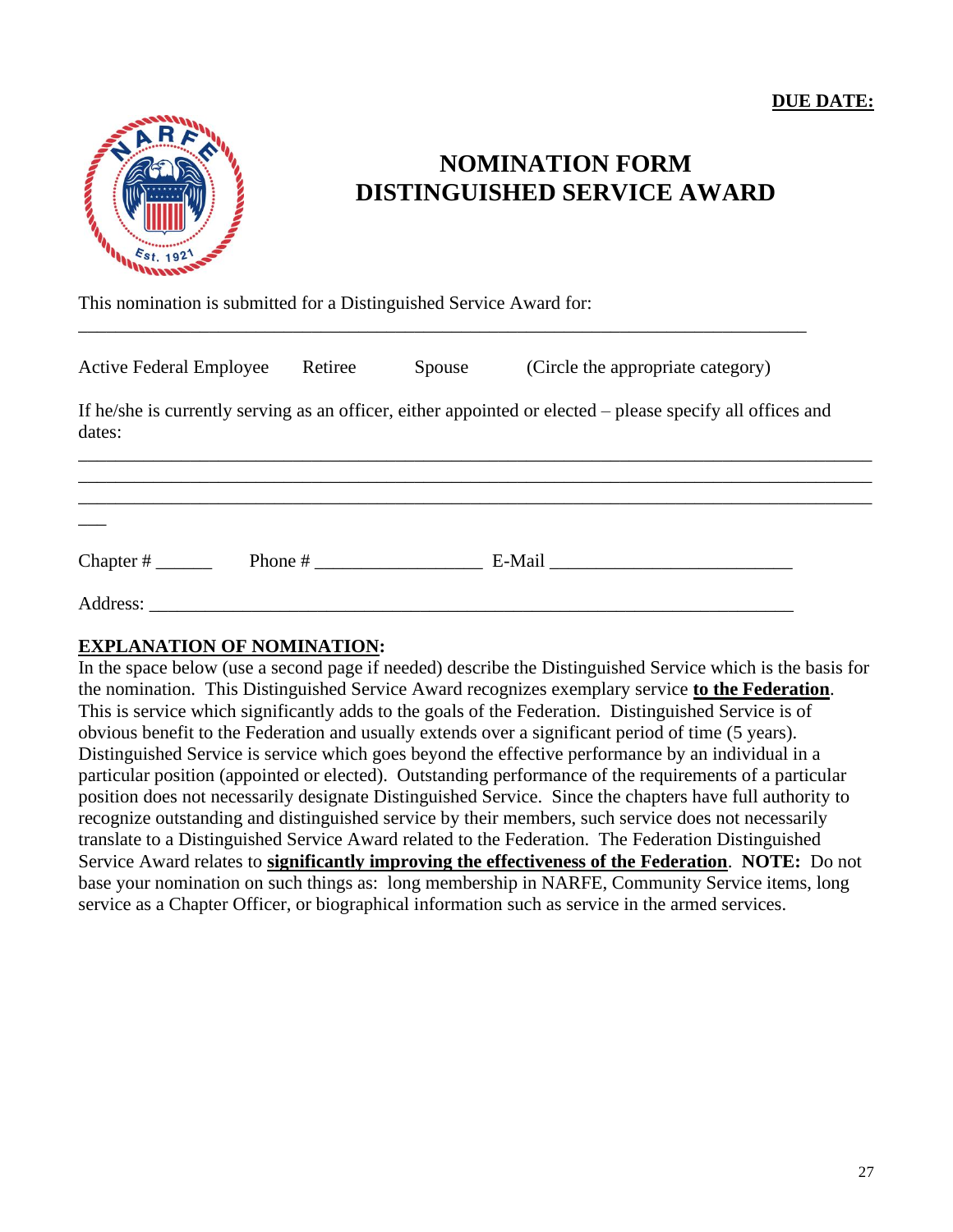## **DUE DATE:**



## **NOMINATION FORM MERITORIOUS AWARD**

This nomination is submitted for a Meritorious Award for:

| <b>Active Federal Employee</b> | Retiree | Spouse | (Circle the appropriate category)                                                                          |
|--------------------------------|---------|--------|------------------------------------------------------------------------------------------------------------|
| dates:                         |         |        | If he/she is currently serving as an officer, either appointed or elected – please specify all offices and |
|                                |         |        |                                                                                                            |
|                                |         |        |                                                                                                            |
|                                |         |        |                                                                                                            |
| Address:                       |         |        |                                                                                                            |

\_\_\_\_\_\_\_\_\_\_\_\_\_\_\_\_\_\_\_\_\_\_\_\_\_\_\_\_\_\_\_\_\_\_\_\_\_\_\_\_\_\_\_\_\_\_\_\_\_\_\_\_\_\_\_\_\_\_\_\_\_\_\_\_\_\_\_\_\_\_\_\_\_\_\_\_\_\_

## **EXPLANATION OF NOMINATION:**

In the space below (use a second page if needed) describe the Special Act which is the basis for this nomination. The Special Act could be a special project, research study, or other service of benefit to the Federation. This Special Act must be of special significance **to the Federation.** Special or long standing **service to the Chapter is not pertinent to this award.** The Special Act is such that it is beyond the expectation for the **Chapter position** this person occupies. **NOTE:** Do not base your nomination on such things as: long membership in NARFE, Community Service items, long service as a Chapter Officer, or biographical information such as service in the armed services.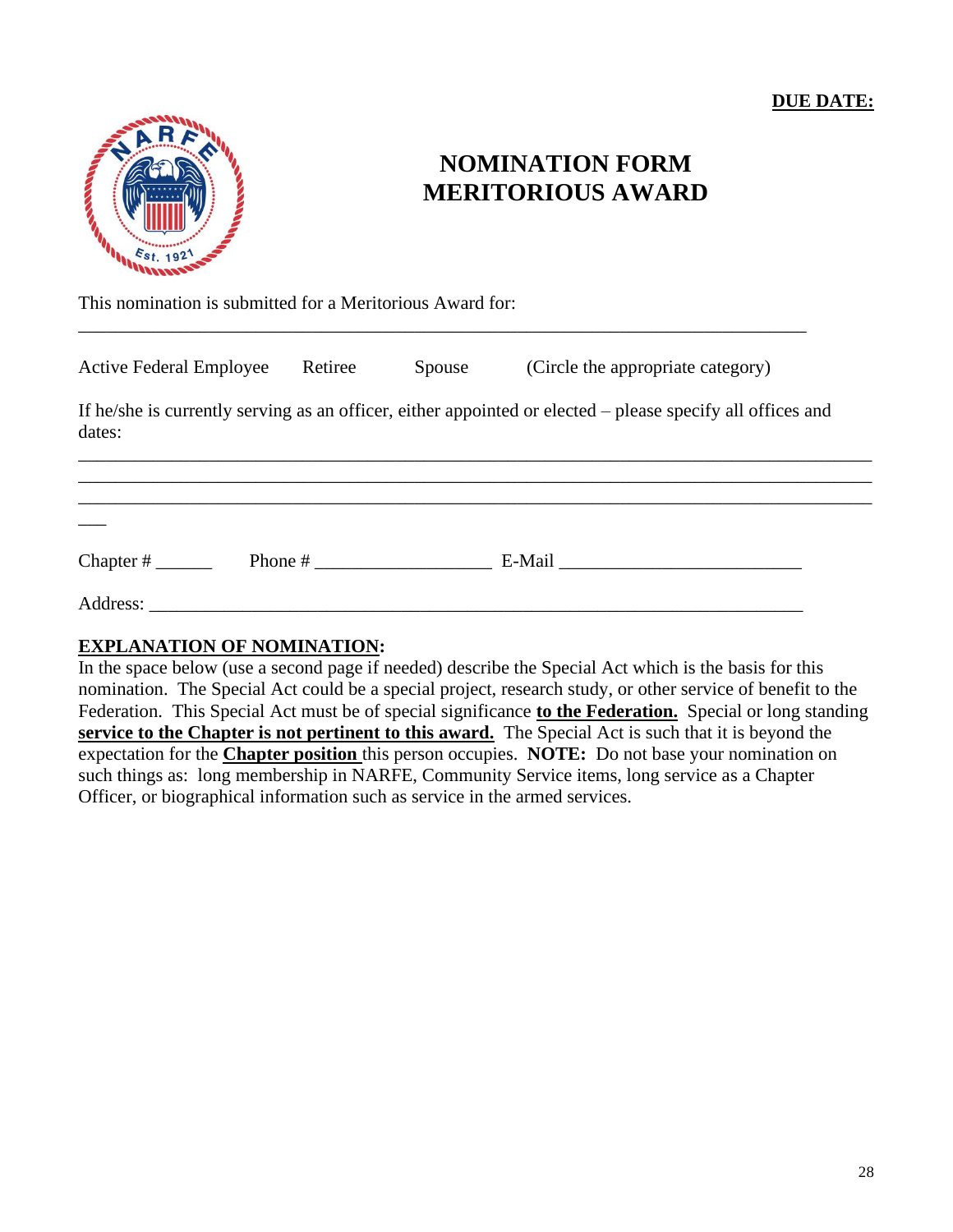**DUE DATE:** 



## **NOMINATION FORM COMMUNITY SERVICE AWARD**

This nomination is submitted for a Community Service Award for:

| Active Federal Employee Retiree                  |  |  | Spouse (Circle the appropriate category)                                                                   |  |  |
|--------------------------------------------------|--|--|------------------------------------------------------------------------------------------------------------|--|--|
| dates:                                           |  |  | If he/she is currently serving as an officer, either appointed or elected - please specify all offices and |  |  |
|                                                  |  |  |                                                                                                            |  |  |
|                                                  |  |  |                                                                                                            |  |  |
|                                                  |  |  |                                                                                                            |  |  |
|                                                  |  |  |                                                                                                            |  |  |
|                                                  |  |  |                                                                                                            |  |  |
| Additional Awards/Honors/Commendations Received: |  |  |                                                                                                            |  |  |
|                                                  |  |  |                                                                                                            |  |  |

\_\_\_\_\_\_\_\_\_\_\_\_\_\_\_\_\_\_\_\_\_\_\_\_\_\_\_\_\_\_\_\_\_\_\_\_\_\_\_\_\_\_\_\_\_\_\_\_\_\_\_\_\_\_\_\_\_\_\_\_\_\_\_\_\_\_\_\_\_\_\_\_\_\_\_\_\_

## **EXPLANATION OF NOMINATION:**

 $\overline{\phantom{a}}$ 

In the space below (use a second page if needed) describe the Community Service which is the basis for this nomination. This Community Service Award recognizes a NARFE team/group or individual(s) for **volunteer service to the public within the year prior to the nomination due date**. Nominations must describe in detail how the nominee(s) contributed to outstanding community volunteer service based on involvement and leadership in community activities over a significant and sustained period of time. The impact of community service and/or additional honors and/or awards the nominee(s) has received for community service are factors. Special or long standing **service to the chapter is not pertinent to this award**. The community service is such that it is beyond the expectation for the chapter position this person occupies. **NOTE:** Do not base your nomination on such things as: long membership in NARFE, long service as a Chapter officer or biographical information such as service in the armed services.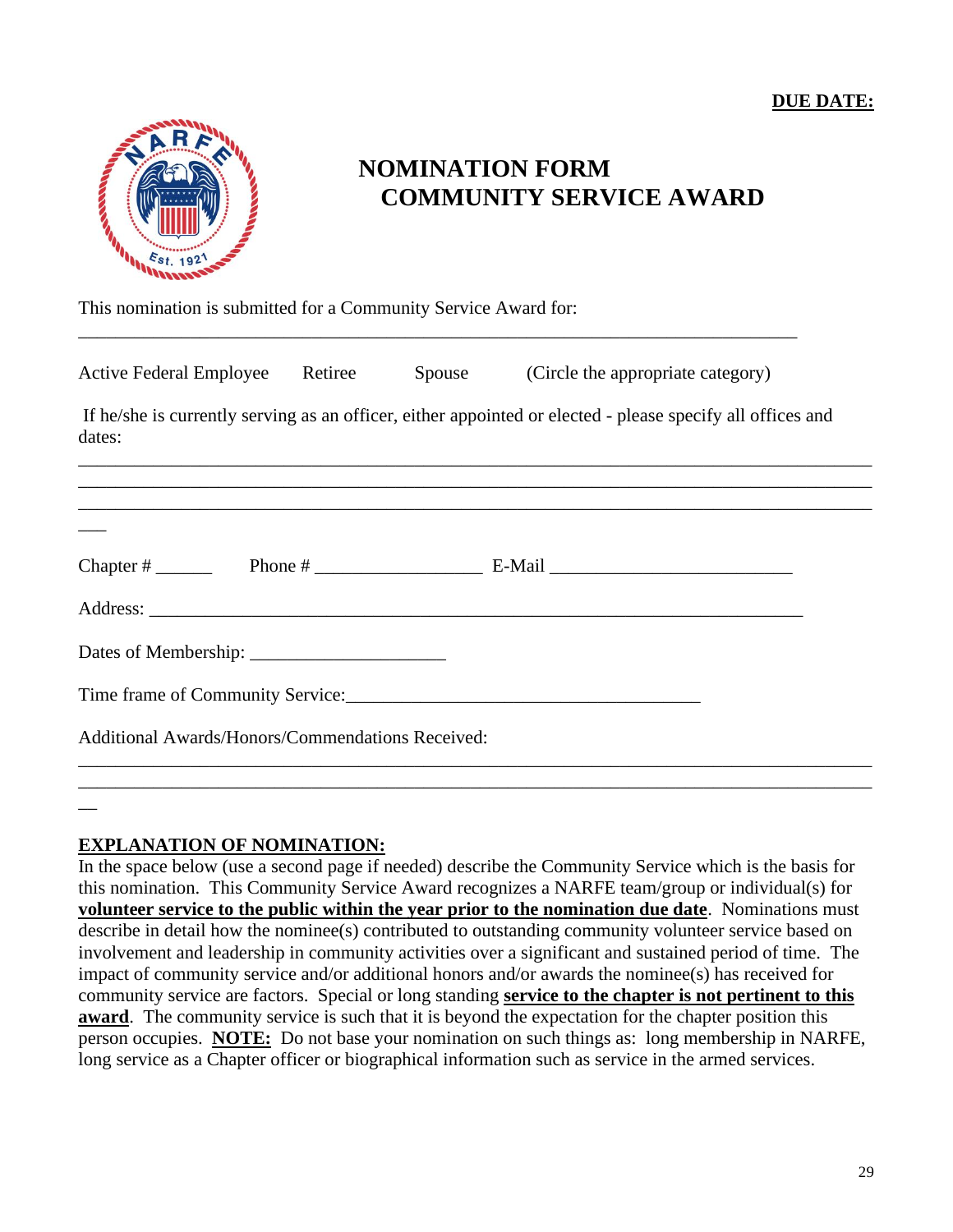## **AWARDS CRITERIA**

## **Hall of Fame Award**

This is service which is long term, sustained and outstanding. The Hall of Fame Award is an award that recognizes service that is of unusual and special benefit to the Federation. In addition to service to the Federation, Hall of Fame nominees are those who have performed service that is usually recognized by the National Headquarters. This might include serving on a National conference work group or furnishing research studies and reports or service as a member of a special study group. In other words, Hall of Fame performance goes beyond the Federation purview. Long term, outstanding service in a particular position or series of positions at the chapter level does not, by itself, qualify. Hall of Fame nominees are those who have previously received either the Meritorious or Distinguished Service Award.

## **Distinguished Service Award**

The Distinguished Service Award recognizes exemplary service to the Federation. This is service which significantly adds to the goals of the Federation. Distinguished service is of obvious benefit to the Federation and usually extends over a significant period of time (5 years). Distinguished Service is service which goes beyond the effective performance by an individual in a particular position (appointed or elected). Outstanding performance of the requirements of a particular position does not necessarily designate Distinguished Service. Since the chapters have full authority to recognize outstanding and distinguished service by their members, such service does not necessarily translate to a Distinguished Service Award related to the Federation. The Federation Distinguished Service Award relates to significantly improving the effectiveness of the Federation.

## **Meritorious Service Award**

The Meritorious Service Award recognizes a special activity by an individual which could be a project, study, or other service to the Federation. This activity would be of special significance for enhancing the mission of the Federation. While the activity could be an event of short duration, the enhancement of the Federation goals would be substantial. The special activity would be recognized as beyond the usual requirements of the position occupied by the incumbent of this position as the result of the person being appointed to a specific activity or the initiation and completion of an activity conceived by the individual as needed to improve operations of the Federation.

#### **Community Service Award**

The Community Service Award recognizes NARFE retiree teams, groups or individuals for volunteer service to the public. The nominee(s) must have contributed to outstanding community volunteer service based on involvement and leadership in community activities over a significant and sustained period of time. The impact of community service and additional honors and/or awards the nominee(s) has received for community service are factors. Special or long-standing service to the chapter is not pertinent to this award. The community service is such that it is beyond the expectation for the chapter position this person occupies.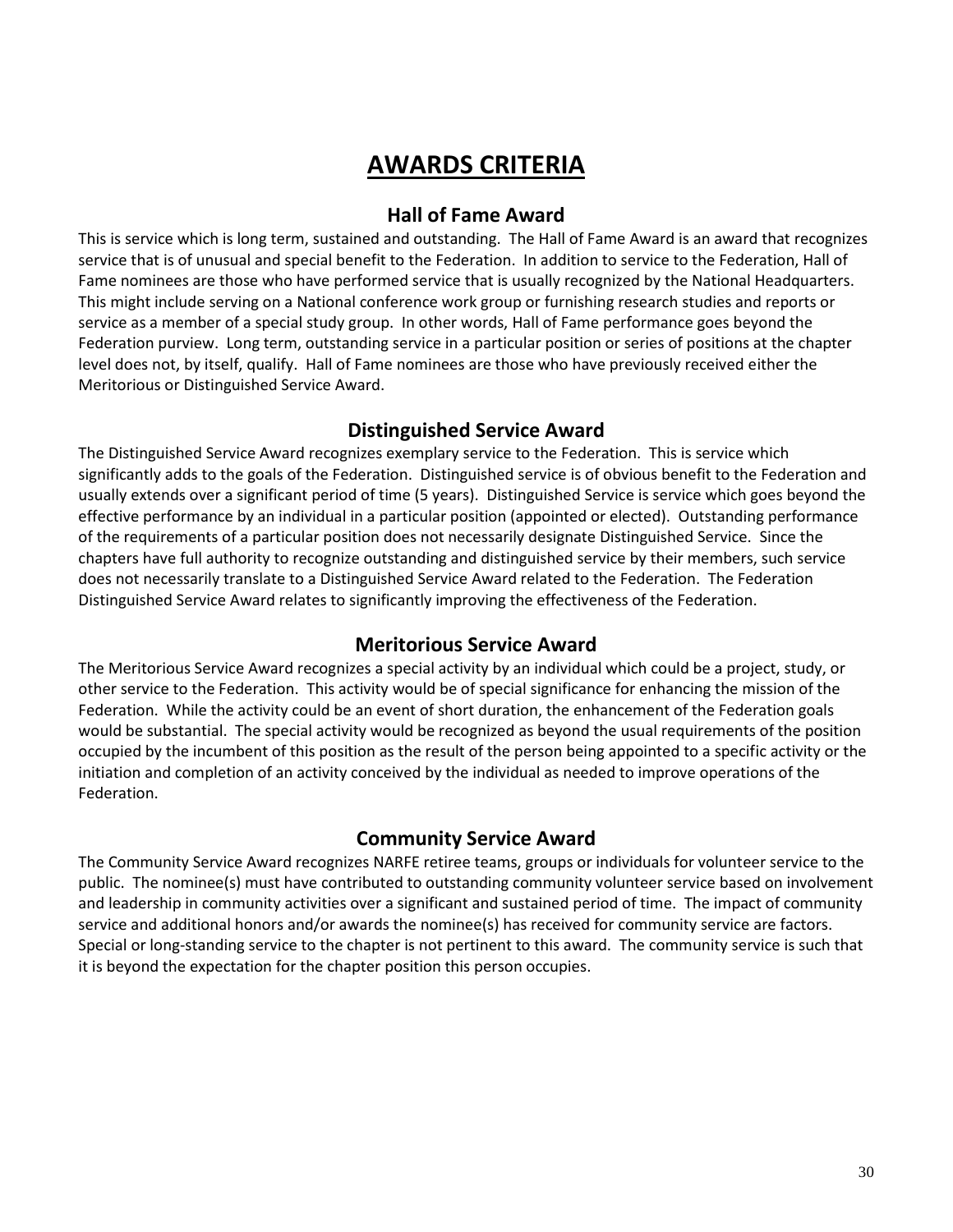| <b>NOMINEE(S) NAME:</b>                                                      |  |  |
|------------------------------------------------------------------------------|--|--|
|                                                                              |  |  |
|                                                                              |  |  |
| Member of Colorado Chapter (Y/N)                                             |  |  |
| Chapter#                                                                     |  |  |
| Federal Employee (Active or Retired)                                         |  |  |
| Service Project within Colorado (Y/N)                                        |  |  |
| Beyond Normal Execution of Position (Y/N)                                    |  |  |
| Performed Service Recognized by National HQs (Y/N)                           |  |  |
|                                                                              |  |  |
| Previously received Distinguished Service or Meritorious Service Award (Y/N) |  |  |
| <b>Apply Numeric Value</b><br>$(1 - 5)$ to items below                       |  |  |
| Long term, sustained and Outstanding Service                                 |  |  |
| Unusual/Special Benefit to the Federation                                    |  |  |
| Additional Awards, Honors, Commendations                                     |  |  |
| Total Score *                                                                |  |  |

\*Minimun numeric score of 8 required to qualify for the award. Revised June 15, 2012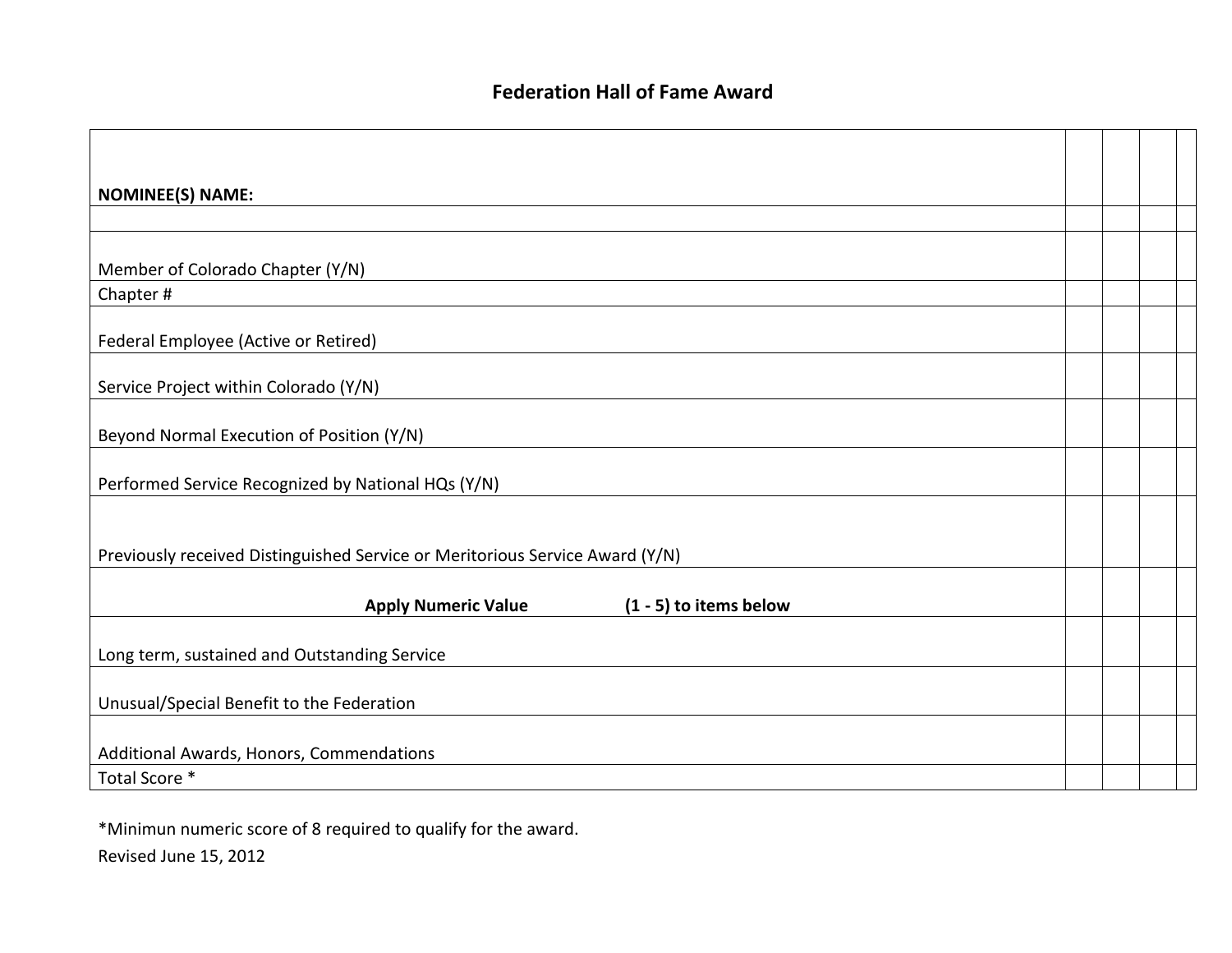## **COLORADO FEDERATION OF CHAPTERS**

## **GUIDELINE NO.13**

## **SERGEANT-AT-ARMS**

The Federation President shall appoint, subject to approval of the Executive Board, the position of Sergeant-at-Arms.

- 1. Equipment needed include: Federation banner, Flags, Charter, Plaques, and Timer. All of these items are maintained and stored by this office. These items are taken too all Federation Executive Board meetings and Conferences and put in their proper place. After the meetings, the items are taken and held at the residence of the Sergeant-at-Arms.
- 2. Responsibilities at meetings:
	- a. Places Federation Banner at speaker's podium, flags in proper place, and charter and plaques on appropriate table prior to meetings. Distribute printed material to members, as needed, during meeting.
	- b. Bring Hall of Fame plaque to all Federation Executive Board meetings and to conferences.
	- c. Leads the Pledge of Allegiance at all meetings.
	- d. This office works closely with the President and meeting chairperson to insure the meeting stays on schedule. This includes getting all attendees seated and prepared to start meeting on time.
	- e. When time allocations are given to participants, the Sergeant-at-Arms times the participant and gives appropriate warning when their time has expired.
	- f. When an issue calls for a vote, the Sergeant-at-Arms may call a member to assist in counting voting members desires, and give results to the President.
	- g. Whenever there seems to be disorder at a meeting, the Sergeant-at-Arms may call for "The House "To Be In Order".
	- h. In the absence of the Parliamentarian, the Sergeant-at-Arms assists the President in following Roberts Rule of Order for the meeting.
- 3. Federation Reimbursements: This office receives the same reimbursement as other Federation officers for mileage and registration.

It is important to remember that it is the responsibility of this office to keep order during the meetings, but to do it with humor so as to not hurt any member's feelings, particularly in delicate situations.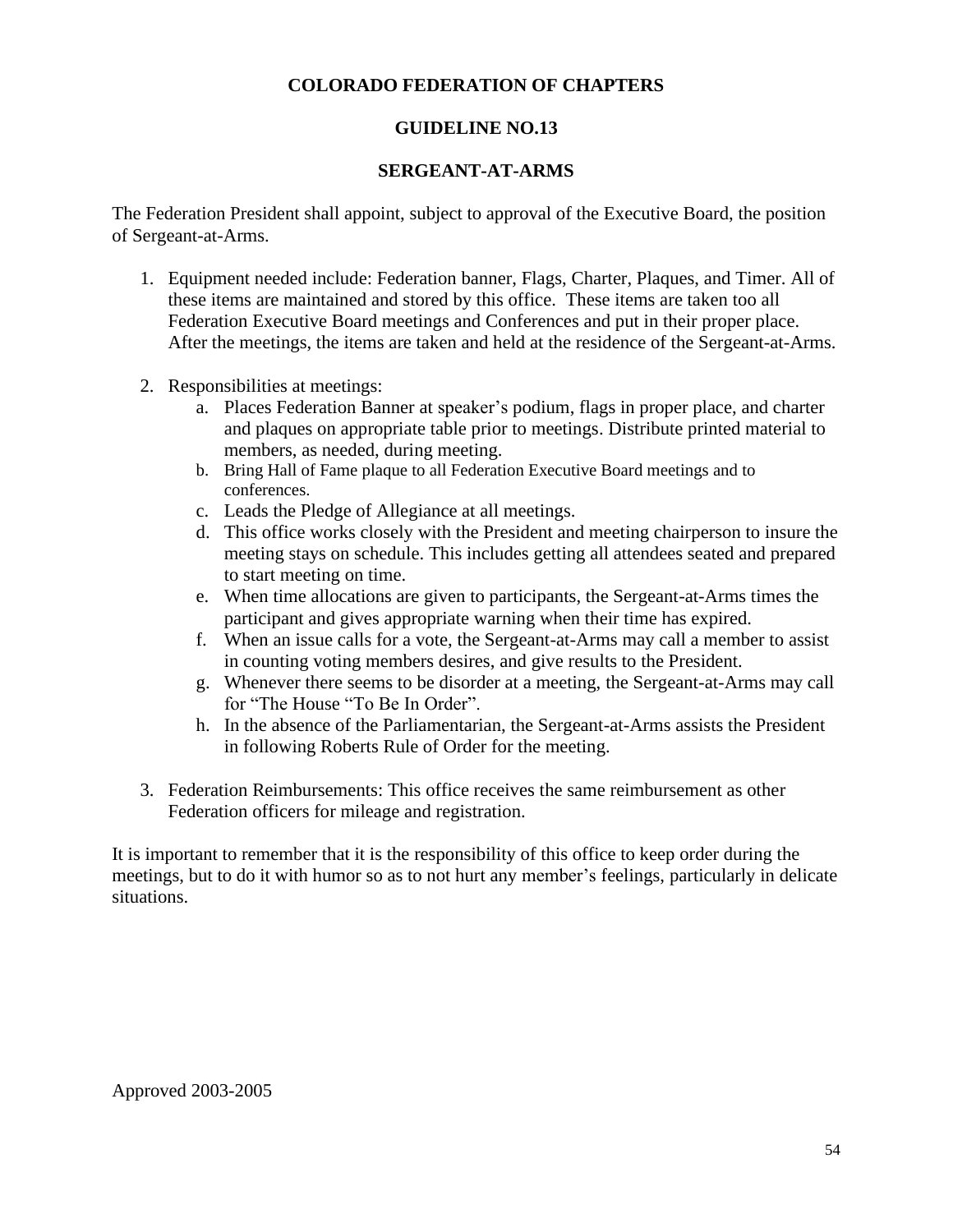## **NARFE/FEEA PROGRAM CHAIR**

(Federal Employees Education and Assistance Fund)

The purpose of the FEEA Coordinator is to provide leadership for the Federation in collection of contributions toward the NARFE/FEEA Natural Disaster fund and the NARFE/FEEA Scholarship fund and to encourage chapter participation in fund raising. The Federation President will appoint the NARFE/FEEA Coordinator.

- 1. The NARFE/FEEA Coordinator will:
	- a. Coordinate the fundraising endeavors for chapters to support the programs.
	- b. Provide training as necessary for chapter NARFE/FEEA chairs.
	- c. Submit all funds submitted by chapters to the National FEEA Office for the appropriate NARFE/FEEA account.
	- d. If not done by the Conference Committee, provides for a fund-raising activity at the Federation Conference.
	- e. Maintain appropriate records and provides reports on the contribution of funds.
	- f. Obtain volunteers when needed by the FEEA office, such as opening and sorting NARFE scholarship application envelopes. Also schedule volunteer help in times of unusually heavy contributions and application requests following a declared disaster.
	- g. The FEEA Coordinator will be cognizant of the FEEA Natural Disaster Fund that provides grants of up to \$500 per NARFE household to reimburse NARFE members for losses stemming from **declared** natural disasters. Applications may be downloaded from the FEEA website www.FEEA.org or requested via e-mail to feeahq@aol.com, toll free telephone 1-800-323-4140, or USPS mail to NARFE/FEEA Programs, 1641 Prince St., Alexandria, VA 22314.
	- h. The FEEA Coordinator will encourage federation and chapter members to make tax deductible donations via checks payable to the NARFE/FEEA Scholarship Fund or the NARFE/FEEA natural Disaster Fund, sent to NARFE/FEEA Programs, 1641 Prince St., Alexandria, VA 22314. Contributions may be charged to Visa, MasterCard or American Express credit cards at the FEEA website [www.FEEA.org.](http://www.feea.org/)
	- i. SEE **[F-130](http://www.narfe.org/pdf/f-130.pdf)** NARFE's Disaster Fund. *Updated on 05/17*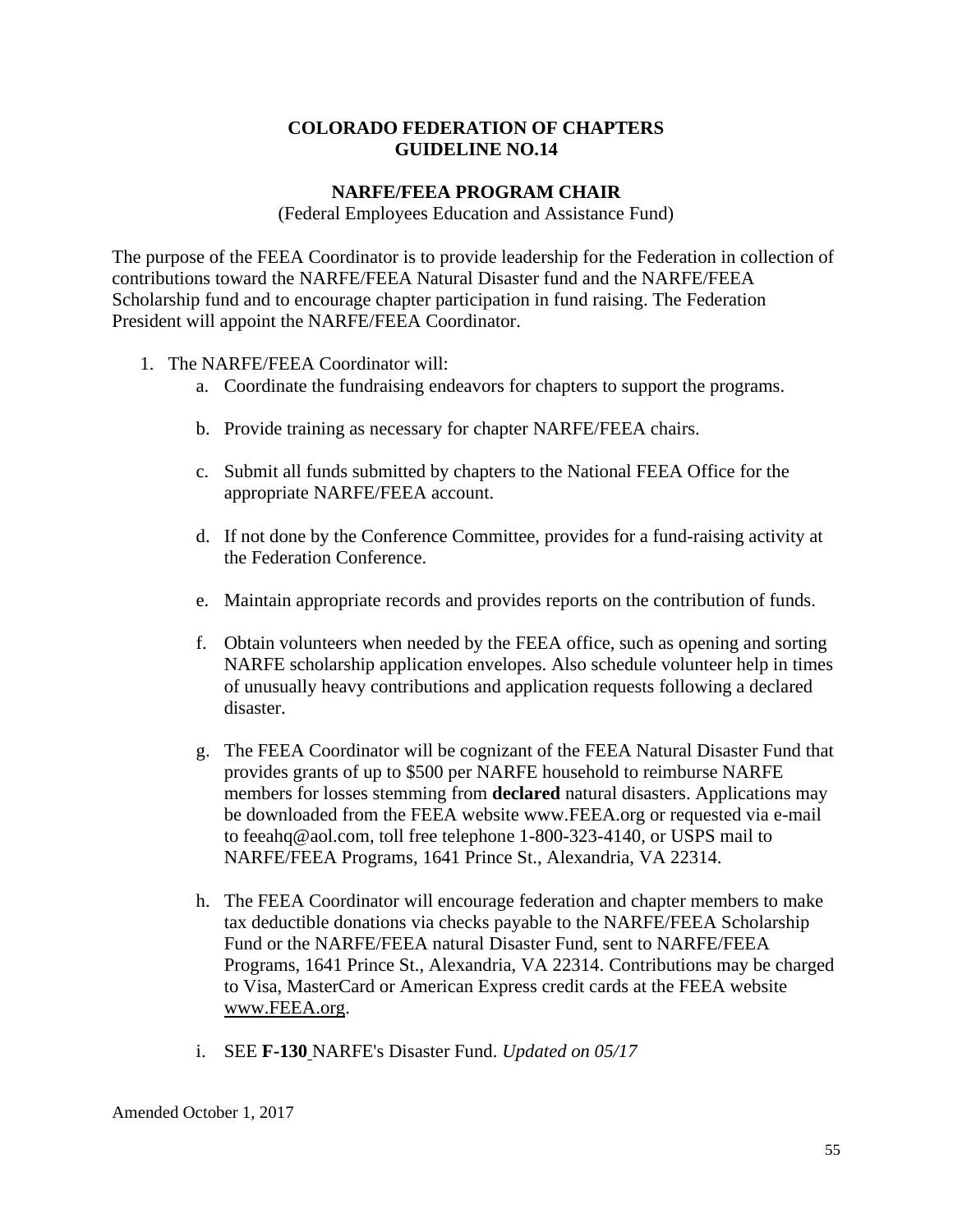### **WEB MASTER**

The incumbent shall serve as the Colorado NARFE Federation of Chapters Web Master. The Federation Web Page is maintained by the Web Master. The Web Page provides the members and any interested parties with up-to-date information such as contacts and history about The Federation, Chapters, Federation Board members, Federation Appointed members, Chapter Presidents, and Special Appointed Members of the Federation.

Basic Responsibilities of the Web Master: The incumbent shall:

- 1. Have a well-grounded knowledge of computer techniques for the implementation of the Web Page using the Operation System available.
- 2. Be knowledgeable about the use of the Internet and how to promote the Web Page on the various Internet Search Engines available.
- 3. Develop guidelines and procedures for the effective operation of the Federation Web Page.
- 4. Develop plans and contacts which can be used to enhance the performance and interest of the Web Page.
- 5. Consult with and advise the Federation President, Board members and Chapter Presidents on any innovative ideas and proposals that may be needed for better Web Page effectiveness.
- 6. Share data, information, and methods of operation and materials with other Federation Web Masters and staff.
- 7. Maintain a reference log and/or files to provide backup for data and articles used on the Web Page and track moneys spent for the maintenance of the Federation Domain Name and cost of operation of the Web Page charged by the Internet provider.
- 8. Provide training for personnel to operate and maintain the Federation Web Page should a need for replacement of Web Master Position become necessary
- 9. Perform other duties as assigned.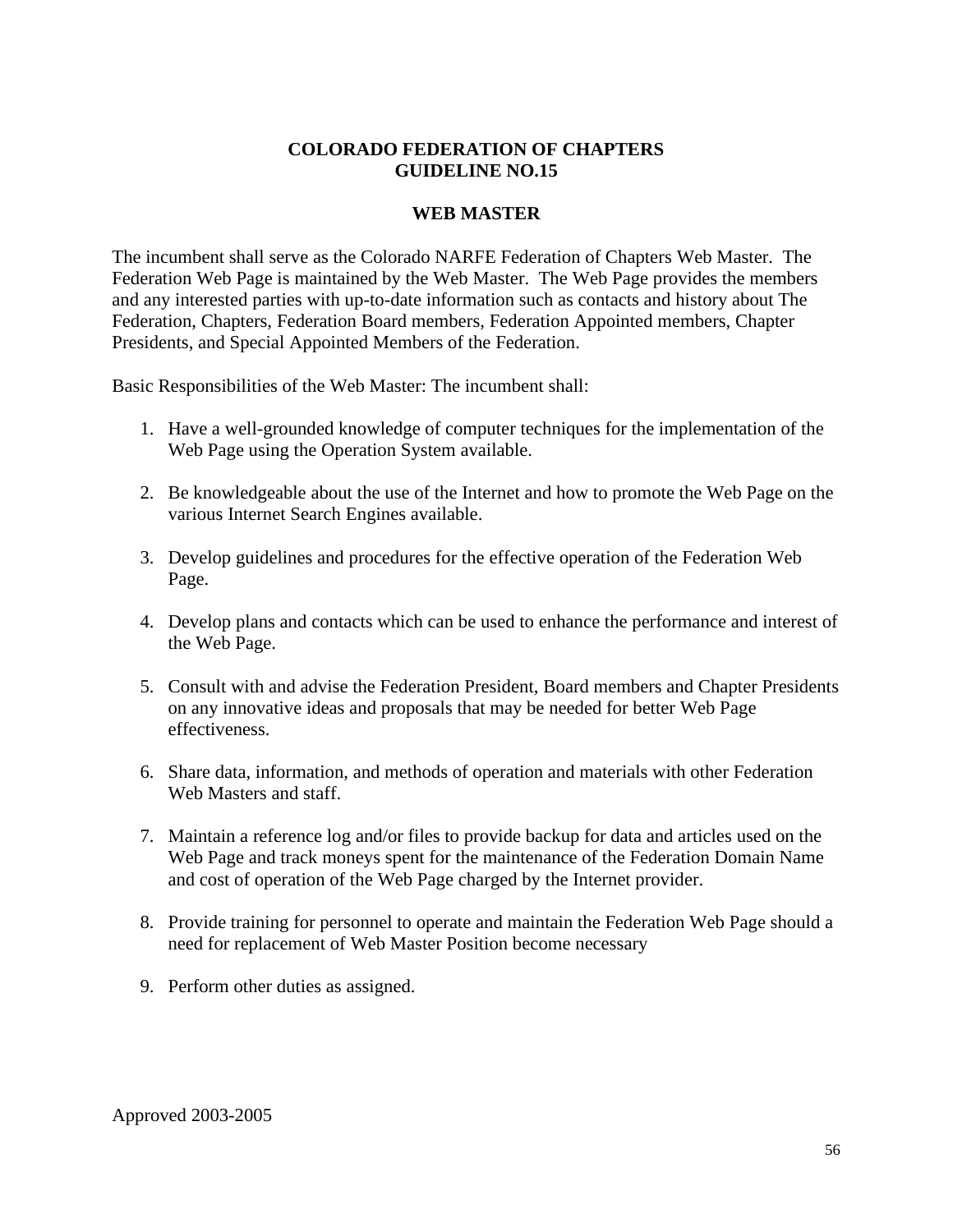## **NARFE NET COORDINATOR**

The incumbent shall serve as coordinator of the NARFE-Net computer electronic communications network to provide an effective information link between National Headquarters and other elements of the organization.

## BASIC RESPONSIBILITES:

Coordinate the effective distribution of official messages and other information utilizing e-mail, fax, and telephone communications to Federation officers and other field elements.

#### SPECIFIC DUTIES:

- 1. Develop guidelines and procedures for the effective operation of the Federation network.
- 2. Develop plans for the continuous improvements of the communications network, including the recruitment of volunteers to serve as Chapter Coordinators and all other levels.
- 3. Develop and maintain a computer database designed to disseminate Legislative Alerts, All member Bulletins and other priority messages to all members, including, but not limited to the CSFC Executive Board, Standing Committee Chairs, Chapter Coordinators and Special Assistants to the President in the most expeditious manner.
- 4. Consult with and advise the Federation President regarding innovative proposals and methods for improving the electronic telecommunications program.
- 5. Share data, information, and methods of operation and materials with other Federation Coordinators.
- 6. Maintain a reference log and/or message file to provide a tracking method for priority messages.
- 7. Perform other duties as assigned.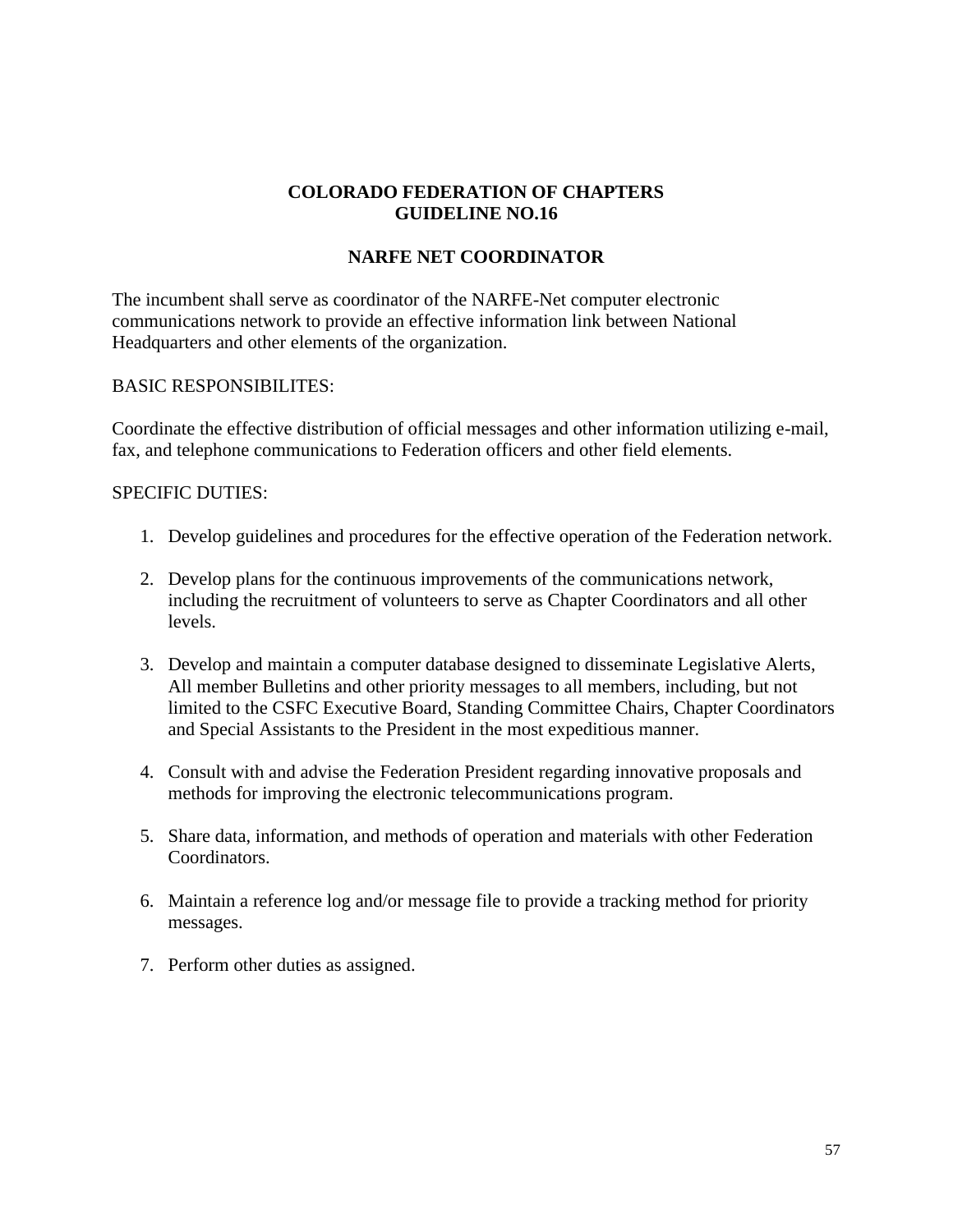Approved 2003-2005

## **COLORADO FEDERATION OF CHAPTERS GUIDELINE NO.17**

## **ALZHEIMER'S COORDINATOR**

The purpose of the Alzheimer's Coordinator is to provide leadership for the Federation in collection of contributions toward NARFE's goal for Alzheimer's Research and to encourage chapter participation in local activities, as they relate to Alzheimer's Research. The Federation President will appoint the Alzheimer's Coordinator.

The Alzheimer's Coordinator will:

- 1. Coordinate the fundraising endeavors for national, regional and local support for Alzheimer's Research.
- 2. Provide training as necessary for Chapter Alzheimer's chairs.
- 3. Encourage Chapters to participate in the "Fund Raising for Local Projects."
- 4. Submit all funds submitted by Chapters under NARFE's fund drive for Alzheimer's Research to the Alzheimer's Association for the NARFE Alzheimer's fund.
- 5. Return all funds submitted for Alzheimer's local projects to the submitter.
- 6. Get involved with local Alzheimer's support groups.
- 7. If not done by the Conference Committee, provides for a fund-raising activity at the Federation Conference.
- 8. Recommend awards for Chapters and/or Chairs for Alzheimer's fund-raising efforts.
- 9. Maintain appropriate records and provide reports on the contribution of funds for Alzheimer's Research.
- 10. Obtain informational materials and fundraising ideas for sharing with Chapter.
- 11. Work with the Regional Alzheimer's Coordinator as requested.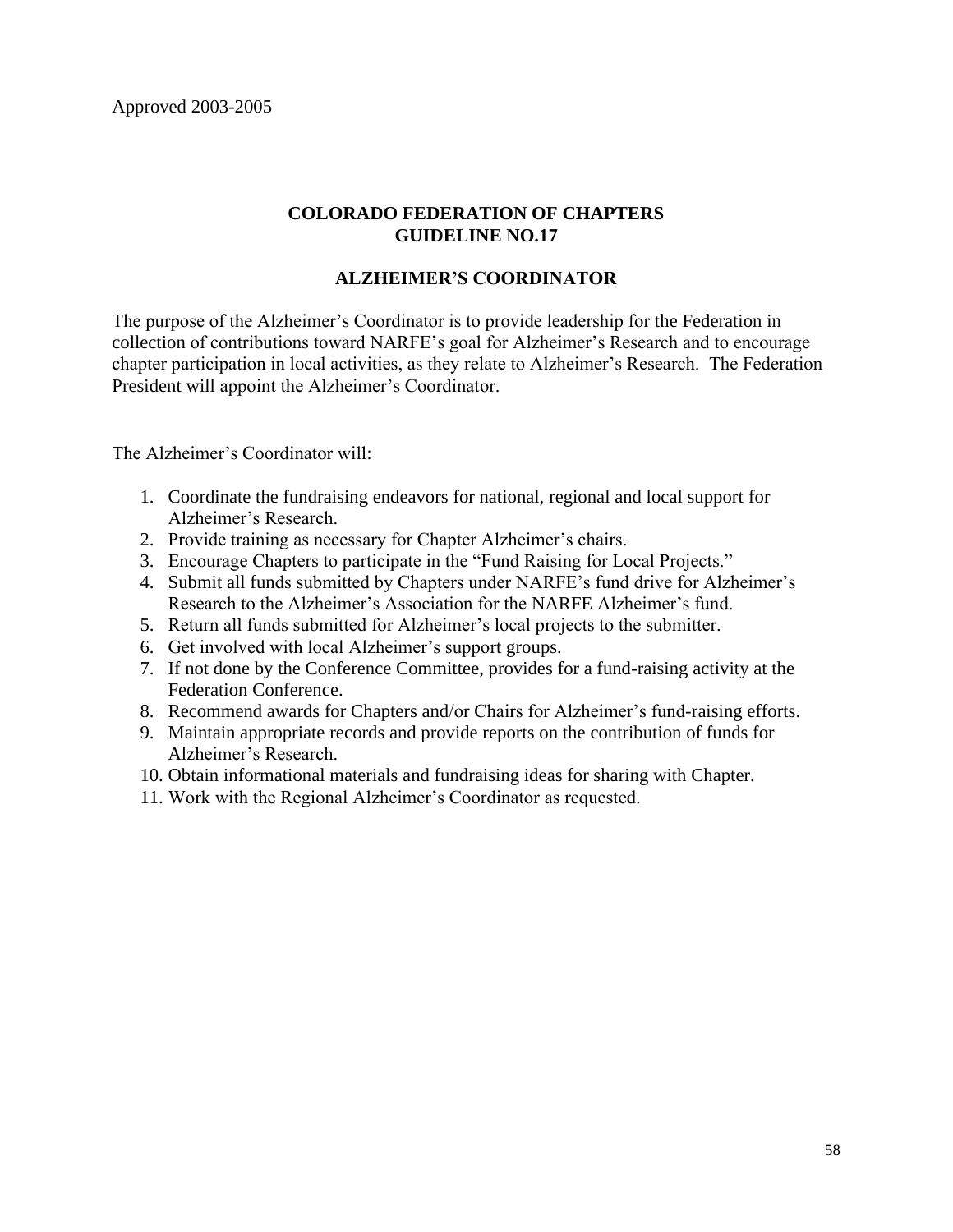## **BYLAWS/RESOLUTIONS COMMITTEE**

The procedures for submitting and distribution of Bylaws resolutions prior to the Conference are set forth in the Bylaws, Article X, Section 1.

- 1. Send notice to all chapters and members to send in Resolutions forms to the bylaws committee 90 days before the opening of State Conference. No Resolution form submission can be accepted after the 90-day deadline.
- 2. Upon receipt of Resolutions/Bylaw changes, meet with the committee members and sort through all resolutions and decide what resolutions are Bylaws resolutions and what resolutions deal with changes other than Bylaw changes.
- 3. With committee members, sort through resolutions and make recommendations to adopt as amended or reject with rationale for each recommendation.
- 4. Send copies of Resolutions and proposed Bylaw Changes to all members sixty days prior to the opening of the conference to vote to accept or reject such changes.
- 5. At Conference make announcement of the voting results from the members of the accepted or rejected resolutions or Bylaw changes.
- 6. Send copies of accepted or rejected Bylaw results to Federation President and Secretary for updating the Bylaws booklet.

Attachment: Two Resolution Forms

- 1. PROPOSED BY-LAW/STANDING RULE AMENDMENT
- 2. PROPOSED RESOLUTION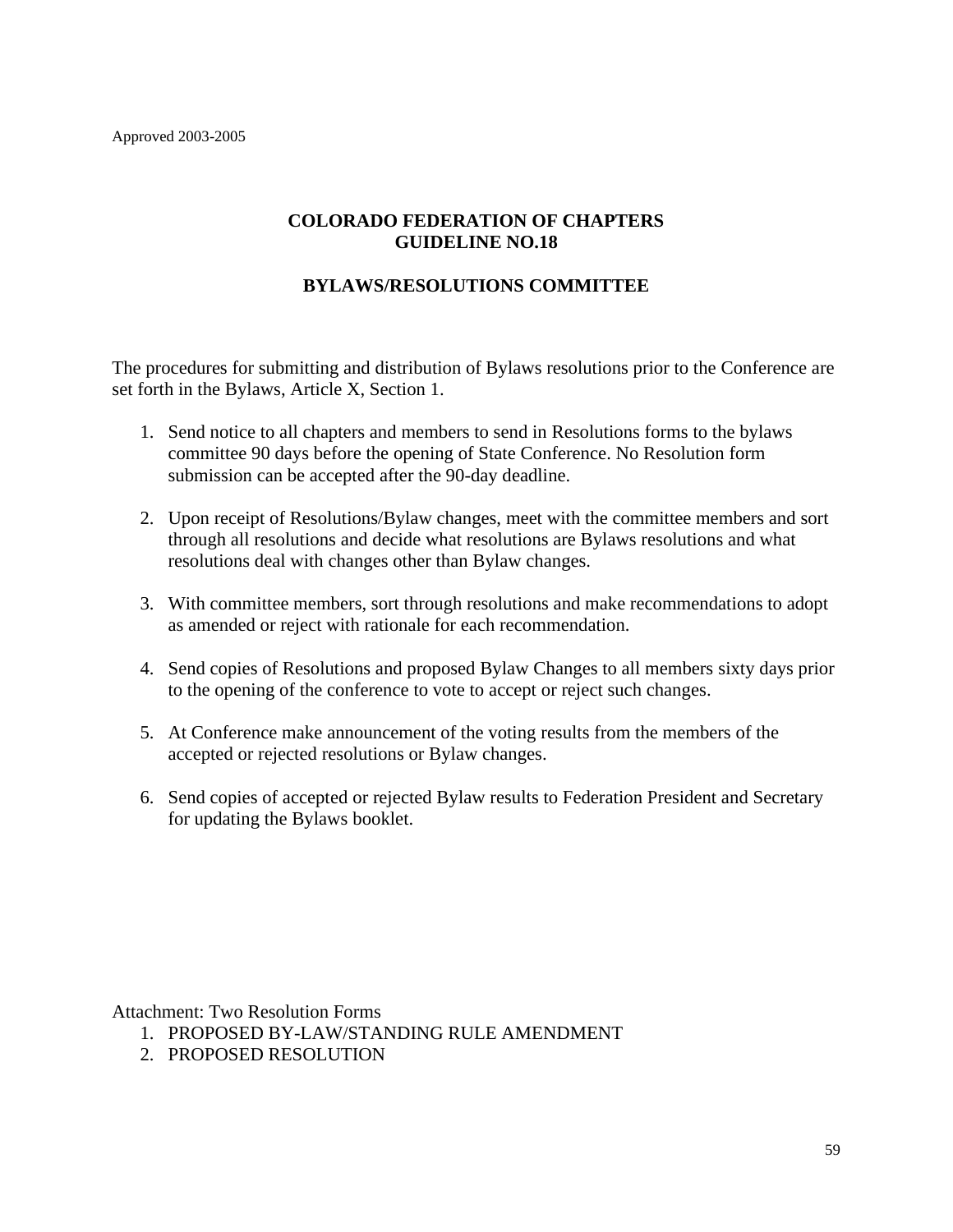Revised October 1, 2017



## **COLORADO FEDERATION OF CHAPTERS**

## **PROPOSED BY-LAW/STANDING RULE AMENDMENT**

DATE:

1. Title:

| 2. | Contact person and phone number: |               |  |
|----|----------------------------------|---------------|--|
|    | Chapter number:                  | Chapter name: |  |

3. By-Law Article and Section affected (or Standing Rule number):

 $\overline{\phantom{a}}$  , and the contract of the contract of the contract of the contract of the contract of the contract of the contract of the contract of the contract of the contract of the contract of the contract of the contrac

- 4. State the Specific change proposed:
- 5. Provide a comparison of what is in the bylaws (or standing rules) now, with the adjustments proposed, and how it will look if adopted:

4a. Current Bylaws (or standing rules)

4b. If Adopted:

6. Reason the change should be adopted (limit to no more than three paragraphs):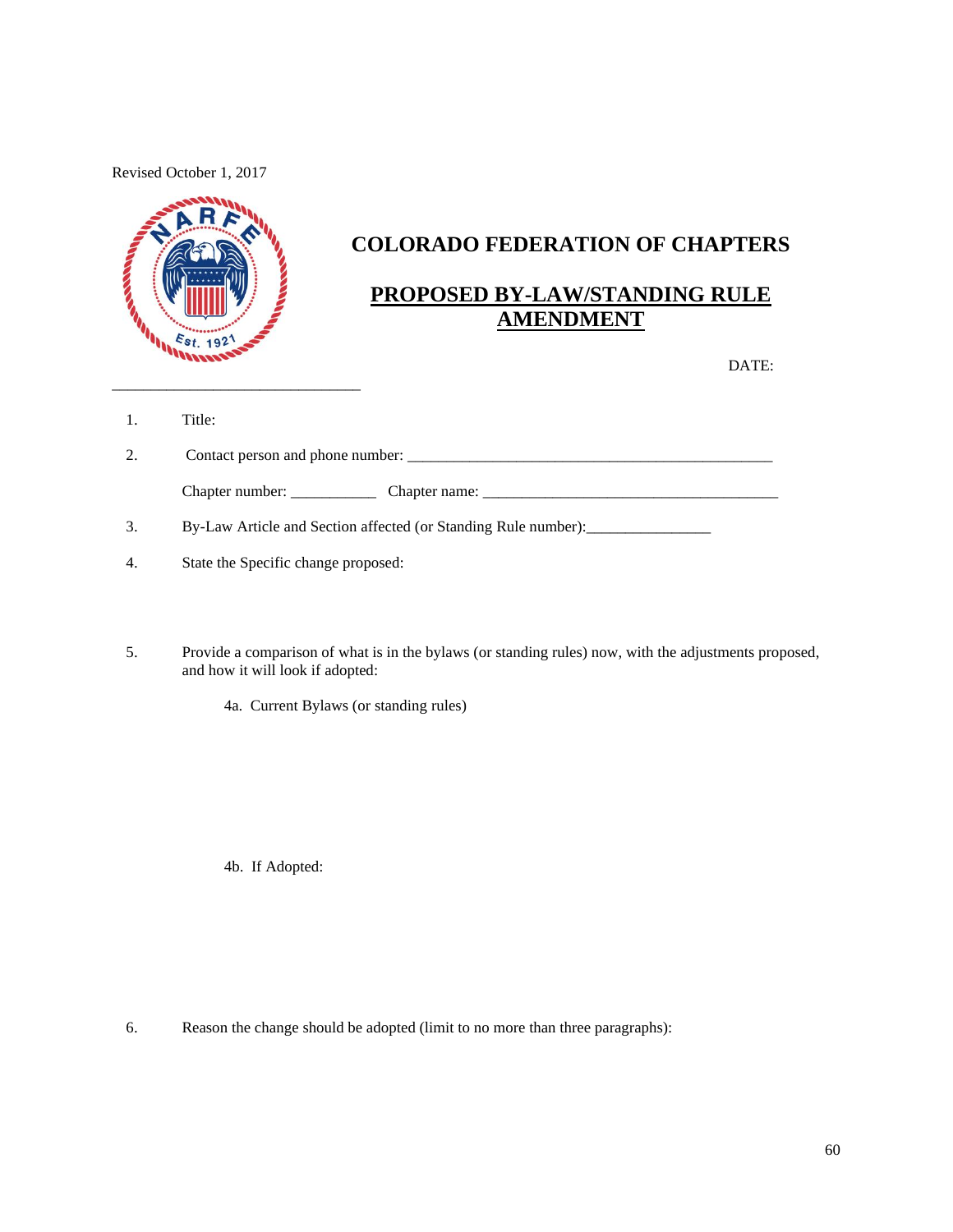|    | $E_{\text{S}t. 192}$           | <b>COLORADO FEDERATION OF CHAPTERS</b><br>PROPOSED RESOLUTION                            |  |
|----|--------------------------------|------------------------------------------------------------------------------------------|--|
| 1. | Subject:                       |                                                                                          |  |
| 2. | <b>Adopted by Chapter:</b>     |                                                                                          |  |
| 3. | Date of Meeting: _____________ | Federation Action: __ Adopted ___ __ Adopted as Amended ______ Rejected                  |  |
| 4. |                                | <b>WHEREAS:</b> (Provide the reason that the Conference should take the proposed action. |  |

Limit to no more than three paragraphs)

**5. BE IT RESOLVED:** (Proposed action Conference should take.)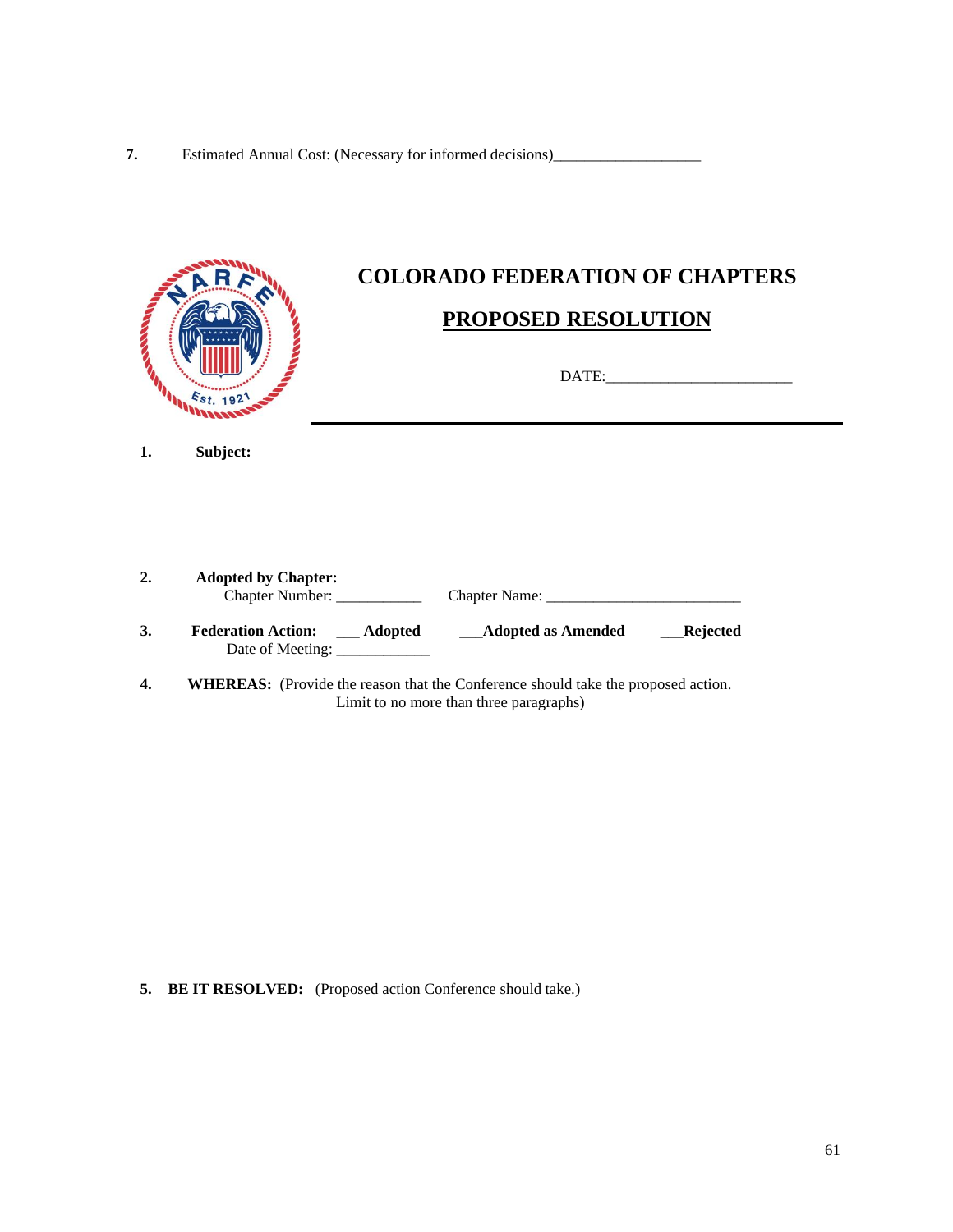#### **6. Estimated Annual Cost:** (Necessary for informed decisions)

### **COLORADO FEDERATION OF CHAPTERS GUIDELINE NO.19**

#### **NOMINATING COMMITTEE**

The Authority for this position is found in the Bylaws adopted at the 2017 Convention, Article IV, Section 6, A.

- 1. Nominating Committee: The Federation Nominating Committee, established for the full period between election year Conferences shall consist of at least three members. The chair shall be selected at the board meeting preceding the conference and shall select at least two members.
- 2. As soon as the Committee is formed the Committee shall then immediately start seeking nominees for each of the elected officer positions. It would be desirable to have at least two candidates for each elected office.
- 3. All members will be informed to contact the nomination committee if so desired to be considered for nomination of a position on the Federation Board. The committee shall nominate at least one candidate for each Federation office and shall report the nominees to all members not less than sixty (60) days prior to the opening of the Conference. This may be done through individual mailings or through the Federation newspaper.
- 4. The first meeting of the Committee occurs after the Board meeting or very soon after. The purpose of the meeting should be to discuss what needs to be done by the Committee. Succeeding meetings should be scheduled at least twice during the six months prior to the election. The final meeting should be held between ninety (90) and seventy (70) days prior to the Conference to formalize the list of nominees and submit notification to Chapter Presidents and all members not less than sixty (60) days prior to elections, and also, allow time for the return of ballots from the members.
- 5. The Nominating Committee Chairperson shall prepare a report of Committee activities for presentation at the Conference along with the results of the election.
- 6. Candidates for office must be informed of the duties and obligations of the office for which they will be nominated.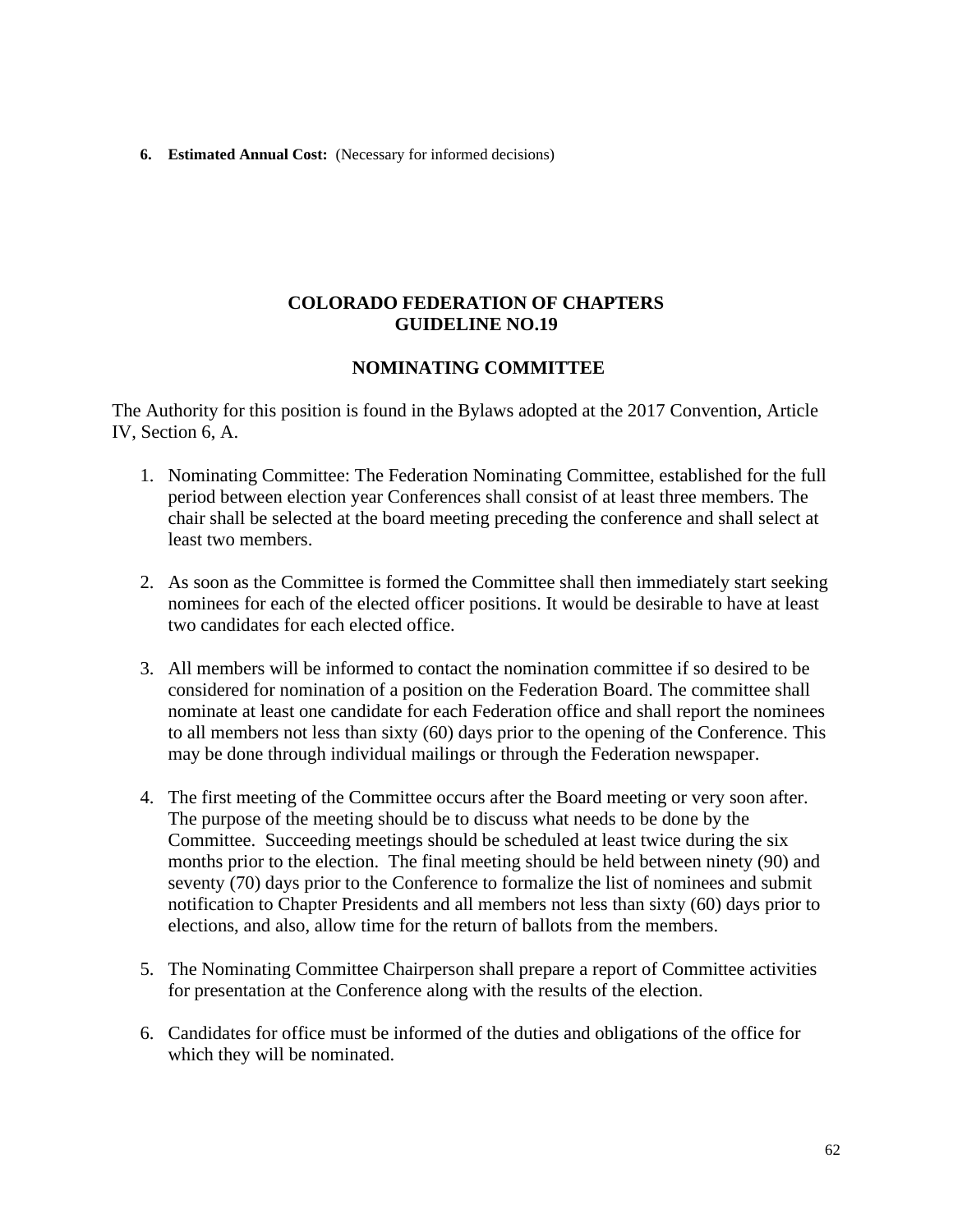Amended October 1, 2017

## **COLORADO FEDERATION OF CHAPTERS GUIDELINE NO.20**

## **CONFERENCE COORDINATOR**

The Conference Coordinator shall be responsible for:

- 1. Obtaining Hotel proposals. Consult with members of the Conference Committee to determine which hotel best suits the needs for the Conference (locations, price for rooms, conference room rental, cost of (meals, tax, audio visual, parking, shuttle service, etc.) have Contract signed by Federation President but obtain new contract each time something changes.
- 2. Request letter from Federation President to authorize an advance of funds for start-up costs.
- 3. Select a Treasurer who will open a bank account with two signatures.
- 4. Form committees for the many phases organizing the Conference (advertising, credentials, door prizes, program, and registration, to name a few).
- 5. Set dates for committee meetings.
- 6. Oversee the correspondence sent from the Conference Committee for advertisements, exhibits, door prizes, donations, etc.
- 7. Mailing of an action letter to all Chapter Presidents, and the Federation Executive Committee with hotel information, date of Conference, boosters list(s), raffle tickets, due dates for registration making certain ample time is given Chapters to have discussions regarding business of the Conference and meetings prior to Conference. This information should be submitted at least two months prior to the Conference.
- 8. Check with hotel regarding accommodations on a regular schedule making certain needs for additional rooms for training sessions, etc., are accommodated. This will likely require a change in contract.
- 9. Contact Committees responsible for the arrangement of audio equipment, table arrangements, conference room, registration area, exhibit table, etc., to make certain arrangements are moving smoothly.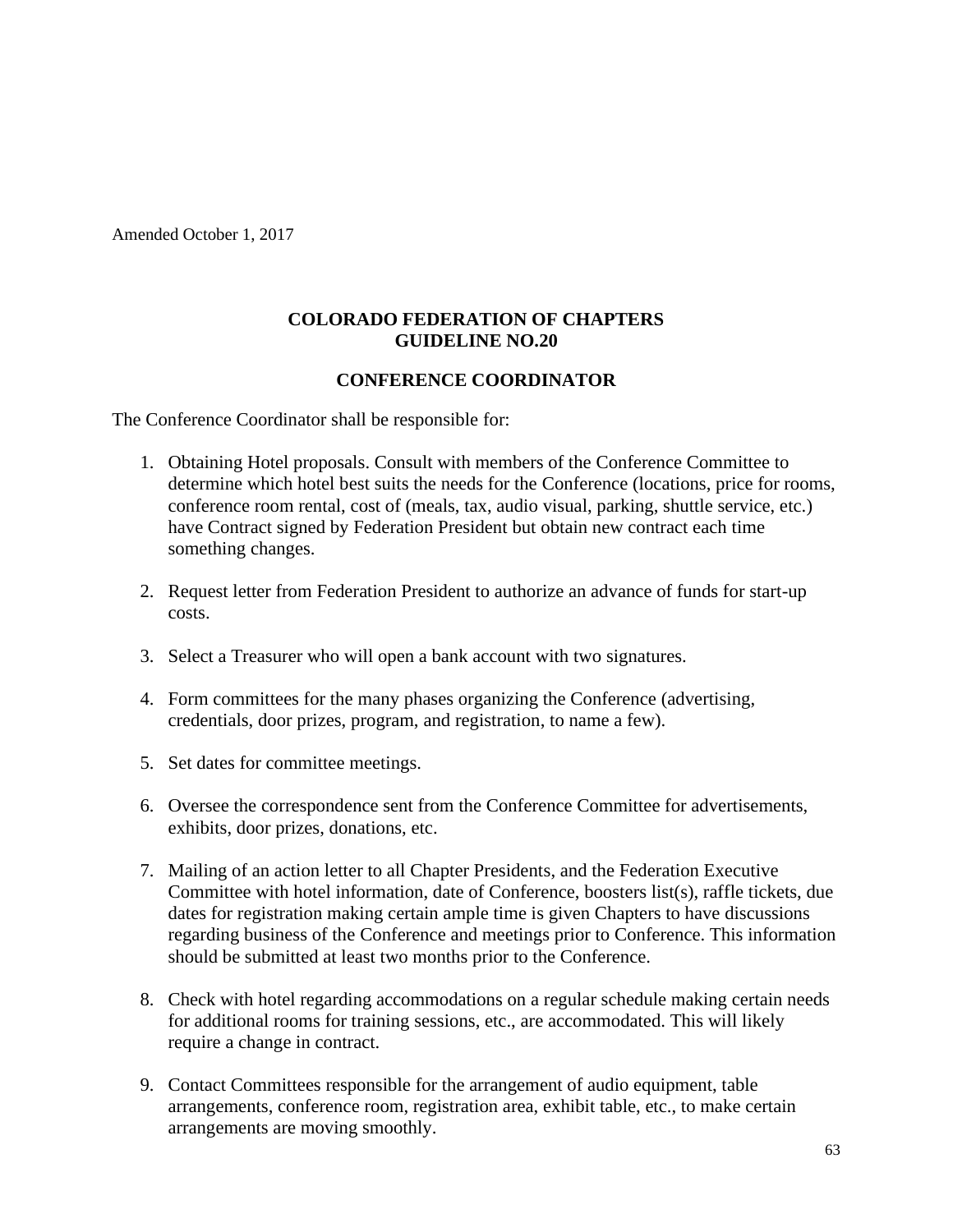- 10. Near end of preparation time, make certain all committees have completed necessary arrangements and will be on hand the day prior to the beginning of Conference and early the first day of Conference to make certain all requirements are completed.
- 11. Arrange for persons who are Committee Chairpersons to be so identified during the Conference to assist with needs of attendees.
- 12. Conference Coordinator will participate in proceedings of the Conference as requested by the President. This could include a welcome address and occasional announcements as needed.
- 13. At least six months prior to the Conference, select or appoint a Conference Committee Chair who will be responsible for physical meeting arrangements. From that group or elsewhere, the Coordinator will appoint individuals as Sub-Committee Chairpersons, as deemed needed for a successful Conference, responsible for:
	- a. Program development
	- b. Sale of Alzheimer's and FEEA raffle tickets
	- c. Advertisements (local businesses)
	- d. Entertainment
	- e. Chapter displays in the program
	- f. Memorial service (optional)
	- g. Other
- 14. The Conference Coordinator should contact the immediate past Conference Coordinator for assistance in Conference planning, if needed.
- 15. See also Conference Guidelines book.

Amended October 1, 2017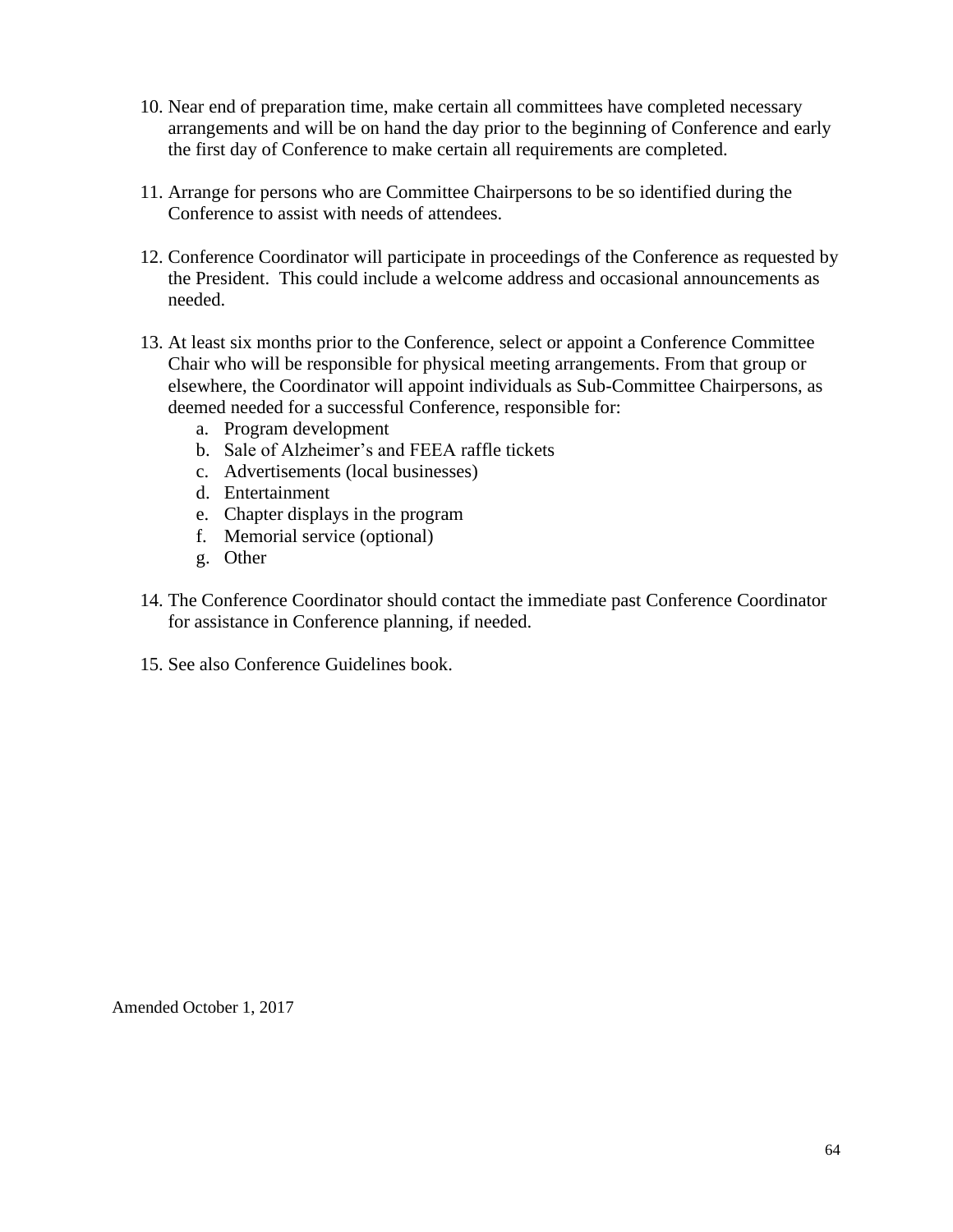#### **PUBLIC RELATIONS OFFICER**

The broad definition of Public Relations as stated in the NARFE Public Relations Handbook [FH-9 (05/08, page 3] is: "For NARFE, public relations is important for gaining and maintaining public understanding and support. It is essential for informing elected official and for influencing legislation and policies that affect federal retirees. Public relations helps highlight the public service contributions being made by NARFE chapter and federations. Public relations helps to attract new members. Most importantly, public relations can help achieve the goal outlined in the preamble of NARFE's constitution."

The basic principle of the Public Relations activities is to keep the NARFE name in front of the public whenever possible and to promote a feeling of accomplishment for NARFE members as they pursue their individual accomplishments within our NARFE family and their community.

#### TASK

- 1. Official photographer of Federation events. The resulting photographs are distributed to interested parties including the Federation Newspaper Editor.
- 2. Organizing recruiting events in support of the National Office, e.g. the Colorado Federation provided membership recruiters at a three day "Blacks in Government" conference held in Denver.
- 3. Obtaining Proclamations and Letters of Welcome from our Governor and Mayor for insertion into the Federation Conference booklet. Please note that experience has shown that requests for these documents need to be made no more than a month prior to the booklet's printing date and that repeated telephone reminders are needed to obtain the document requested.
- 4. Teaching Chapter Officers about the job of Public Relations. Class material is created including a list of all print media specific to a chapter area. This print media information is provided by Headquarters and needs to be updated periodically.
- 5. Creating Federation advertisements to be used in Regional and National Conference brochures.
- 6. Maintaining a "Colorado Federation Fact Sheet." This one-page handout is a quick overview of the Federation aimed at the media or other interested parties. It states the current membership, amount of annuitant income coming into the State, and a brief paragraph about our National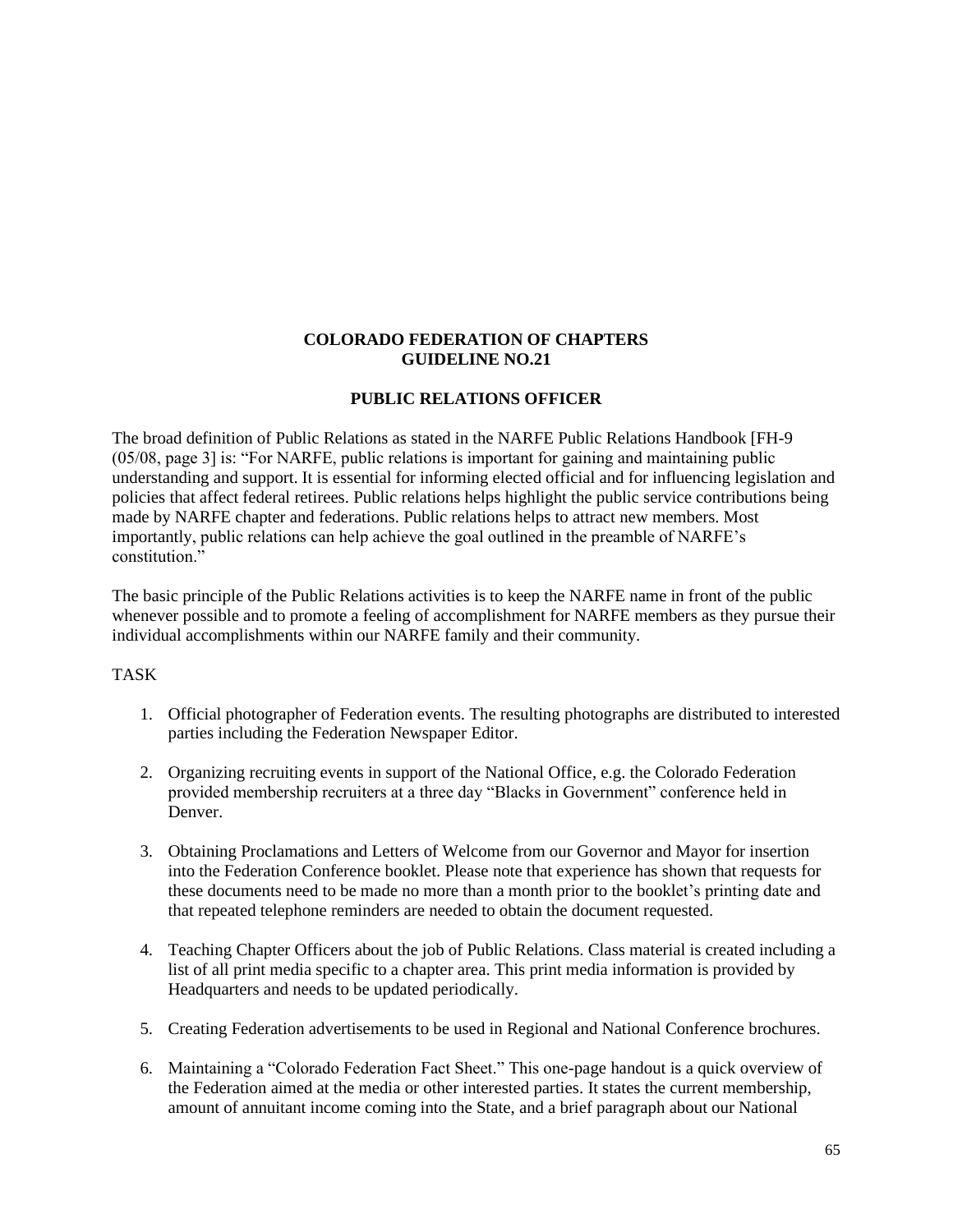Organization. Since money speaks volumes to our politicians there is great benefit in showing the millions of dollars from annuitants flowing into a Congressional District.

7. Providing information to the media about NARFE activities, and contributions to the community by NARFE members.

Revised July 1, 2009

#### **COLORADO FEDERATION OF CHAPTERS GUIDELINE NO.22**

#### **Audit Committee**

The purpose of the audit is to examine all financial records and the treasurer's reports for a given period to verify that all money received is accounted for.

#### Documents the audit committee may need:

- \* Canceled checks and deposit slips
- \* All bank statements from all accounts
- \* Treasurer's checkbook(s) showing all receipts and expenditures
- \* Treasurer's ledger showing itemized expenses and balance on hand
- \* Itemized statements of bills paid including vouchers
- \* Financial statements as presented at meetings, minutes showing authorization
- \* Treasurer's annual financial report

The audit committee may examine:

\* Checks: checks should be in numerical order in the check book with no missing numbers. Any check(s) marked "VOID" should be listed.

\* Canceled checks: verify that all checks match with bills paid.

\* Bank statements: determine that all statements have been reconciled

\* Receipts: determine that receipts for funds match deposits as itemized on bank statements and on the organization's financial statements

\* Annual financial report: be certain that the beginning and the final balance on the report equal the beginning and final balance in the check book for the given period and that balance in the account(s) on the date of the audit is identical to the balance shown by the treasurer

#### Reporting:

\* The chairman may give an oral report from the floor or a written report may be read following the treasurer's report

\* Treasurer's annual report may be certified "Examined and found correct" with the signature(s) and date

\* Action is taken on the auditor's report immediately following the treasurer's report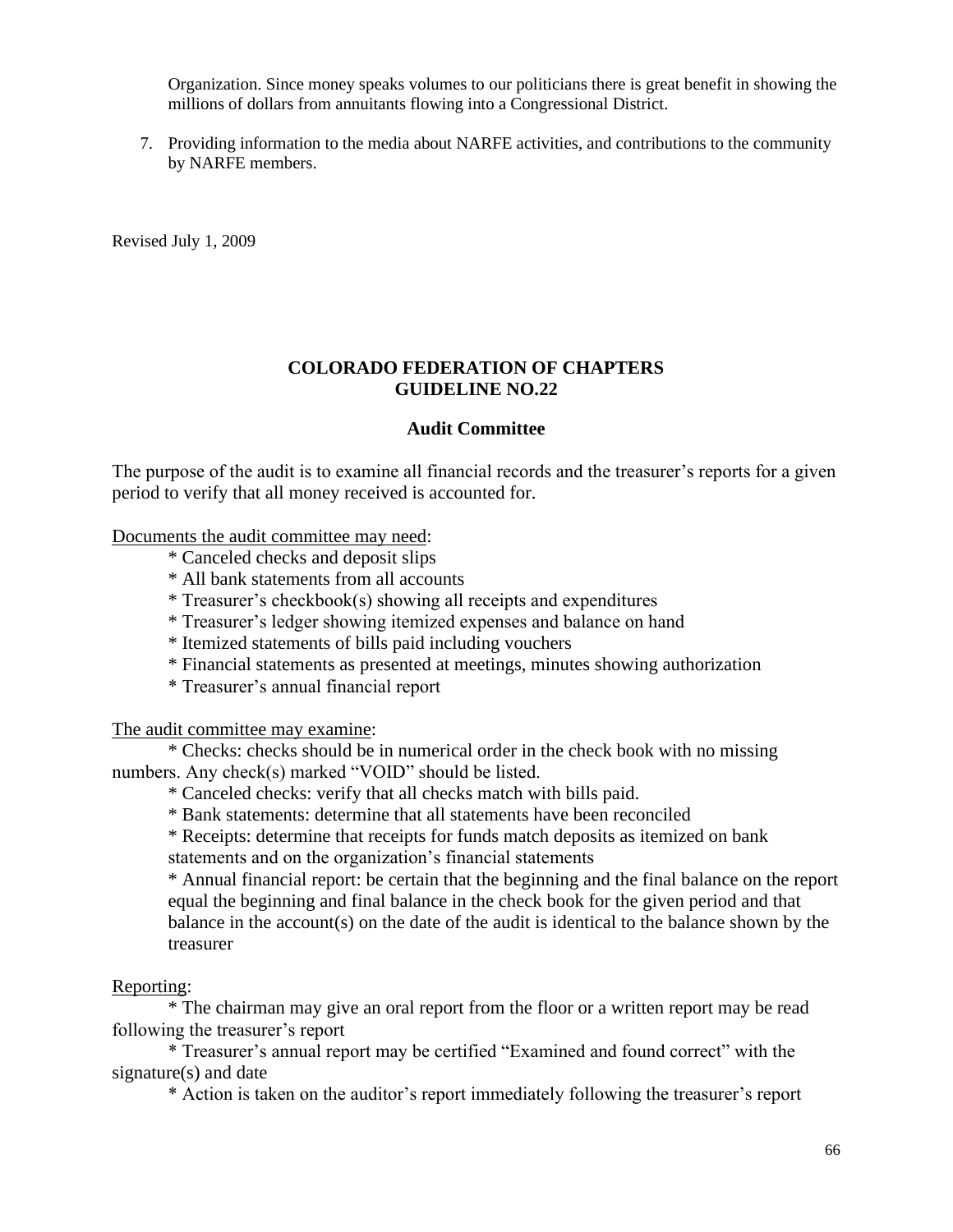### Helpful Hints:

\* The audit committee is appointed early in the term. Treasurer is NOT a member.

\* An annual audit should be made. The president or membership may request an audit at other times

\* Auditing the books before a new treasurer assumes office relieves the treasurer of all financial responsibilities for the period covered by the report except where fraud exists.

\* A newly elected treasurer should not accept the treasurer's books without a certified audit.

\* All audit reports should be written and placed in Treasurer's and President's file.

Revised July 1, 2009

#### **Audit Program for NARFE Chapters**

Audit objective: To determine the accuracy and reliability of financial reports and records

#### Minimum Audit

- 1. Review end of financial year report for:
	- a. Mathematical accuracy
	- b. Adequate support using check register and depository statements for bank, savings account and Certificate of Deposits
- 2. Verify all items on treasurer's bank reconciliation as of end of financial year
- 3. Report at Executive Board and general monthly meeting (oral or written)

#### Expanded (Optional) Audit

Note: Sample testing is acceptable unless problems are indicated.

Depending on the severity, expand the examination as necessary and consider consulting the Chapter Executive Committee and the federation auditor.

- 1. Review end of financial year report for:
	- a. Mathematical accuracy
	- b. Accuracy of carry-forward balances
	- c. Adequate support using check register and depository statements for bank, savings account and Certificate of Deposits
- 2. Review bank reconciliations for accuracy and trace outstanding items (deposits and checks) to subsequent bank statements
- 3. Check mathematical accuracy of ledger and/or check register
- 4. Check the ledger and/or check register entries for supporting detail, e.g., deposit slips and checks
- 5. Scan checks for appropriate signature(s)
- 6. Compare revenue and expense entries in ledger and/or check register to supporting documentation
- 7. Compare financial report items to budget
- 8. Report at Executive Board and general monthly meeting (oral or written)

In addition to determining the accuracy and reliability of financial reports and records, chapter auditors should review internal controls and records for proper usage of chapter member's dues.

- 1. Chapter member dues and recruiting fees are for the purpose of operating the chapter.
	- a. Chapter operating expenses.
	- b. Member recruitment and retention.
	- c. Newspapers.
	- d. Funding members for training, attending State and National Conferences.
- 2. Chapter dues cannot be used for 501 (c-3) charitable contributions.
	- a. Alzheimer's contribution including Conference raffle tickets.
	- b. NARFE/FEEA contributions including Conference raffle tickets.
- 3. Chapter dues cannot be used for:
	- a. NARFE-PAC (PAC funds are subject to Federal Election Commission (FED) Laws).
	- b. Supporting a member's campaign for an elected office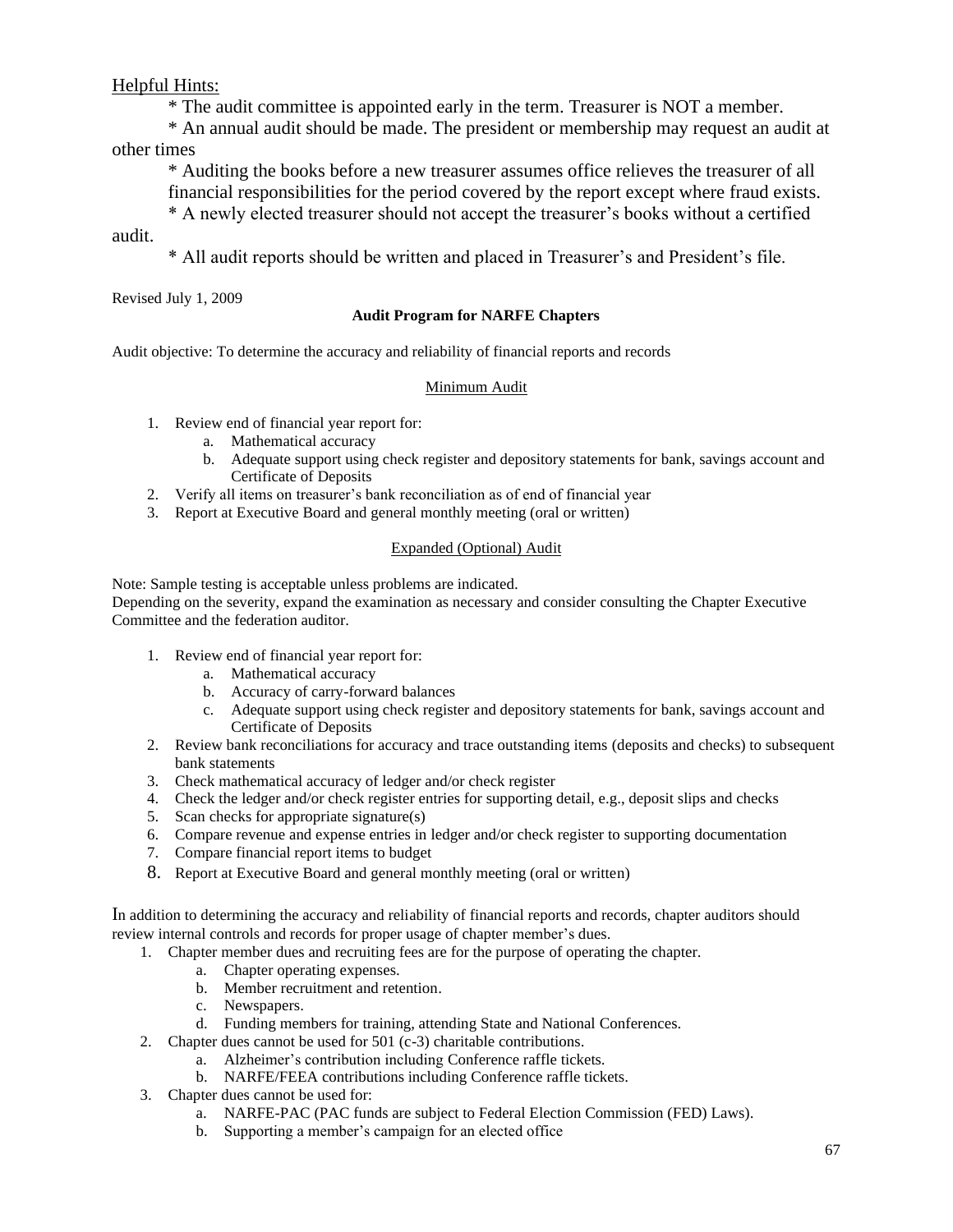- 4. Budgeted or proposed charitable contributions should be noted to show how the contributions will be funded, i.e.,
	- a. Ways and Means
	- b. Yard sales, etc.

Revised July 1, 2009

#### Check List for the Audit of NARFE Chapter Funds

#### *General Information*

1. Name and number of Chapter:

2. Name of bank or credit Union where account is kept:

\_\_\_\_\_\_\_\_\_\_\_\_\_\_\_\_\_\_\_\_\_\_\_\_\_\_\_\_\_\_\_\_\_\_\_\_\_\_\_\_\_\_\_\_\_\_\_\_\_\_\_\_\_\_\_\_\_\_\_\_\_\_\_\_\_\_\_\_\_\_\_\_ Is this institution federally insured? Yes No. If not account should be moved to a Federally insured Institution, preferably in an interest-bearing account.

3. Name of account:

4. Identity of account (Number):

5. Names of individuals authorized to sign checks on the account: *Two individuals should be authorized as a minimum.*

#### 1.\_\_\_\_\_\_\_\_\_\_\_\_\_\_\_\_\_\_\_\_\_\_\_\_\_\_\_\_\_\_\_\_ 2. \_\_\_\_\_\_\_\_\_\_\_\_\_\_\_\_\_\_\_\_\_\_\_\_\_\_\_\_\_\_\_\_\_\_ 3.\_\_\_\_\_\_\_\_\_\_\_\_\_\_\_\_\_\_\_\_\_\_\_\_\_\_\_\_\_\_\_\_ 4. \_\_\_\_\_\_\_\_\_\_\_\_\_\_\_\_\_\_\_\_\_\_\_\_\_\_\_\_\_\_\_\_\_

6. Do checks need to be counter signed? Yes No

If yes, names of individuals authorized to counter sign checks:

1. \_\_\_\_\_\_\_\_\_\_\_\_\_\_\_\_\_\_\_\_\_\_\_\_\_\_\_\_\_\_\_ 2.\_\_\_\_\_\_\_\_\_\_\_\_\_\_\_\_\_\_\_\_\_\_\_\_\_\_\_\_\_\_\_\_\_\_\_ *Note: Questions 4, 5, and 6 above should be obtained from the bank or Credit Union where the funds are kept.*

#### *Income*

1. Are all chapter funds received promptly deposited in bank or credit union accounts? Yes No

2. Chapter dues are received from National with a listing of the dues. Yes No

3. Other funds, such as kitty collections and other donations should be promptly recorded and deposited into the account. Yes No

#### *Disbursements*

1. Are funds disbursed as authorized by the chapter president or other officers as specified in the chapter's bylaws and policies? Yes No. If not, what action was taken to obtain authorization for the disbursement: Please a*nnotate on reverse side.*

2. Do dispersed checks match receipts/vouchers: Yes No

3. Has per capita dues been remitted promptly to the Federation Treasurer. Yes No. If not, what action should be taken by the chapter to insure this is done: Please a*nnotate on reverse side.*

#### *Other Items*

| A. Are accurate records kept of all Chapter income and expenses?           | Yes No |
|----------------------------------------------------------------------------|--------|
| B. Is a financial report prepared and presented to the Chapter each Month? | Yes No |
| C. Are the financial records and bank statements reconciled each month?    | Yes No |
| D. Are the NARFE PAC funds kept separate from Chapter funds?               | Yes No |
| This review of Chapter records was accomplished by:                        |        |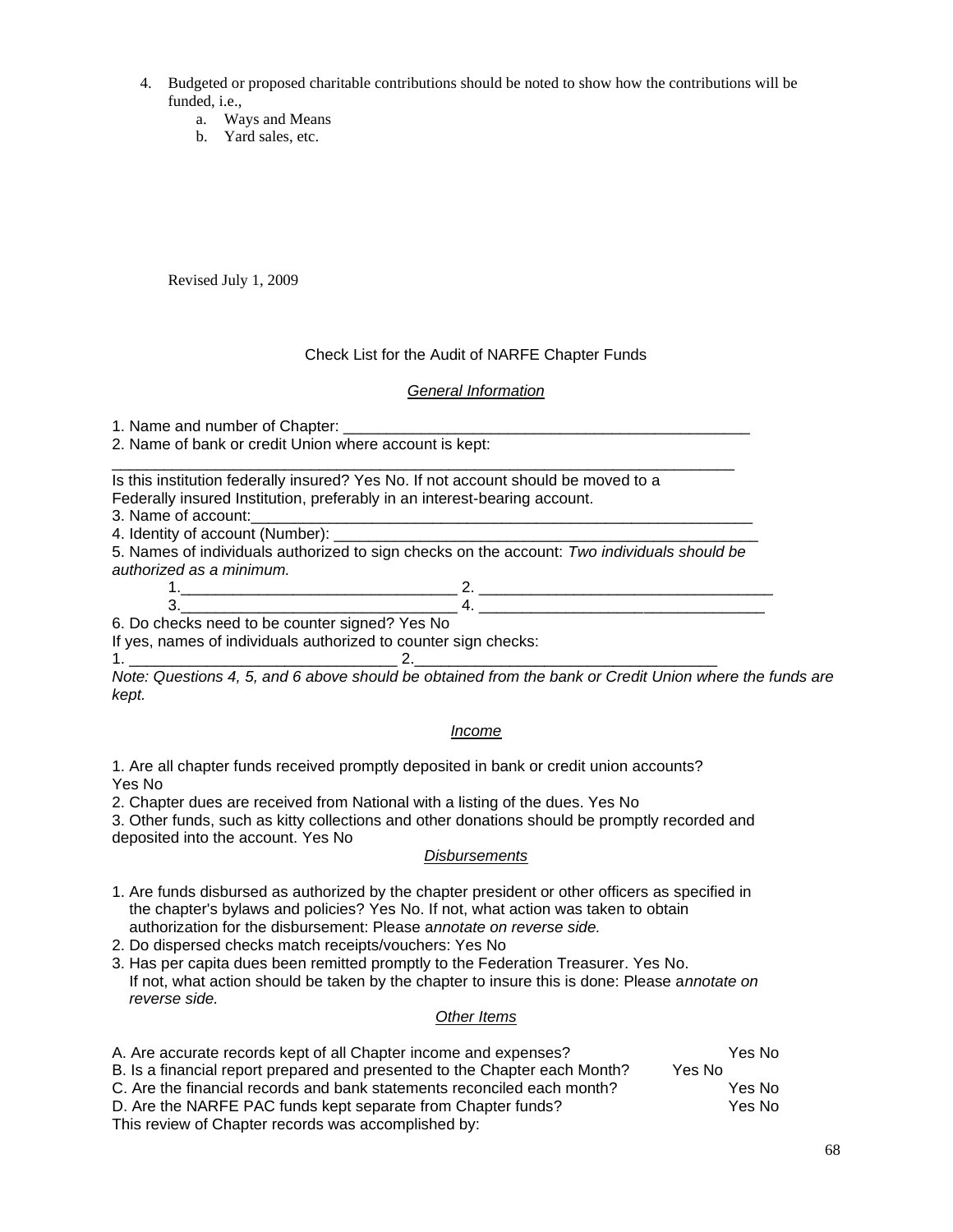| Meı<br>_____ |       |
|--------------|-------|
| Meı          | -     |
| _________    | _____ |
| __________   |       |

*Note: Audits can be any two members of the chapter with exception of the President, Vice President's, Secretary/Treasurer or Treasurer who should provide all necessary records and any assistance that should be required to conduct the audit*.Revised July 1, 2009

### **COLORADO FEDERATION OF CHAPTERS GUIDELINE NO.23**

## **Pre-Retirement Seminar Coordinator (For recruiting purposes)**

- 1. Obtain info from the Denver Federal Executive Board or other Pre-retirement sponsors who sponsor pre-retirement seminars for all agency employees.
- 2. Notify Chapters of these seminars and ask for volunteers to assist.
- 3. Order packets from national in time for the seminars
- 4. Set up table-top display and handouts.
- 5. Available to answer questions during breaks and lunch
- 6. Give volunteers necessary paperwork (evaluation and mileage claim) see page 17.
- 7. Vigilant to other agencies sponsoring or requesting PRS and contacting them to see if they allow NARFE to attend
- 8. When other agencies do have PRS, offer packets from National, ask them if they would like a NARFE rep to speak a few minutes and advise them we have a video or slide presentation.
- 9. Find a substitute speaker when the scheduled NARFE speaker is unable to attend.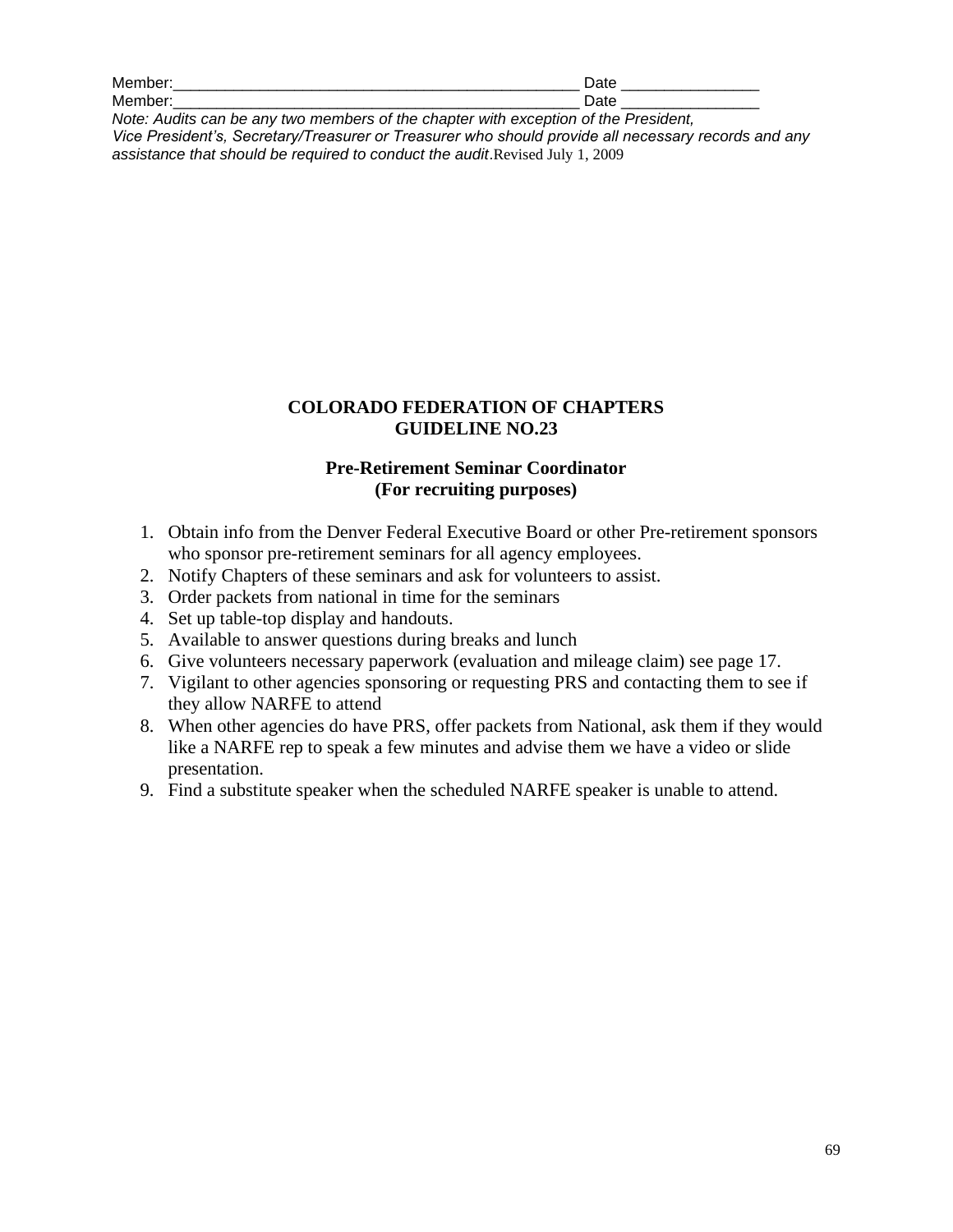Revised July 1, 2009

## **COLORADO FEDERATION OF CHAPTERS GUIDELINE NO.24**

## **FEDERATION NEWSPAPER EDITOR**

The purpose of the Federation Newspaper Editor is to provide information on matters of interest to the members of the chapters of the Colorado Federation. The Federation President will appoint the Editor, and such staff as may be necessary.

- 1. The Editor will:
	- a. In conjunction with the Federation President, establish publications dates, solicit news, coordinate with the federation officials, and support Federation programs and functions.
	- b. Be responsible for determining appropriateness of news articles and for performing the general management of day-to-day activities of the newspaper.
		- i. Should include all Federation announcements.
		- ii. Should be neat and orderly in appearance, making members want to read it.
		- iii. Should include a mix of social news, business news (awards; membership; state, local and federal legislation events; Alzheimer's and NARFE-PAC), and national NARFE news.
	- c. Assemble, edit news articles, and publish the Federation Newspaper. The Newspaper will not be sent to all members through NES, but will be mailed to each member and also posted on the Colorado Federation web site.
	- d. The responsibility of the Editor is to edit news articles and materials submitted to him or her for publication. Any dispute between the Editor and submitter about what to include or be eliminated, if not resolved, must be forwarded to the Federation President for a decision.
	- e. All Executive Board members will be sent a request in advance to submit any articles that they may wish to have published.
- 2. See attached contract next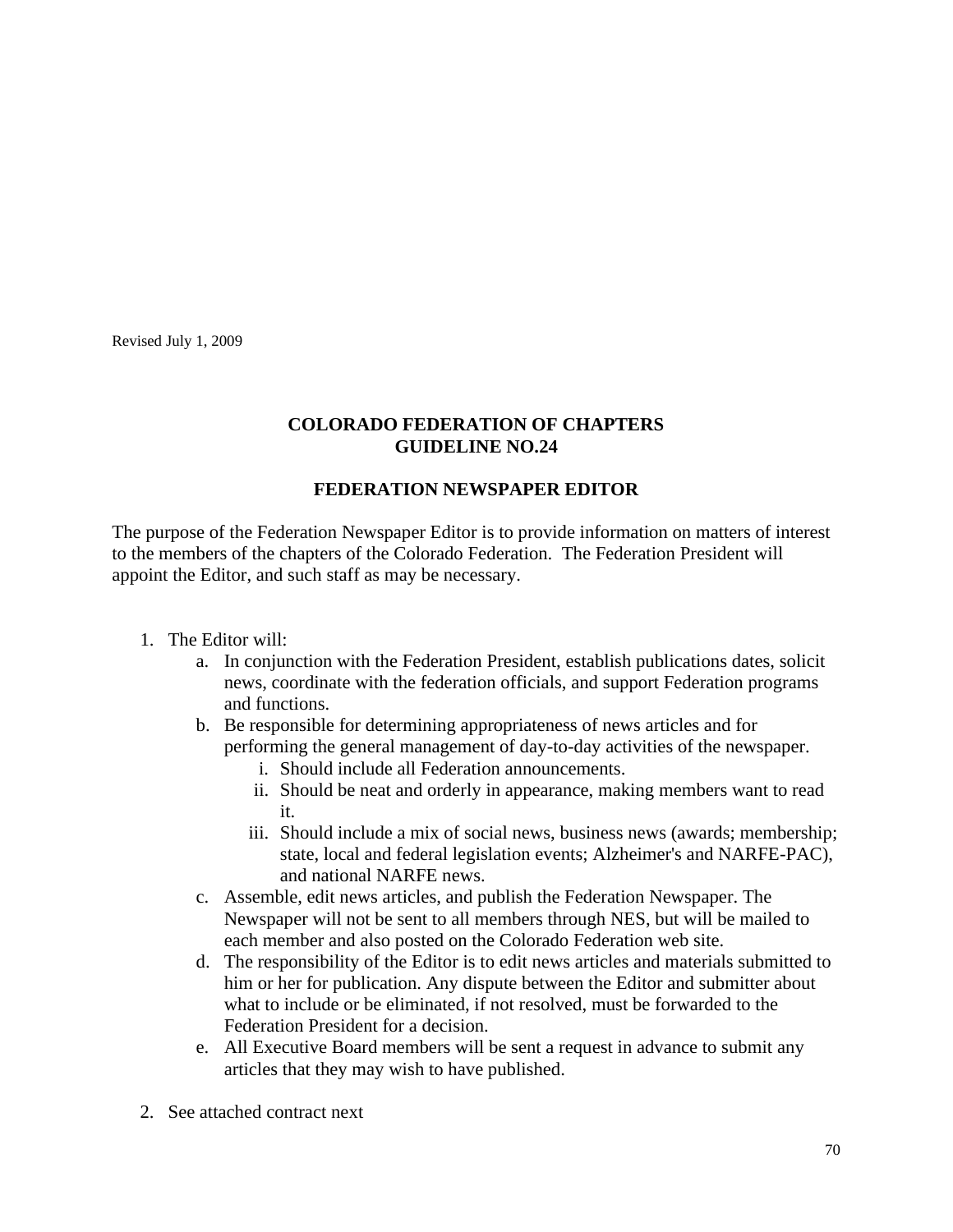Amended October 1, 2017

## **COLORADO FEDERATION OF CHAPTERS GUIDELINE NO.25**

## **SERVICE OFFICER COMMITTEE**

The purpose of the Service Officer Committee is to assist the chapters in maintaining strong responsive service programs.

- 1. The Service Officer Committee is divided into two regions, Eastern Slope and the Western slope, to accommodate surrounding chapters.
- 2. The Service Officers will:
	- a. Encourage the chapter presidents to appoint and support service officers.
	- b. Assist the chapter service officers and the Service Centers in maintaining complete and current files of reference material.
	- c. Become familiar with the *Service Officer Guide*, FH-10, available from the National Headquarters supply section (see Form F-18, *Requisition for Printed Supplies*);
	- d. Provide training as needed and as resources permit.
	- e. Be prepared to brief and counsel the Federation officials on all service program matters.
	- f. Be prepared to report on service program matters as required by the Federation President and prepare articles of interest for the Federation Newspaper.
	- g. Maintain a good knowledge of all OPM benefits and programs.
	- h. Be prepared to refer chapter service officers to expert and authoritative advice on the programs of other agencies, such as Social Security, Medicare and Veterans Benefits.
	- i. Become knowledgeable about retirement and other member matters, such as:
		- (1) Procedures governing delivery of annuity checks;
		- (2) Life insurance and health benefits;
		- (3) Survivor benefits;
		- (4) Change of beneficiary procedures;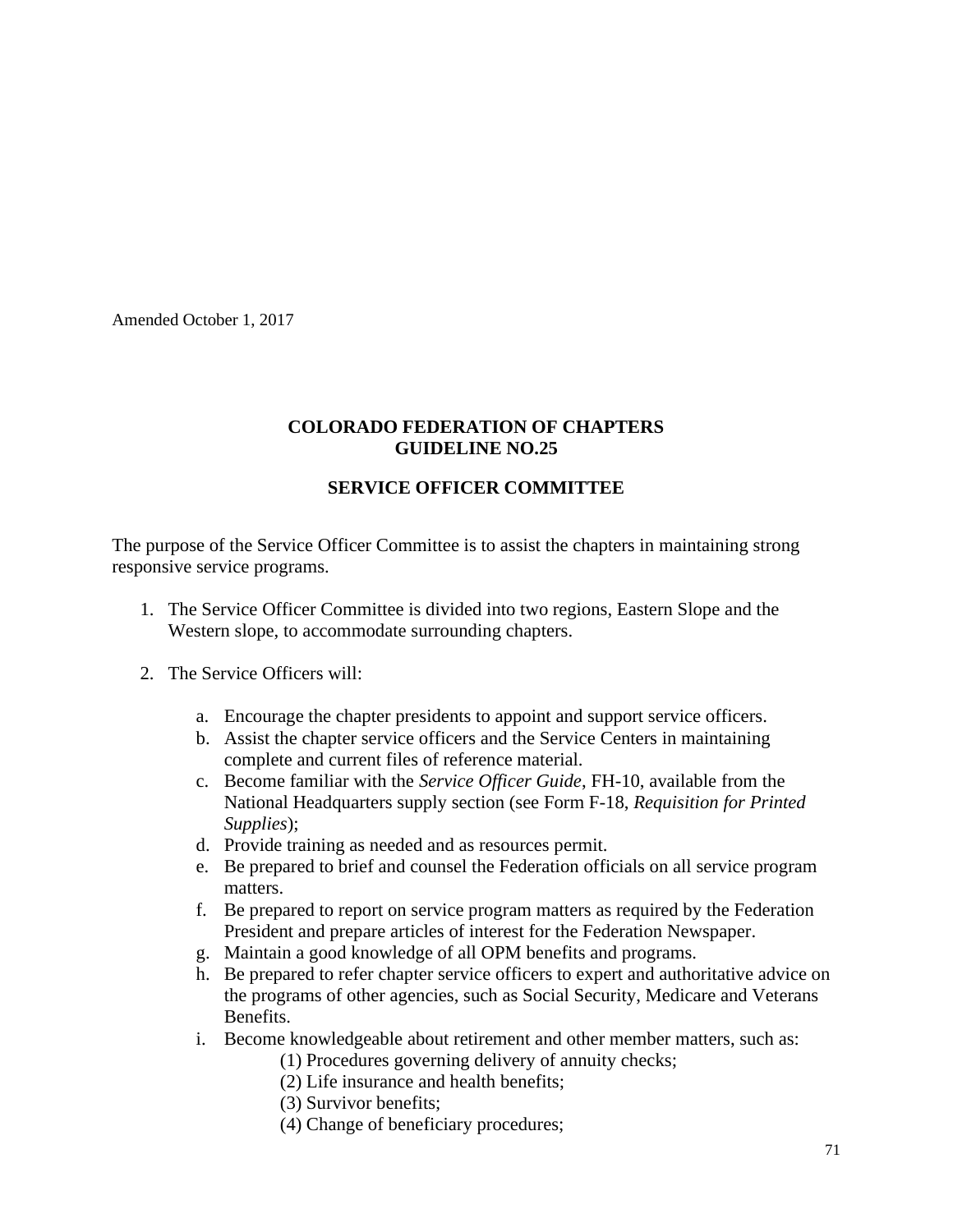(5) Death benefits;

(6) State and federal income taxes;

(7) Social Security requirements;

(8) Helps members prepare reports and forms associated with such topics.

Service officers should also study benefits-related articles in *NARFE* magazine and *Quarterly News*.

Revised July 1, 2009

## **COLORADO FEDERATION OF CHAPTERS GUIDELINE NO.26**

## **FEDERATION HISTORIAN**

The purpose of the Historian is to maintain the historical records of the Federation.

- 1. The Federation President will appoint the Historian.
- 2. The Historian will:
	- a) Be the custodian of all Federation historical records.
	- b) Ensure that such records are maintained in a secure location.
	- c) Identify and recommend to Executive Board records of historical value.
	- d) Display particular historical records at Conferences for information.
	- e) From time to time make reports to the Executive Board on matter relating to historical records.
	- f) Maintain a reference library of historic materials, records, and pictures for use by officers and members of the Federation.

The Federation Historian will store the records of closed chapters for a period of five (5) years, after which time if the chapter has not reactivated, the records will be destroyed provided that all remaining funds, no matter where being kept for safe keeping, have been properly distributed.

#### **CHAPTER HISTORY GUIDE**

- 1. Select a team of three and let them have access to all minutes, scrap books, and other pertinent material of the chapter.
- 2. Locate your Charter; noting issued date, number given to the Chapter, signed by whom, and names of the Charter members.
- 3. List chapter locations, meeting date, and time of day.
- 4. List officers and appointed officers for each year. Also, note when they were elected and installed and by whom.
- 5. Note when and where the National Conference was held and who your Chapter delegates were or who to vote your proxy. Mention who were elected. List the NARFE National President and any other pertinent business which transpired.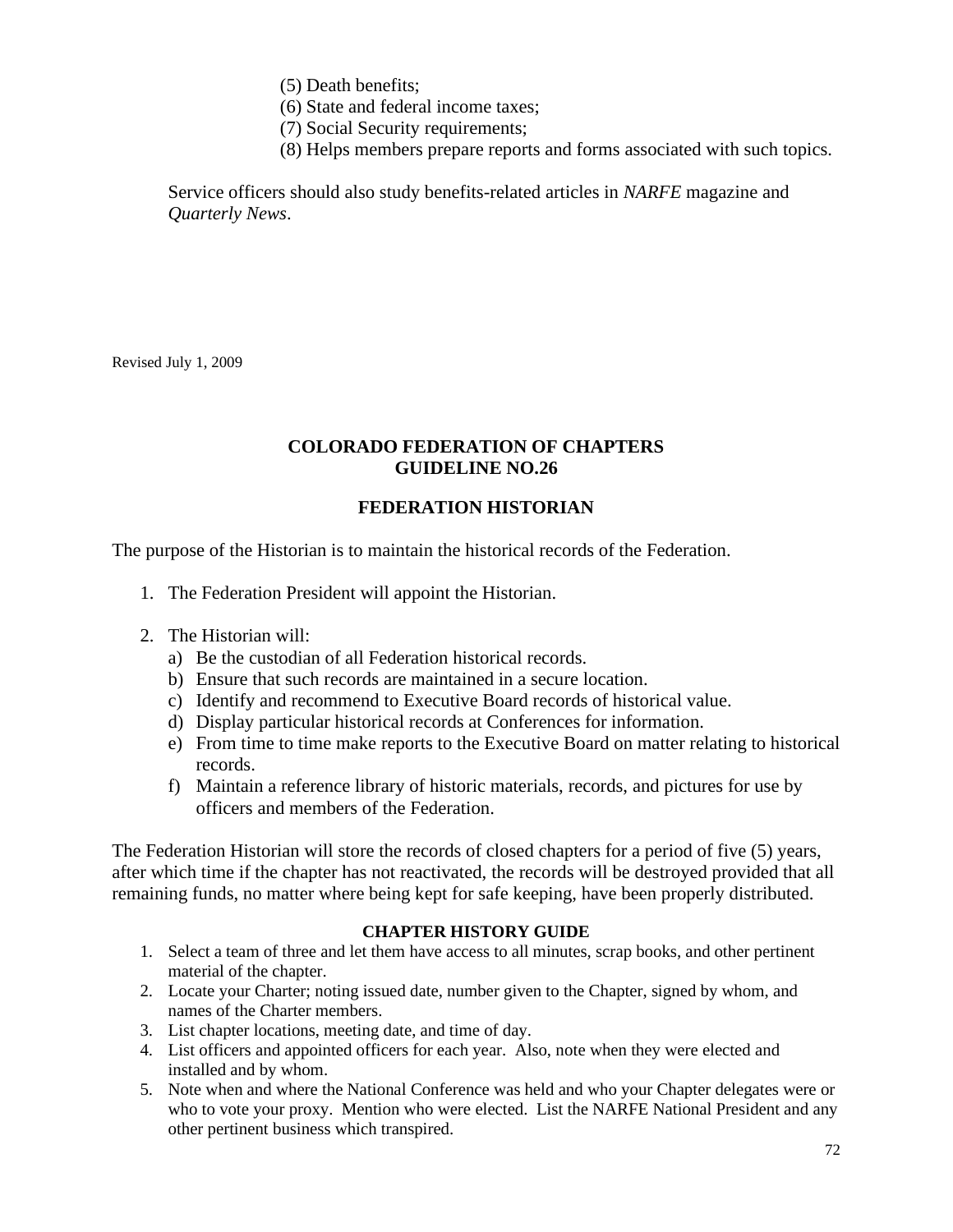- 6. Note location and date our Colorado Federation Conferences was held and who were elected as delegates and alternates. Mention who were elected Federation officers, and what pertinent business transpired at the Conference.
- 7. Look for special guest who attended your chapter meetings, programs given, and members honored for services rendered.
- 8. Note special Anniversaries'  $(50<sup>th</sup>, etc.)$  of members,  $100<sup>th</sup>$  birthday, etc., and when new members joined your chapter.
- 9. List any special concerns of the Chapter, such as legislative issues which would reduce or harm annuities or affect our COLA, etc.
- 10. Give any special events of the chapter, such as hosting the Colorado Federation Conference, trips, or special dinners/meetings of the chapter.

Revised July 1, 2009

## **COLORADO FEDERATION OF CHAPTERS GUIDELINE NO. 27**

## **CHAPTER CLOSURE POLICY AND PROCEDURES**

This Policy and Procedures statement for closing Chapters of the Colorado Federation of NARFE Chapters will be effective on the date of approval by the Federation President. It's the policy of the Federation to preserve Chapters and close then only as a last resort.

When a Chapter is in a state of uncertainty about remaining active or closing, for whatever reason, the Chapter President will contact the Federation President to discuss in depth the status of the Chapter and to agree upon potential solutions for Chapter direction.

The Chapter President will immediately alert all Chapter members explaining the situation causing Chapter uncertainty, i.e., lack of Chapter officers or lack of funds to support minimum Chapter activities, etc. The message will also request a positive or negative response from all members regarding Chapter closure with an invitation to help resolve the problem such as volunteering as a Chapter officer.

#### **A. OPTIONS**

If the decision is for Chapter closure, options must be explained to the Chapter members to retain their NARFE membership. The options are the following:

- 1) Current Chapter members must associate with a Chapter of their choice.
- 2) All Chapter members need not transfer to the same active Chapter.
- 3) Current members classified as Members-at-large may retain that membership status and need not join a Chapter.
- 4) Members who have a special membership class such as Honorary Life Member shall retain that membership class upon chapter transfer.
- 5) Those members choosing not to select an active Chapter will be assigned to the National Chapter listing code 0000, by the Federation President.
- 6) The current officers of the closing Chapter, especially the President, Treasurer, and Secretary, must remain in their position until final closure to assure Chapter business is legally completed.
- 7) After the closing chapter members have received all the information as to the availability of other chapters' meetings times, dues and locations, interested chapters may address the closing chapter members to expound their particular chapter.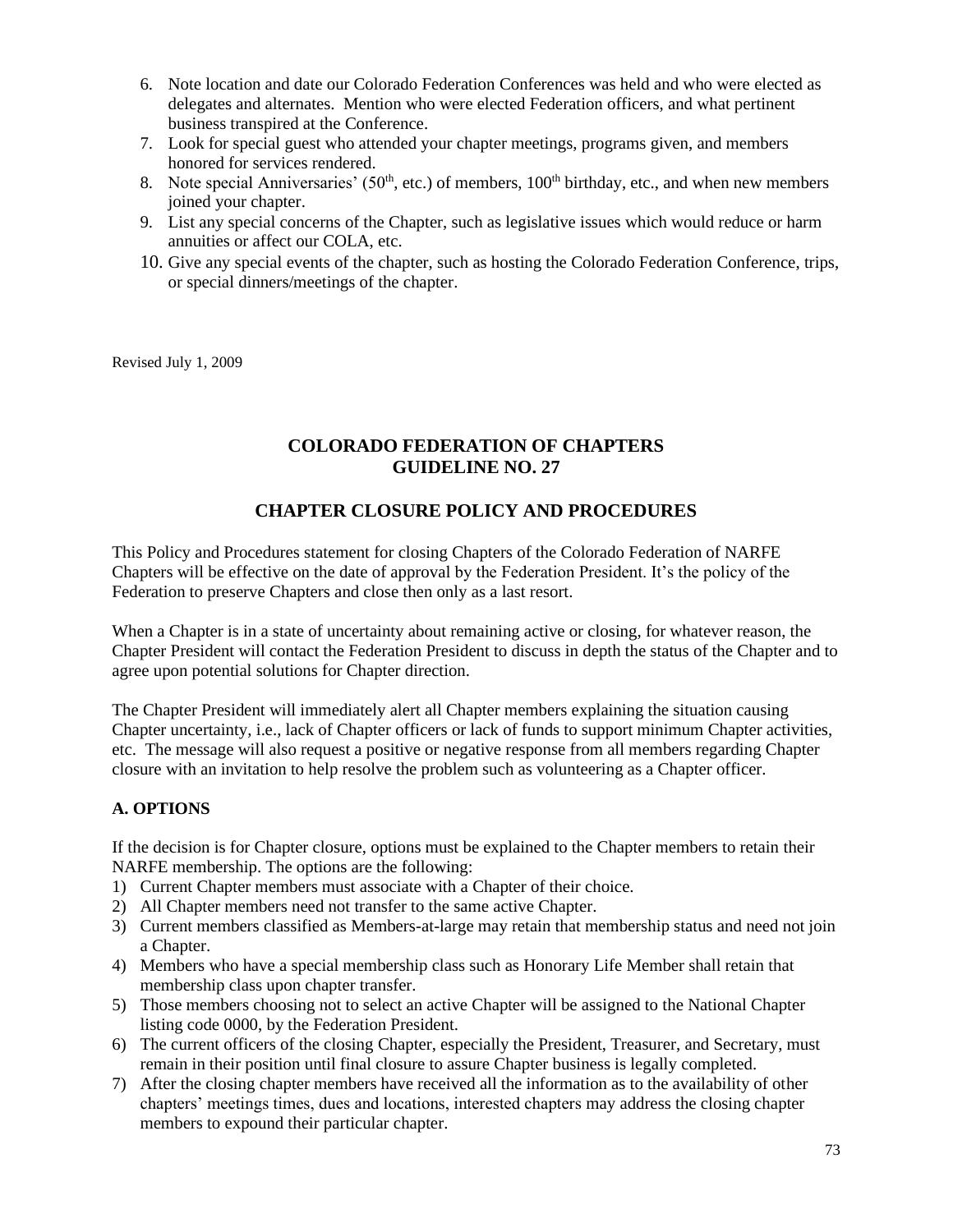8) When the closing chapter members decide to join another chapter, their dues at their anniversary date will be charged the same amount as those to the receiving chapter.

#### **B. DISPOSITION OF PHYSICAL RESOURCES**

- 1) If all members of the closing Chapter choose to affiliate with one Chapter, all remaining funds with the closing Chapter will be transferred to the receiving Chapter if such be their choice.
- 2) When more than one Chapter is involved in receiving members from the closing Chapter, funds will be divided among the receiving Chapters in proportion to the percentage of members received.
- 3) No funds will be transferred to NARFE supported charities or programs, or the NARFE-PAC.
- 4) The disposition of Chapter owned property other than funds, such as furniture, recording devices, projectors, gavels, banners, sound systems, flags, file cabinets, etc. should be discussed among the closing chapter members and a decision made as to disposition.
- 5) Funds could be transferred to the Federation Treasury to be used for membership activities.
- 6) Financial records of the closing Chapter will be audited after all authorized expenditures have been completed. The auditor(s) may be a non-NARFE firm specializing in financial record auditing or by the Federation audit team. Audit by closing Chapter member(s) will not be accepted. Results of the audit will be submitted to the Federation President for approval, then filed with the Chapter financial records. Final financial records, consisting of the past five years records, will be submitted to the Federation Historian.
- 7) Documents such as special meeting minutes, historical listings of Chapter officers, awards to Chapter members, special project reports and selected reports of the Chapter membership will be submitted to the Federation Historian. In all cases, if the closing Chapter has routinely presented records to the Federation Historian, there is no need for duplication.
- 8) The closing Chapter Charter will be sent to National Headquarters. If the Charter has been misplaced and cannot be found, communication to the National Office regarding the incident is necessary and will be recognized.

#### **C. CLOSURE**

When all the above has been completed and the Federation President has been informed in writing by the Chapter President, the Federation President will inform National Headquarters recommending the chapter be officially closed. When notification from National of the official closing is received by the Federation President, it will then be filed with the Federation Historian and Secretary.

National Policy #310 CLOSING A CHAPTER – Financial Disbursements

Financial obligations of a closing chapter should be paid as they come due. The funds the chapter votes to disburse to a chapter with which they may be merging, or to chapters receiving members being reassigned must be completed before the chapter closes. Funds should be retained to pay any obligation known to be due, but payable later. Any remaining funds in the chapter treasury should be sent to the Federation Treasurer.

#### National Policy #509 CLOSING A CHAPTER – Zip Code Reassignment

A chapter will be closed or merged with another chapter by National Headquarters solely on the federation president's recommendation, and only after the federation president has taken all steps to revive it, and only after consulting with any remaining officers of the chapter being closed. The charter shall be sent to the National Headquarters Federation & Chapter Services section. The federation president must reassign the chapter's ZIP codes to another chapter, or chapters, on Form F-46, which should be sent to Federation & Chapter Services. The federation president must also submit a list indicating to which chapter(s) each member is being transferred.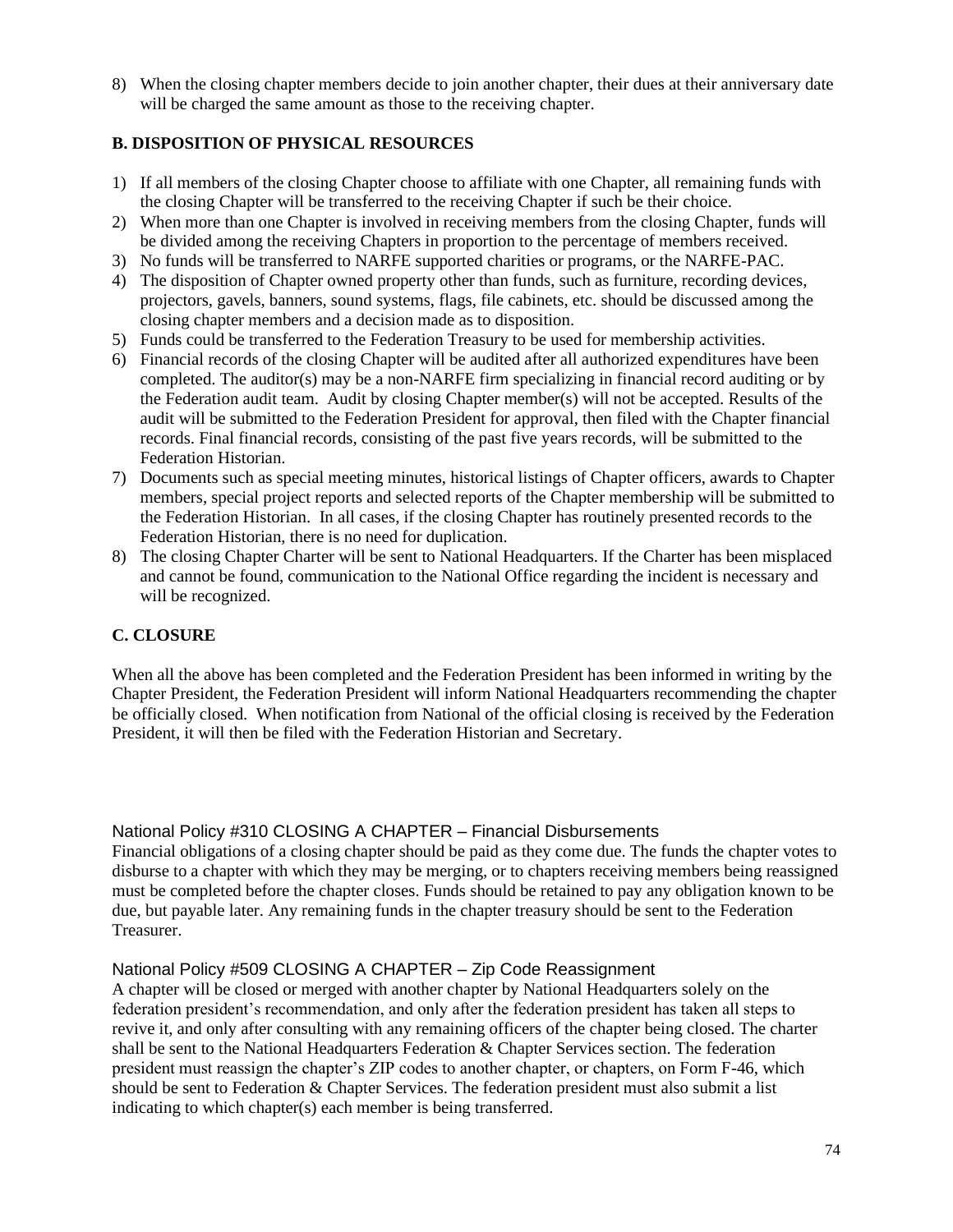## **SEE Chapter and Federation Officers Manual F-10 (09/16) for further detailed information. ALSO SEE REVISED INTERIM PROCEDURES (10-16)**

Amended October 1, 2017

## **COLORADO FEDERATION OF CHAPTERS GUIDELINE NO.28**

## **BALLOT VOTING**

## **THIS SECTION WILL BECOME THE PROCEDURES FOR VOTING FOR ALL MEMBERS OF THE FEDERATION ON ELECTIONS AND RESOLUTIONS**

Executive Committee Members:

Approval and implementation of our Federation bylaws including one member one vote is down the road, but here is a link to a reasonably priced online voting service. For those members that don't use the internet, we would provide them with a ballot based on their request. This might head off some questions during consideration of the revised bylaws at the Conference.

#### [https://app.electionbuddy.com](https://app.electionbuddy.com/)

The procedures for Ballot Voting will be in accordance with Article VI, Section 3.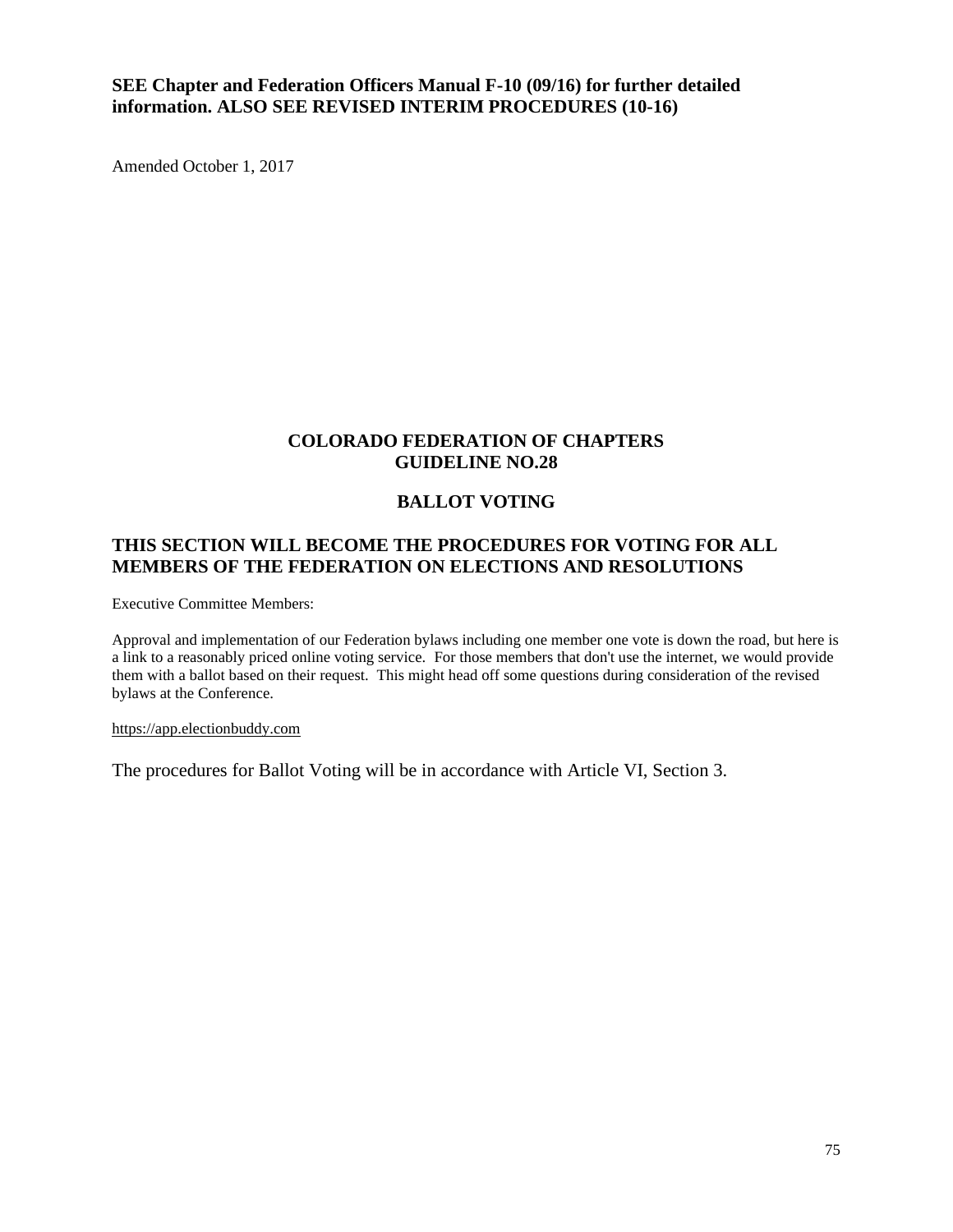#### **CONGRESSIONAL DISTRICT LEADER**

March 19, 2020

It is imperative that every Congressional District have one NARFE Congressional District Leader (CDL), even if several NARFE chapters are located therein. The CDL shall be appointed by the Federation Vice President Legislation or by recommendation of the Federation President. The CDL is expected to be the key NARFE spokesperson who presents NARFE's position to the Representative and their staff in that congressional district. The CDL will coordinate legislative efforts among the NARFE chapters within the Congressional District. The CDL term of office is two years starting January 1<sup>st</sup> of the new Congress (i.e., January 1 of the odd numbered years).

A CDL for every Congressional District must be identified and begin working as soon after the election as possible. When a new Representative is elected, it is vital that the appointed CDL pay a visit to the local office and educate the Member and his/her staff about NARFE and NARFE issues by providing position papers. The CDL needs to routinely visit the local office and become well-known to the staff and to the extent possible, the Member. The CDL will be compensated for expenses related to legislative efforts, such as mileage, postage and supplies authorized by the Vice President Legislation.

#### **Qualifications:**

Must be a registered voter and must reside in the respective Congressional District.

Must represent NARFE in a professional manner and dress should be casual business attire (no shorts, tank tops, sandals, etc.).

Must be familiar with current legislative issues.

Must be familiar with the NARFE organization.

Must be familiar with all chapters located in the Congressional District

Should have access to email and the internet, and be familiar with the NARFE website, and Legislative Action Center.

#### **Duties and Responsibilities:**

Will work under the supervision and guidance of the Vice President Legislation but will primarily schedule own activities as the need arises.

Become well-known in your Congressional District with the Representative and his/her staff. The intent is that the CDL become so well-known that they are recognized by the Member, or at least the staff, on a first name basis.

Attend public events where the Representative is speaking.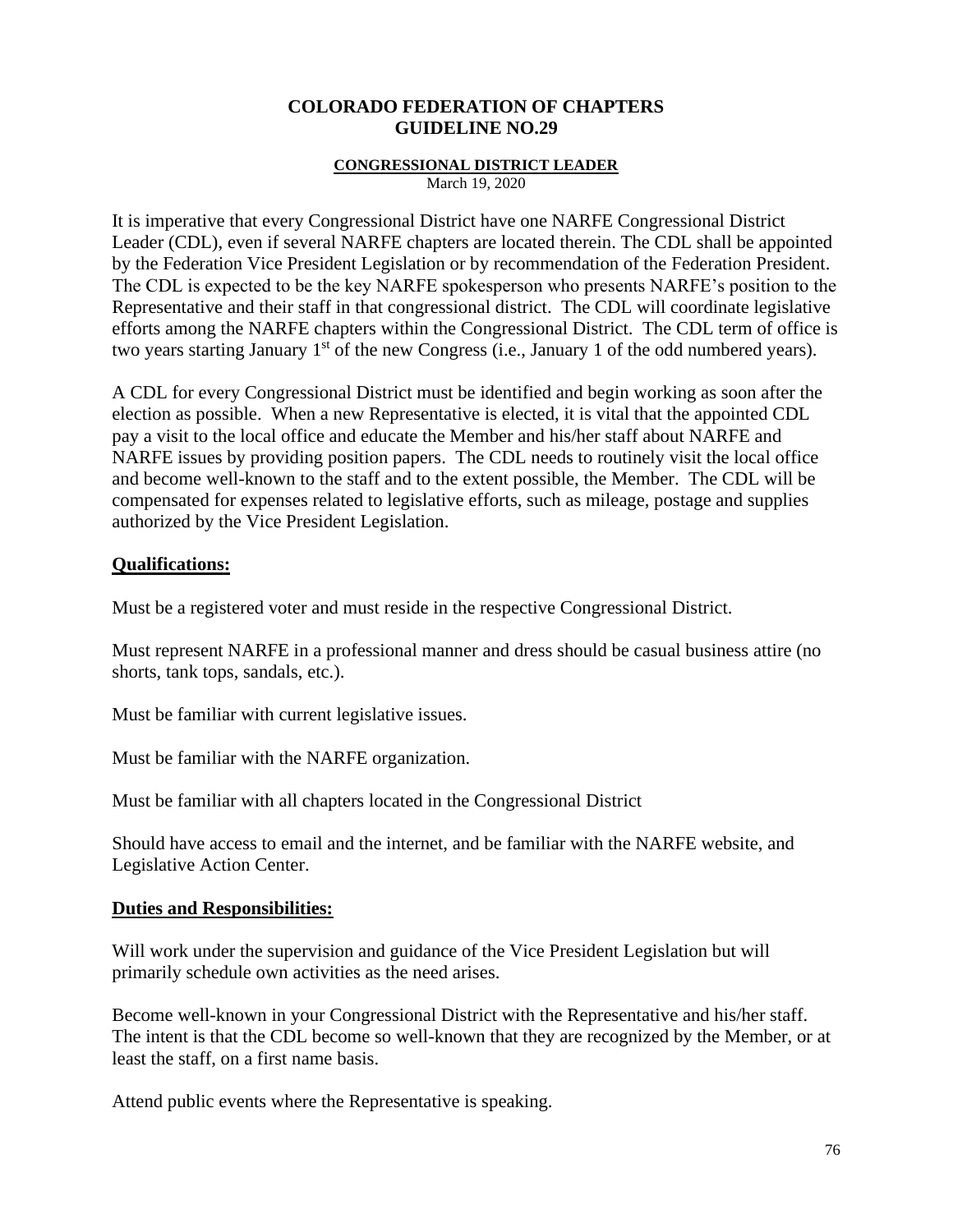Wear NARFE badge or logo apparel items at all events.

Attend NARFE-PAC sponsored fundraiser functions.

Coordinate efforts with all chapters in the Congressional District to support Legislative Alerts such as letter writing, email links to prepared letters, phone calls and visits to the Representative's office. Ensure personal contact with the local office staff to make them aware of action requested by the Alert.

Schedule at least one annual meeting during August with the Representative using the following process:

*Make a written appointment with the scheduler* and follow-up with a phone call.

*Plan the meeting carefully*. Have one spokesperson and stay on message. Realize that the Member is very busy and be flexible when scheduling a meeting.

*Be prompt*: Be punctual and patient. Thank the Member and/or the staff for taking the time to meet with your group. Get a photograph at the end of the meeting.

*Be prepared*: Provide information about NARFE and the issues. Provide the number of federal annuitants and employees living in the Congressional District.

*Be responsive*: Have a single spokesman, but the entire group should participate and prepare for questions. Uniting and coordinating members into a group who can stay on point and speak on the subject is crucial. A group should be no more than five individuals.

## *Send a Thank You letter*.

*Prepare a Summary* report of the meeting, attendees and the results of your visit (and a picture of your group) to the NARFE Legislative Department with a copy to the Vice President Legislation.

#### **Resources:**

NARFE website, [www.narfe.org](http://www.narfe.org/) SEE - [FH-7](http://www.narfe.org/pdf/fh-7.pdf) NARFE Federation Legislative Chair, Congressional District Leader and Senatorial Leader Guide *03/19* Issues, Position Papers, Talking Points, Fact Sheets Sample Congressional Delegation Letter Weekly Hot Lines Congressional Testimony NARFE Letters to Congress NARFE Biennial Legislative Conference NARFE Legislative Staff – who can provide drafts of letters for your use, as necessary NARFE Region and Federation Officers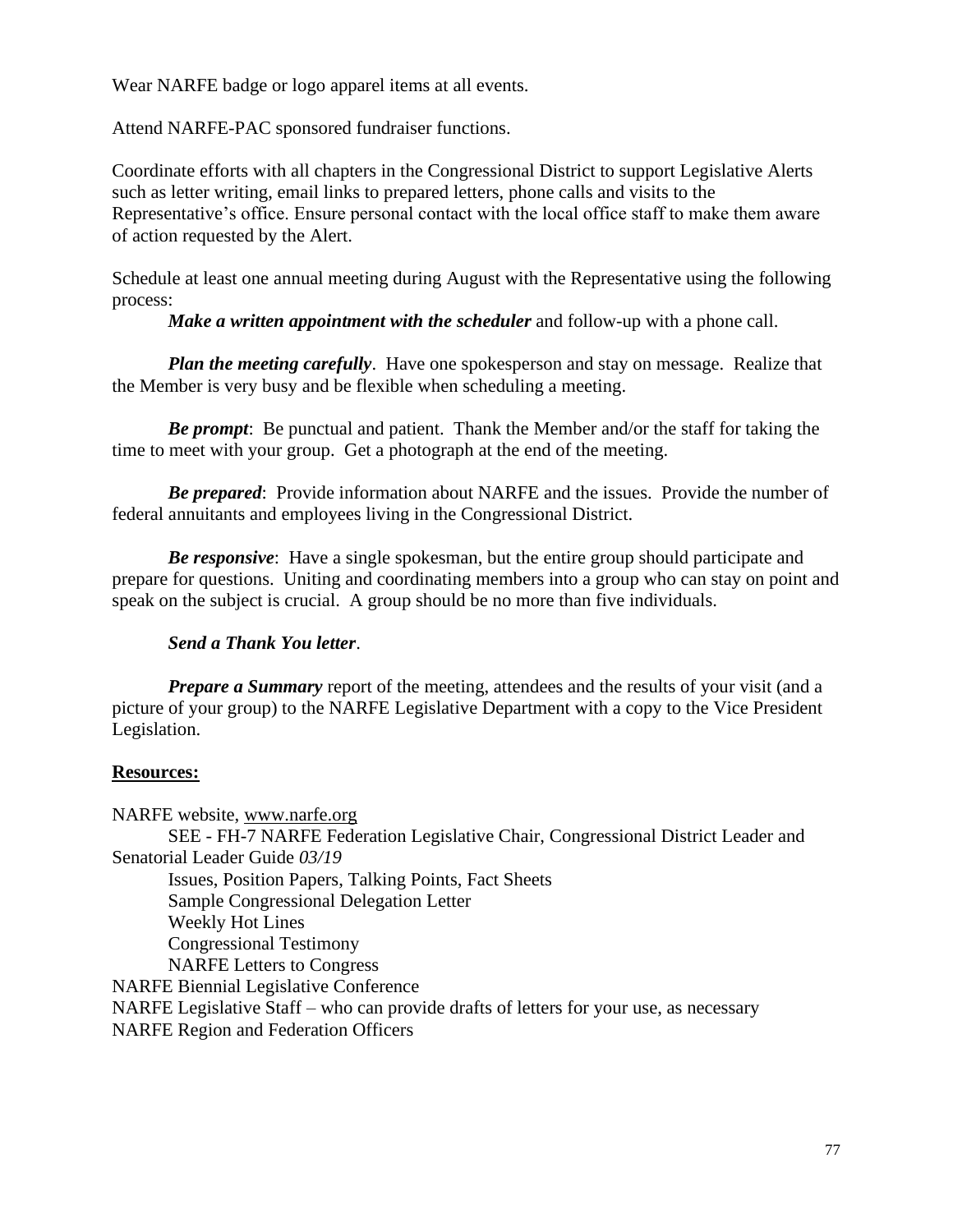## **Colorado Duties of the Congressional District Leader**

- 1. Works under the general direction of the Colorado Federation Vice President Legislation to solicit and gauge the collective will of NARFE members in the congressional district.
- 2. The Colorado Federation Vice President Legislation will make appointments to the position for each 2-year session of Congress beginning January 1 of the first year and ending December 31 of the second year. Appointees are expected to serve the entire 2 year congressional session.
- 3. The Congressional District Leader (CDL) will reside and is a registered voter in the congressional district to which appointed as the CDL.
- 4. Arranges for periodic meetings with the Representative and/or staff to advocate for NARFE issues and to gain the Representatives sponsorship or co-sponsorship of issues that NARFE supports.
- 5. Provides feedback from the Representative and/or staff to NARFE members within the district.
- 6. Attends NARFE-PAC events as determined by the Vice President Legislation.
- 7. Notifies NARFE members in the district of periodic meetings, town hall meetings or other events in which the Representative is participating. Encourages NARFE members to wear NARFE attire (baseball caps, golf shirts, etc.) when attending these events.
- 8. Attends the NARFE biennial Legislative Training Conference and other training specific to national legislation. The Colorado Federation will make every effort to fund, at least partially, attendance at these training opportunities.
- 9. Provides a follow-up report on congressional meetings and events to the Colorado Federation Vice President Legislation and the NARFE Legislative Department at [advocacyinaction@narfe.org.](mailto:advocacyinaction@narfe.org)
- 10. Reimbursement of travel expenses for round trips of 10 miles or more at the rate of \$.50 per mile may be made by filing an Expense Report with the Federation Treasurer.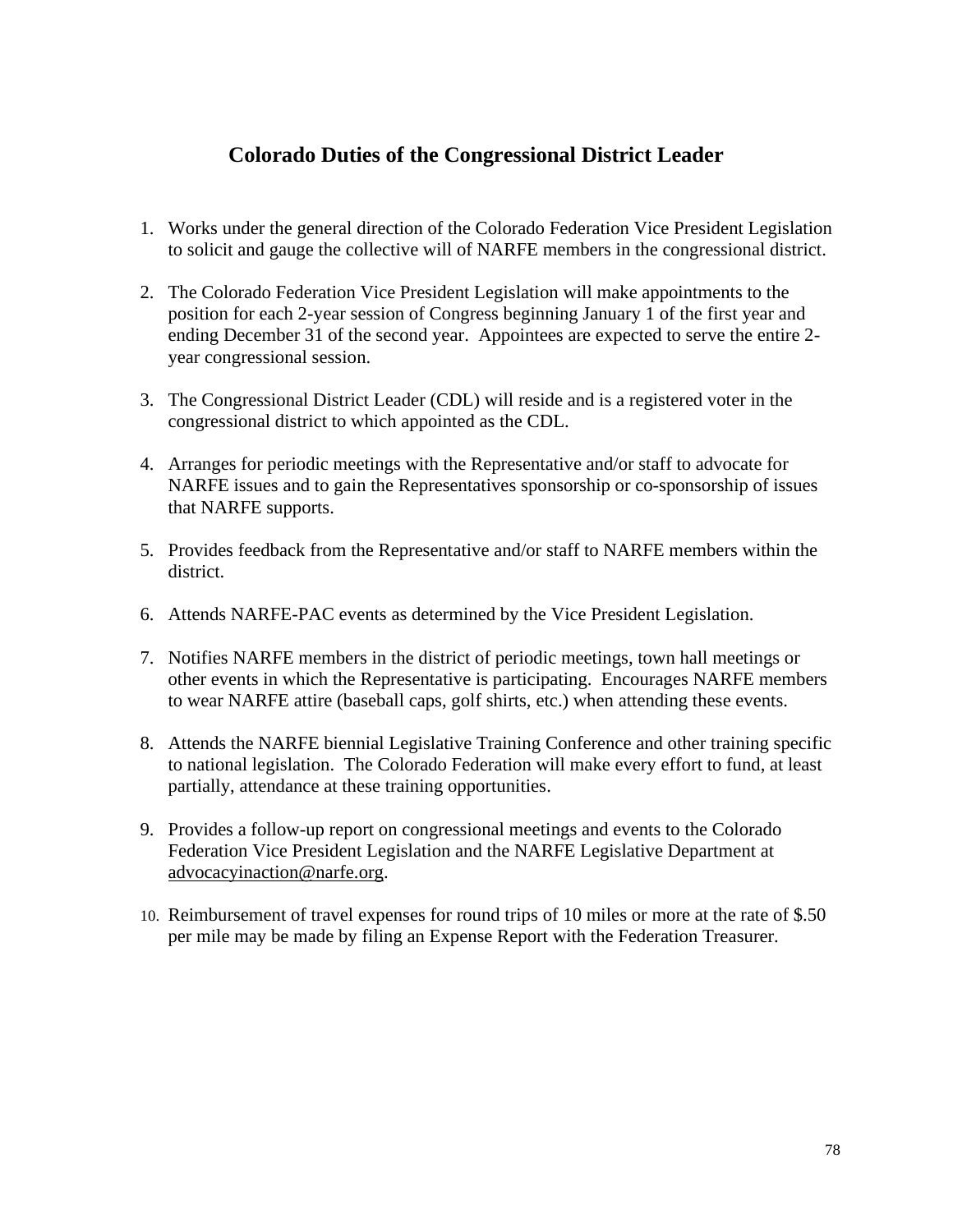| <b>Congressional District, Senate and State Legislative Leaders</b>                                                                                                                                                       |                                                |                                        |                                         |                                                                 |                     |                                                       |                                                   |
|---------------------------------------------------------------------------------------------------------------------------------------------------------------------------------------------------------------------------|------------------------------------------------|----------------------------------------|-----------------------------------------|-----------------------------------------------------------------|---------------------|-------------------------------------------------------|---------------------------------------------------|
| <b>Congressional District Leaders</b>                                                                                                                                                                                     |                                                |                                        |                                         |                                                                 |                     |                                                       |                                                   |
| Congressional<br><b>District</b>                                                                                                                                                                                          | <b>NARFE Chapters</b>                          | <b>Number of AFEs</b><br>and Retirees* | Number of<br><b>Annuitants</b><br>$***$ | <b>Number of NARFE</b><br><b>Chapter/National</b><br>Members*** | <b>House Member</b> | Congressional<br><b>District LEADERs</b><br>(Chapter) | e-mail Address                                    |
| One                                                                                                                                                                                                                       | Denver <sub>81</sub>                           | 44,332                                 | 5,853                                   | 301/278=579                                                     | Diana DeGette (D)   | Gary Roll (81)                                        | g4458roll@gmail.com                               |
| Two                                                                                                                                                                                                                       | Ft. Collins 256<br>Boulder 293<br>Loveland 821 | 30,484                                 | 7,065                                   | 433/467=900                                                     | Joseph Neguse (D)   | <b>Bob Carr (1040)</b>                                | rcarrjr@gmail.com                                 |
| Three                                                                                                                                                                                                                     | Grand Jct. 351                                 | 12,998                                 | 7,867                                   | 169/536=705                                                     | Scott Tipton (R)    | Brad Pearson (351)                                    | b.r.pearson@att.net                               |
| Four                                                                                                                                                                                                                      | Greeley 355<br>Longmont 820<br>La Junta 1054   | 24,440                                 | 5,470                                   | 176/246=422                                                     | Ken Buck $(R)$      | Johnny Perdue(355)<br>Jane Hutchins (1054)            | johnnyperdue@comcast.net<br>Jhutchins43@gmail.com |
| Five                                                                                                                                                                                                                      | Billie Love 2286                               | 21,263                                 | 9,825                                   | 48/481=529                                                      | Doug Lamborn (R)    | Ted Van Hintum<br>(2286)                              | Ted.vanhintum@gmail.com                           |
| <b>Six</b>                                                                                                                                                                                                                | Aurora 1072                                    | 16,056                                 | 7,099                                   | 261/280=541                                                     | Jason Crow (D)      | Eileen Bond (1072)                                    | eilbond@hotmail.com                               |
| Seven                                                                                                                                                                                                                     | Arvada 1040<br>Mory Lewis 1085                 | 26,948                                 | 8,332                                   | $555/453=1008$                                                  | Ed Perlmutter (D)   | Beverly Agy(1040)                                     | terrelandbeverly@comcast.net                      |
| <b>TOTAL</b>                                                                                                                                                                                                              |                                                | 176,521                                | 51,511                                  | 1,943/2741=4684                                                 |                     |                                                       |                                                   |
| Senate Legislative Leaders-Michael Bennet (D) and Cory Gardner (R)                                                                                                                                                        |                                                |                                        |                                         |                                                                 |                     |                                                       |                                                   |
| Federation President: Paula Simmons (Arvada Chapter #1040) paulazretired@yahoo.com (Bennet)<br>Vice President for Legislation (National): Pat Mather (Mory Lewis Chapter 1085) pamather@comcast.net (Gardner)             |                                                |                                        |                                         |                                                                 |                     |                                                       |                                                   |
| <b>State Legislative Leader</b>                                                                                                                                                                                           |                                                |                                        |                                         |                                                                 |                     |                                                       |                                                   |
| Federation Legislative Chair (State) Eileen Bond (Aurora #1072) eibond@hotmail.com                                                                                                                                        |                                                |                                        |                                         |                                                                 |                     |                                                       |                                                   |
| *Data Source: http://www.eyeonwashington.com September 2014.<br>**Data Source: http://www.narfe.org/legislation, January 2019<br>***Data Source: NARFE Online Activities Module, October 2018. Includes National members. |                                                |                                        |                                         |                                                                 |                     |                                                       |                                                   |

Updated March 2020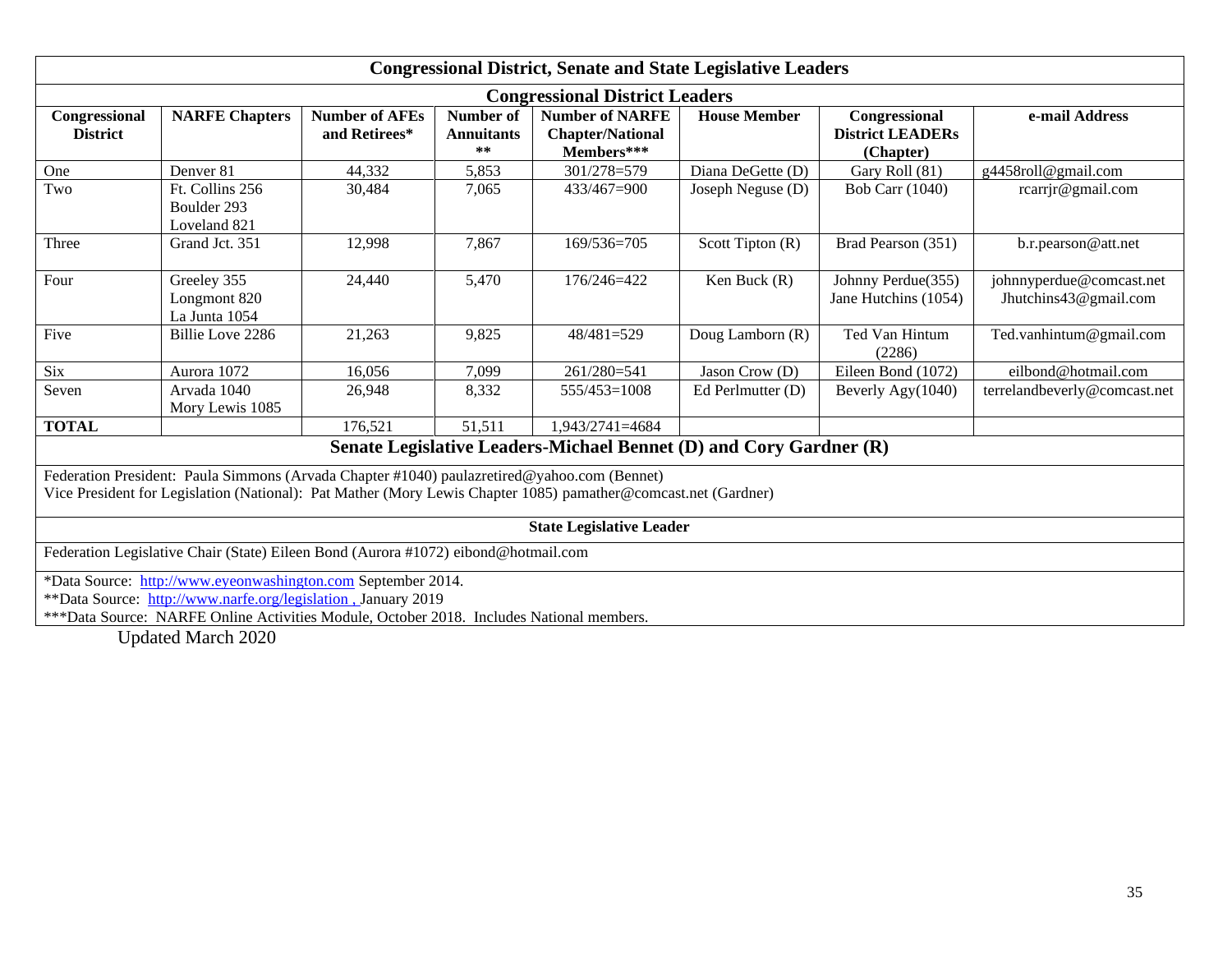#### **COLORADO FEDERATION OF NARFE GUIDELINE NO.30**

#### **LEGISLATIVE CONFERENCE**

Strategic grassroots advocacy is seen as one of the most effective catalysts for change in Washington. Federal employees and retirees are tired of having their benefits threatened to pay for other priorities and are eager to learn how to defend what they've earned. Advocacy is NARFE's core mission and attending LEGcon(YEAR) is the opportunity for NARFE members to learn the most effective ways to connect with their members of Congress, organize at the grassroots level and affect change.

LEGcon(YEAR) culminates in a visit to Capitol Hill where attendees will put their training to the test in meetings with their legislators and congressional staff. The day on the Hill will conclude with a closing reception where attendees will have the opportunity to mingle with members of Congress and their staff, reconnect with NARFE members and share feedback on their Congressional meetings.

Participation in LEGcon(year) is open to all NARFE members interested in learning how to advocate for NARFE's legislative priorities and protect members of the federal community from seeing their earned pay and benefits cut. You'll leave Washington, DC, proud to be a member of the federal community, energized by training on advocacy best-practices by nationally recognized experts, able to think outside the box after enlightening breakout sessions and excited about the future of NARFE in your role as a trained and seasoned advocate.

Members that attend will:

- Learn more about NARFE's legislative agenda
- Improve their advocacy skills
- Attend meetings with members of Congress and advocate on their own behalf in the nation's capital

To accomplish this task, the following are guidelines to adhere to:

- 1. Have at least one member to be from and represent each Congressional District before any consideration of more than one. This will assure each House member from Colorado is contacted by a constituent from that District, and not all attending are from the same District.
- 2. Depending on the funds available in the yearly budget, make an all-out effort to have a minimum of 7 members attend the conference in order to meet all House members and Senators. The allocated amount should be reflected in the approved budget at the yearly board meeting. The maximum number sent in any given year will be 8 members without explicit approval of the Federation Executive Committee for additional attendees. In case there is more than one person requesting to attend from a given District, a member who has not previously attended LEGcon will normally have priority; however, the final selection will be made by the Federation Vice President Legislation and Federation President.
- 3. A notice inquiring about a desire to attend the Legislative Conference, with stipulations of duties and responsibilities if chosen, shall be generated to all in number 5 below before sending to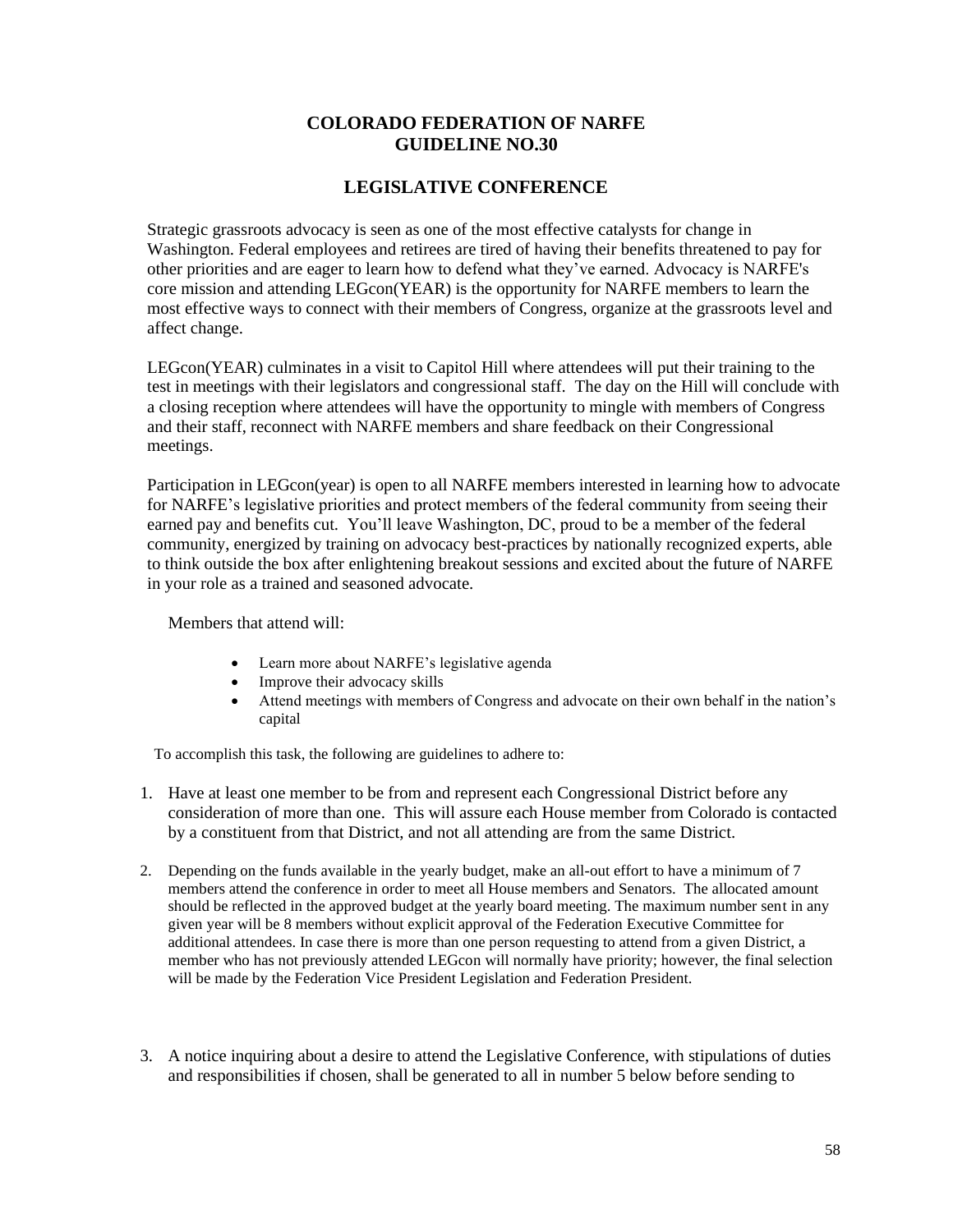National members and Chapter Presidents for their members. A cutoff date to apply shall be stipulated. (See attached LEGcon19 materials as reference)

- 4. A letter shall then be sent to each applicant to ask why they should be selected, their qualifications, what they intend to get out of the conference, and any other question needed for the Executive Committee to be able to make the best selection. A response date shall be stipulated.
- 5. Priority selection of members who can attend shall be from the list of:
	- a. Federation Vice President Legislation
	- b. CDL's
	- c. Federation NARFE-PAC Chairs
	- d. Chapter Legislative Chairs
	- e. Other involved legislative member
- 6. Once a selection has been made by the Executive Committee, the Federation President will notify those selected to assure each will register for the conference with NARFE. A thank you letter shall be sent to those not selected.
- 7. With the guidance of the Federation Vice President Legislation, attendees will coordinate and fulfill their responsibilities as a NARFE leader by spearheading meeting requests with their assigned Congressional Office and engaging with conference attendees. (see attached letter)
- 8. If more than one member is visiting a Congressional Office, decide before each meeting with that Congressional District who will be the main speaker at that scheduled meeting. Generally, it should be a constituent from that District.
- 9. A coordinated one page report from the perspective members attending the conference will be sent to the Federation Vice President Legislation and a copy to the newspaper editor for inclusion in the federation's next newspaper issue.

Approved March 25, 2019